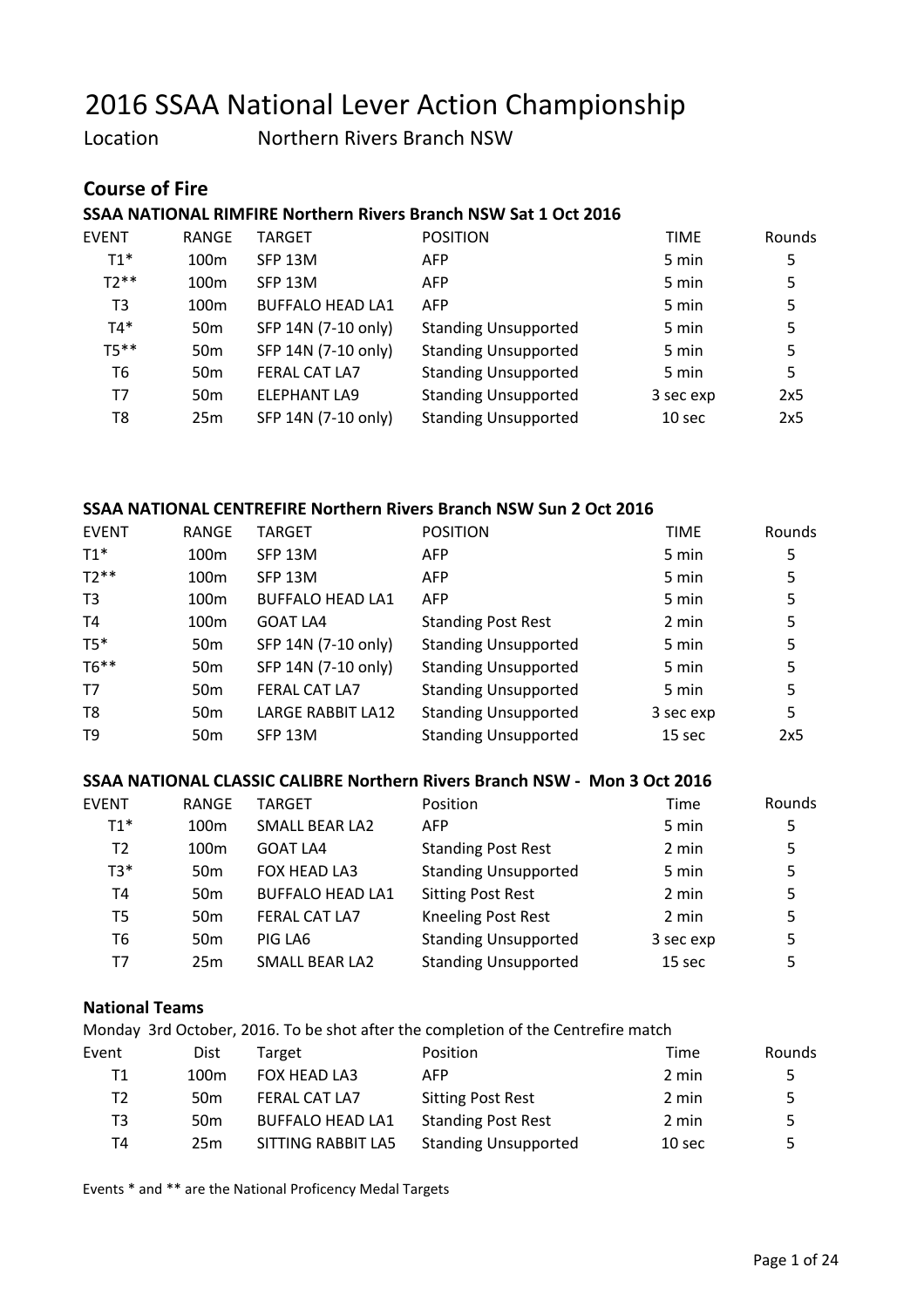| <b>SSAA NATIONAL RIMFIRE Northern Rivers Branch NSW Sat 1 Oct 2016</b> |                       |              |        |        |            |         |      |                |                |                |                |                |                |                |                |            |                       |                     |        |
|------------------------------------------------------------------------|-----------------------|--------------|--------|--------|------------|---------|------|----------------|----------------|----------------|----------------|----------------|----------------|----------------|----------------|------------|-----------------------|---------------------|--------|
| Detail                                                                 | Name                  | Grade        | Class  | Jnr    | State      | Calibre | T1   | T <sub>2</sub> | T <sub>3</sub> | <b>T4</b>      | T <sub>5</sub> | T <sub>6</sub> | T7             | T <sub>8</sub> | T <sub>9</sub> | Medal<br>1 | Medal<br>$\mathbf{2}$ | <b>NSW</b><br>Medal | Total  |
| A <sub>3</sub>                                                         | Allan Wilkin          | AA           | Adult  |        | <b>WA</b>  | 22LR    | 42   | 45             | 32             | 34             | 16             | 36             | 54             | 59             |                | 76         | 61                    | 68                  | 318    |
| A4                                                                     | Craig Knox            | Α            | Adult  |        | <b>NSW</b> | 22LR    | 41.1 | 37             | 30.1           | 42.1           | 30             | 48             | 62             | 16             |                | 83.2       | 67                    | 78.1                | 306.03 |
| A <sub>5</sub>                                                         | Andrew Robson         | AA           | Adult  |        | Qld        | 22LR    | 36   | 41.1           | 41             | 31             | 37             | 27             | 71             | 76             |                | 67         | 78.1                  | 68                  | 360.01 |
| A <sub>6</sub>                                                         | <b>Clinton Parker</b> | AAA          | Adult  |        | <b>WA</b>  | 22M     | 44   | 46.2           | 43             | 43             | 38.1           | 45             | 59.1           | 73             |                | 87         | 84.3                  | 88                  | 391.04 |
| A7                                                                     | <b>Brett Jolly</b>    | Α            | Adult  |        | <b>NSW</b> | 22LR    | 45.2 | 38             | 42             | 43             | 43             | 48             | 55             | 77             |                | 88.2       | 81                    | 90                  | 391.02 |
| A8                                                                     | Nicholas McClaren     | $\mathsf{C}$ | Jnr    | $>=15$ | <b>NSW</b> | 22LR    | 19   | 31             | 9              | 39             | 9              | 41             | 37.1           | 78             |                | 58         | 40                    | 50                  | 263.01 |
| A <sub>9</sub>                                                         | Mick McDonnell        | AAA          | Adult  |        | <b>WA</b>  | 22M     | 44   | 49             | 45             | 39             | 45.1           | 30             | 68             | 55             |                | 83         | 94.1                  | 75                  | 375.01 |
| A10                                                                    | <b>Geoff Thomas</b>   | AA           | Adult  |        | <b>ACT</b> | 22LR    | 43   | 39             | 20             | 37.1           | 40.1           | 44             | 52             | 49             |                | 80.1       | 79.1                  | 64                  | 324.02 |
| A11                                                                    | Darren Moy            | AA           | Adult  |        | Qld        | 22LR    | 45.1 | 42             | 44             | 41             | 45             | 47             | 78             | 91             |                | 86.1       | 87                    | 91                  | 433.01 |
| A12                                                                    | Allan McDonald        | AA           | Adult  |        | Qld        | 22LR    | 38   | 41.1           | 30             | 33             | 25             | 28             | 33             | 51             |                | 71         | 66.1                  | 58                  | 279.01 |
| A13                                                                    | Don Chesworth         | AAA          | Adult  |        | <b>NSW</b> | 22LR    | 48.3 | 45             | 29             | 47             | 45             | 47             | 77             | 89.2           |                | 95.3       | 90                    | 76                  | 427.05 |
| A14                                                                    | Peter Cohen           | AA           | Adult  |        | Qld        | 22LR    | 41   | 42             | 41             | 42             | 44.1           | 31             | 53             | 73.2           |                | 83         | 86.1                  | 72                  | 367.03 |
| A15                                                                    | Sue Knapp             | AA           | Ladies |        | <b>WA</b>  | 22LR    | 48.1 | 44.1           | 40             | 43             | 32             | 26             | 36             | 59             |                | 91.1       | 76.1                  | 66                  | 328.02 |
| A16                                                                    | Robyn Barrington      | $\mathsf{C}$ | Ladies |        | <b>NSW</b> | 22LR    | 31   | 38.2           | 30             | 16             | $\mathbf 0$    | 15             | $\overline{4}$ | 15             |                | 47         | 38.2                  | 45                  | 149.02 |
| A17                                                                    | Larry Murrell         | AA           | Adult  |        | <b>NSW</b> | 22LR    | 40.1 | 37             | 23             | 25             | 24             | 32             | 55             | 64.1           |                | 65.1       | 61                    | 55                  | 300.02 |
| B <sub>3</sub>                                                         | Jim Buckley           | AAA          | Adult  |        | <b>NSW</b> | 22M     | 40   | 36             | 30             | 41             | 40.1           | 48             | 78             | 82             |                | 81         | 76.1                  | 78                  | 395.01 |
| <b>B4</b>                                                              | <b>Timothy Rees</b>   | AA           | Adult  |        | <b>ACT</b> | 22LR    | 30   | 27             | 30             | 25             | 42.1           | 46             | 59             | 80             |                | 55         | 69.1                  | 76                  | 339.01 |
| <b>B5</b>                                                              | Paul James            | AA           | Adult  |        | <b>NSW</b> | 22LR    | 35.1 | 42             | 27             | 40             | 35             | 34             | 42             | 67             |                | 75.1       | 77                    | 61                  | 322.01 |
| <b>B6</b>                                                              | <b>Glenn Rickard</b>  | A            | Adult  |        | <b>WA</b>  | 22LR    | 35   | 39             | 43             | 25             | 17.1           | 46             | 55             | 83             |                | 60         | 56.1                  | 89                  | 343.01 |
| <b>B7</b>                                                              | Scott Wagner          | AA           | Adult  |        | <b>NSW</b> | 22M     | 36   | 39             | 44.1           | 28.1           | 33.1           | 28             | 46             | 67             |                | 64.1       | 72.1                  | 72.1                | 321.03 |
| B <sub>8</sub>                                                         | Jarod Moody           | Α            | Jnr    | $>=15$ | <b>NSW</b> | 22LR    | 40   | 33             | 42             | 24             | 43             | 48             | 73             | 67             |                | 64         | 76                    | 90                  | 370    |
| B <sub>9</sub>                                                         | <b>Brian Endersby</b> | Α            | Adult  |        | <b>WA</b>  | 22M     | 38   | 25             | 35             | 15             | 16             | 32             | 42             | 66             |                | 53         | 41                    | 67                  | 269    |
| <b>B10</b>                                                             | Michael Wright        | Α            | Adult  |        | Qld        | 22LR    | 44   | 48.2           | 43             | 24             | 25.1           | 25             | 41             | 52             |                | 68         | 73.3                  | 68                  | 302.03 |
| <b>B11</b>                                                             | <b>Brett Worner</b>   | AAA          | Adult  |        | <b>WA</b>  | 22M     | 41   | 42             | 44             | 44             | 41.1           | 36             | 77             | 63.1           |                | 85         | 83.1                  | 80                  | 388.02 |
| <b>B12</b>                                                             | <b>Bob Tulloch</b>    | C            | Adult  |        | <b>WA</b>  | 22M     | 15   | 10             | 21             | 20             | 16             | 9              | 33.1           | 26             |                | 35         | 26                    | 30                  | 150.01 |
| <b>B13</b>                                                             | Joel Evans            | AA           | Adult  |        | <b>WA</b>  | 22M     | 39   | 41             | 48             | 31             | 25             | 36             | 74             | 77             |                | 70         | 66                    | 84                  | 371    |
| <b>B14</b>                                                             | Jim Ellis             | <b>AAA</b>   | Adult  |        | <b>NSW</b> | 22M     | 43   | 44.1           | 44             | 35.2           | 48             | 33             | 72             | 85.1           |                | 78.2       | 92.1                  | 77                  | 404.04 |
| <b>B15</b>                                                             | Kerry Guinea          | AA           | Adult  |        | Qld        | 22LR    | 46   | 35             | 28             | 42             | 29             | 41             | 45             | 47             |                | 88         | 64                    | 69                  | 313    |
| <b>B16</b>                                                             | <b>Steve Hurley</b>   | AAA          | Adult  |        | <b>WA</b>  | 22M     | 44.1 | 41             | 47             | 38             | 47             | 47             | 69             | 82             |                | 82.1       | 88                    | 94                  | 415.01 |
| <b>B17</b>                                                             | Tarshya Moore         | C            | Ladies | $<$ 15 | <b>NSW</b> | 22LR    | 21   | 12             | 21             | $\overline{0}$ | 0              | 0              | 24.1           | 23             |                | 21         | 12                    | 21                  | 101.01 |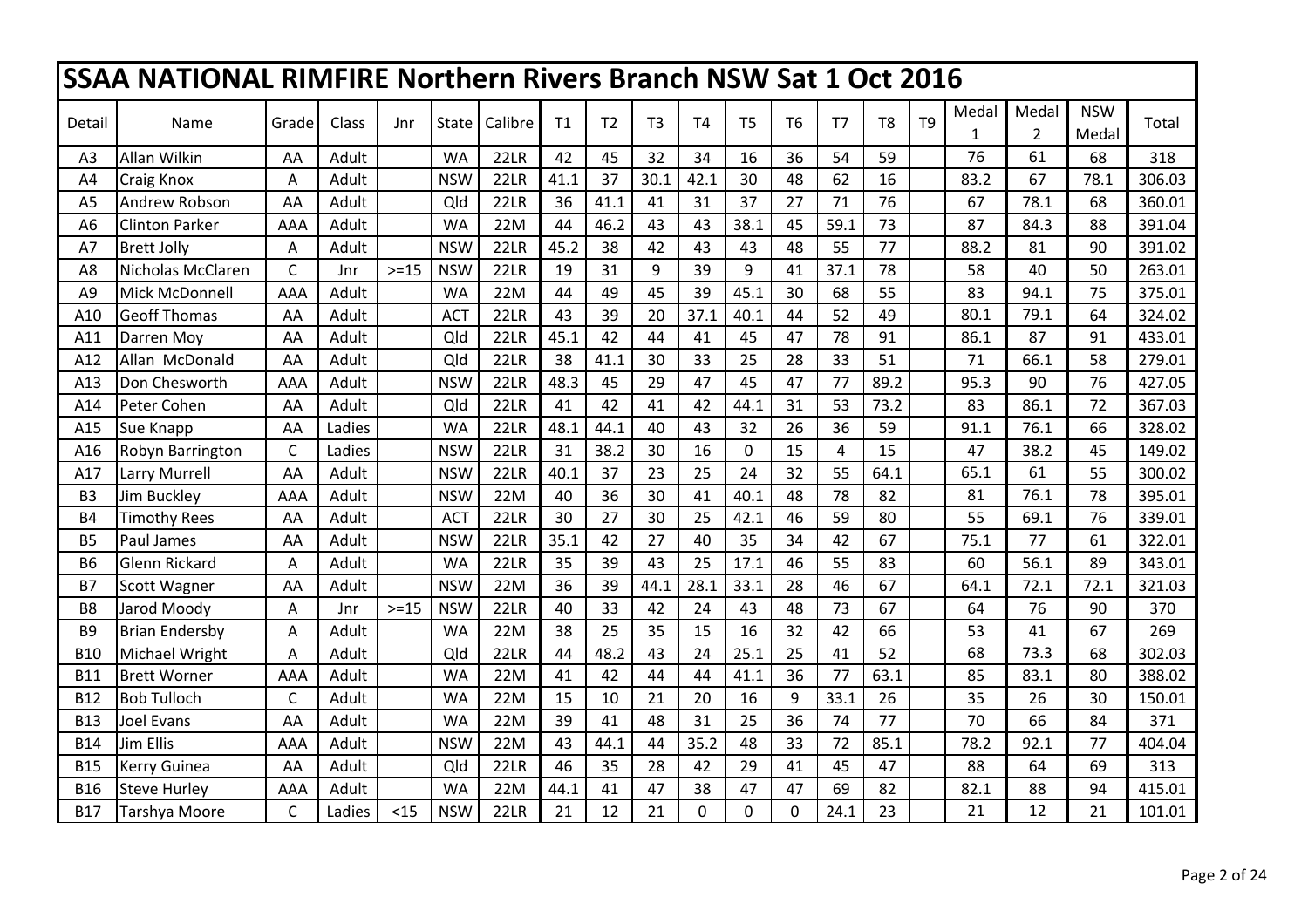|  | <b>SSAA NATIONAL RIMFIRE Northern Rivers Branch NSW Sat 1 Oct 2016</b> |
|--|------------------------------------------------------------------------|
|--|------------------------------------------------------------------------|

| Detail          | Name                                                      | Grade | Class  | Jnr    | State      | Calibre | T1       | T <sub>2</sub> | T <sub>3</sub> | <b>T4</b> | T <sub>5</sub> | T <sub>6</sub> | T <sub>7</sub> | T <sub>8</sub> | T <sub>9</sub> | Medal | Medal<br>$\overline{2}$ | <b>NSW</b><br>Medal | Total  |
|-----------------|-----------------------------------------------------------|-------|--------|--------|------------|---------|----------|----------------|----------------|-----------|----------------|----------------|----------------|----------------|----------------|-------|-------------------------|---------------------|--------|
| C <sub>3</sub>  | <b>Wayne Rooney</b>                                       | С     | Adult  |        | <b>NSW</b> | 22LR    | 32       | 29             | 43             | 31        | 30             | 8              | 39             | 68             |                | 63    | 59                      | 51                  | 280    |
| C4              | Peter Tulloch                                             | A     | Adult  |        | WA         | 22M     | 29       | 34             | $\Omega$       | 41        | 36             | 17             | 60.1           | 39             |                | 70    | 70                      | 17                  | 256.01 |
| C6              | Aden Moy                                                  | C     | Jnr    | $>=15$ | Qld        | 22LR    | 38       | 39             | 33             | 28        | 21             | 0              | 10             | 64             |                | 66    | 60                      | 33                  | 233    |
| C <sub>7</sub>  | <b>Richard Cains</b>                                      | AA    | Adult  |        | Tas        | 22LR    | 32       | 19             | 20             | 23        | 26             | 27             | 62             | 78             |                | 55    | 45                      | 47                  | 287    |
| C <sub>8</sub>  | <b>Gwen Murrell</b>                                       | A     | Ladies |        | <b>NSW</b> | 22LR    | 40       | 30             | 32             | 7         | 32.1           | 24             | 37             | 59             |                | 47    | 62.1                    | 56                  | 261.01 |
| C <sub>9</sub>  | Julie Chesworth                                           | AA    | Ladies |        | <b>NSW</b> | 22LR    | 25       | 37             | 21             | 34        | 41             | 39             | 52             | 75             |                | 59    | 78                      | 60                  | 324    |
| C10             | Don Ruwoldt                                               | AA    | Adult  |        | Qld        | 22LR    | 34       | 43             | 27             | 37        | 43             | 44             | 49             | 67             |                | 71    | 86                      | 71                  | 344    |
| C11             | Col Rees                                                  | AA    | Adult  |        | <b>ACT</b> | 22LR    | 32       | 40             | 25             | 37.1      | 40             | 46             | 65.1           | 81.1           |                | 69.1  | 80                      | 71                  | 366.03 |
| C12             | Kim Knapp                                                 | AAA   | Adult  |        | <b>WA</b>  | 22LR    | 25       | 23             | 43.1           | 42        | 47.1           | 42             | 58             | 84             |                | 67    | 70.1                    | 85.1                | 364.02 |
| C13             | Josephine Guinea                                          | B     | Ladies |        | Qld        | 22LR    | $\Omega$ | 20             | 27             | 27        | 31             | 24             | 25             | 51.2           |                | 27    | 51                      | 51                  | 205.02 |
| C <sub>14</sub> | Norm Coon                                                 | AA    | Adult  |        | WA         | 22LR    | 32       | 40             | 36.1           | 16        | 44.1           | 26             | 62             | 67             |                | 48    | 84.1                    | 62.1                | 323.02 |
| C15             | Ken Wright                                                | AA    | Adult  |        | Qld        | 22LR    | 37       | 44.1           | 23             | 42        | 34.1           | 44             | 62             | 79             |                | 79    | 78.2                    | 67                  | 365.02 |
| C16             | Kevin Barrington                                          | AA    | Adult  |        | <b>NSW</b> | 22M     | 33       | 44             | 38             | 42        | 44             | 44             | 51             | 74             |                | 75    | 88                      | 82                  | 370    |
| C17             | <b>Renee Parker</b>                                       | B     | Ladies |        | <b>NSW</b> | 22LR    | 28       | 44             | 30             | 34        | 29             | 41             | 56             | 75             |                | 62    | 73                      | 71                  | 337    |
|                 |                                                           |       |        |        |            |         |          |                |                |           |                |                |                |                |                |       |                         |                     |        |
|                 | Events * and ** are the National Proficency Medal Targets |       |        |        |            |         |          |                |                |           |                |                |                |                |                |       |                         |                     |        |

T1\* 100m SFP 13M AFP 5 min

T4\* 50m SFP 14N (7-10 only) Standing Unsupported 5 min T7 50m ELEPHANT LA9 Standing Unsupported 3 sec exp<br>T5\*\* 50m SFP 14N (7-10 only) Standing Unsupported 5 min T8 25m SFP 14N (7-10 only) Standing Unsupported 10 sec

T2\*\* 100m SFP 13M AFP 5 min

T5\*\* 50m SFP 14N (7-10 only) Standing Unsupported 5 min

T3 100m BUFFALO HEAD LA1 AFP 5 min T6 T6 50m FERAL CAT LA7 Standing Unsupported 5 min 0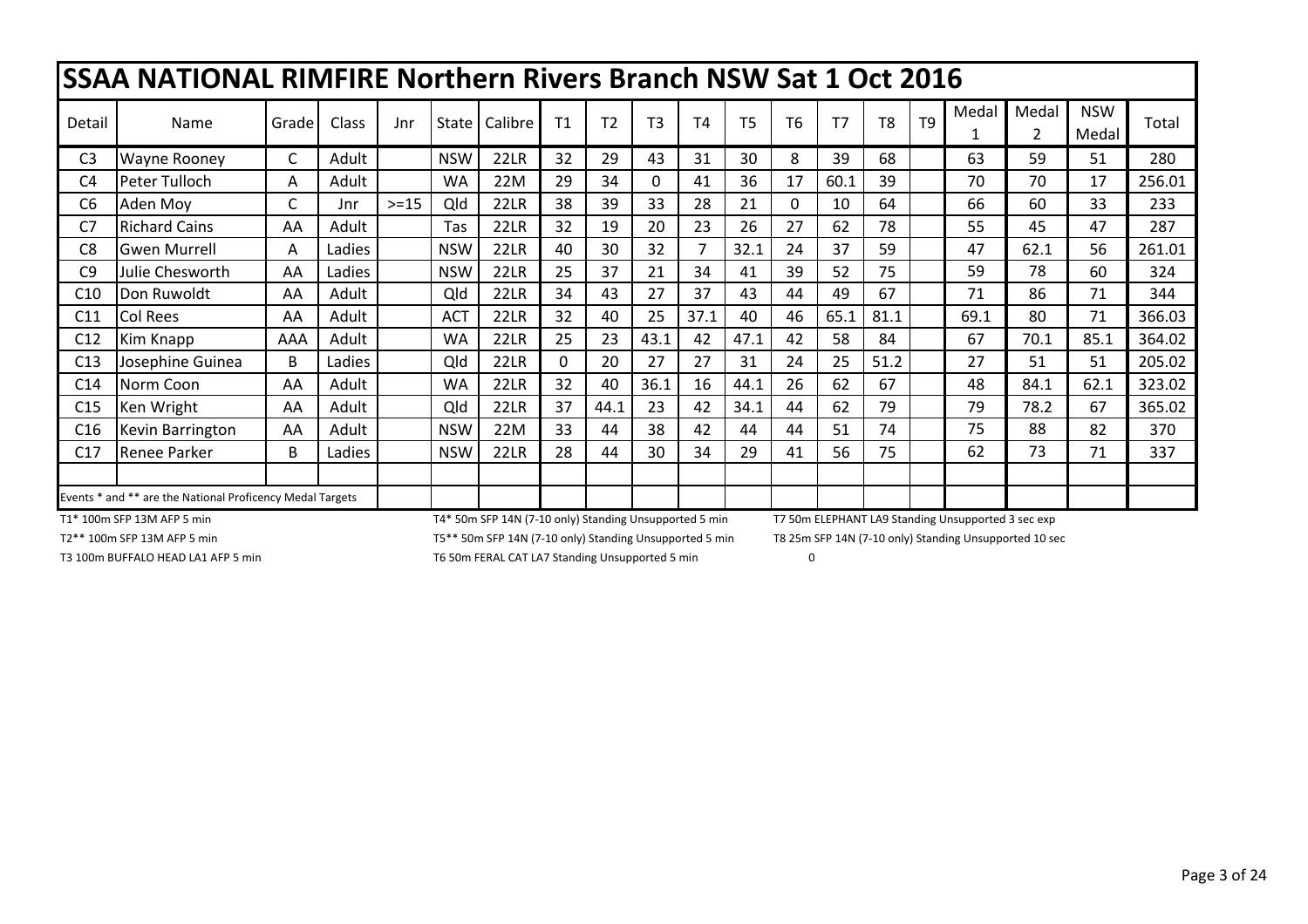|                | <b>SSAA NATIONAL CENTREFIRE Northern Rivers Branch NSW Sun 2 Oct 2016</b> |              |        |        |            |           |      |                |                |                |                |                |                |                |                |       |                         |                     |        |
|----------------|---------------------------------------------------------------------------|--------------|--------|--------|------------|-----------|------|----------------|----------------|----------------|----------------|----------------|----------------|----------------|----------------|-------|-------------------------|---------------------|--------|
| Detail         | Name                                                                      | Grade        | Class  | Jnr    | State      | Calibre   | T1   | T <sub>2</sub> | T <sub>3</sub> | T <sub>4</sub> | T <sub>5</sub> | T <sub>6</sub> | T <sub>7</sub> | T <sub>8</sub> | T <sub>9</sub> | Medal | Medal<br>$\overline{2}$ | <b>NSW</b><br>Medal | Total  |
| A3             | Sue Knapp                                                                 | AA           | Ladies |        | <b>WA</b>  | 218B      | 42.1 | 48.1           | 35             | 43             | 46.1           | 31.1           | 15             | 15             | 62             | 88.2  | 79.2                    | 50                  | 337.04 |
| A4             | <b>Aden Mov</b>                                                           | C            | Jnr    | $>=15$ | Qld        | 218B      | 37   | 41             | 24.1           | 21             | 23             | 17             | 10             | 19.1           | 33             | 60    | 58                      | 34.1                | 225.02 |
| A <sub>5</sub> | <b>Steve Hurley</b>                                                       | AAA          | Adult  |        | <b>WA</b>  | 222       | 49.2 | 47             | 50.2           | 49.1           | 46             | 45             | 48             | 42             | 79             | 95.2  | 92                      | 98.2                | 455.05 |
| A6             | Jim Ellis                                                                 | AAA          | Adult  |        | <b>NSW</b> | 6x48      | 48.1 | 43             | 47             | 43.1           | 44             | 39.2           | 38             | 43             | 68             | 92.1  | 82.2                    | 85                  | 413.04 |
| A7             | Peter Cohen                                                               | AA           | Adult  |        | Qld        | $25 - 20$ | 29   | 42             | 27             | 37             | 43             | 34             | 38             | 25             | 61             | 72    | 76                      | 65                  | 336    |
| A8             | <b>Brett Jolly</b>                                                        | A            | Adult  |        | <b>NSW</b> | 30-30     | 44   | 39             | 17             | 40             | 37.2           | 34             | 28             | 32.1           | 63             | 81.2  | 73                      | 45                  | 334.03 |
| A <sub>9</sub> | Mick McDonnell                                                            | AAA          | Adult  |        | <b>WA</b>  | 222       | 49.1 | 48             | 49.2           | 45             | 44.1           | 44.1           | 49             | 41             | 69.1           | 93.2  | 92.1                    | 98.2                | 438.06 |
| A10            | <b>Geoff Thomas</b>                                                       | AA           | Adult  |        | <b>ACT</b> | 30-30     | 35   | 39             | 37             | 44             | 41             | 18             | 21             | 23             | 30             | 76    | 57                      | 58                  | 288    |
| A11            | Joel Evans                                                                | AA           | Adult  |        | <b>WA</b>  | 222       | 47   | 46.2           | 48             | 36             | 46             | 43.1           | 47             | 41             | 78             | 93    | 89.3                    | 95                  | 432.03 |
| A12            | <b>Gwen Murrell</b>                                                       | A            | Ladies |        | <b>NSW</b> | 223       | 40.1 | 34             | 14             | 47             | 41             | 16             | 34             | 25             | 37             | 81.1  | 50                      | 48                  | 288.01 |
| A13            | Peter Tulloch                                                             | A            | Adult  |        | <b>WA</b>  | 38-55     | 37   | 41             | 32.2           | 41             | 29             | 43             | 25             | 38.2           | 80             | 66    | 84                      | 57.2                | 366.04 |
| A14            | Norm Coon                                                                 | AA           | Adult  |        | <b>WA</b>  | 222       | 47   | 47.2           | 48.1           | 43             | 31             | 40             | 44             | 31.1           | 65             | 78    | 87.2                    | 92.1                | 396.04 |
| A15            | <b>Bob Tulloch</b>                                                        | C            | Adult  |        | <b>WA</b>  | 357       | 38.1 | 15             | 8              | 12             | 34             | 8              | 13             | 14             | 39             | 72.1  | 23                      | 21                  | 181.01 |
| A16            | Tarshya Moore                                                             | $\mathsf{C}$ | Ladies | $15$   | <b>NSW</b> | 223       | 19   | 22             | 15             | 15             | 8              | 15             | 16             | 13             | 15             | 27    | 37                      | 31                  | 138    |
| B <sub>3</sub> | <b>Glenn Rickard</b>                                                      | A            | Adult  |        | <b>WA</b>  | 30-30     | 44.1 | 34             | 6              | 25             | 39             | 45             | 44             | 15             | 77.2           | 83.1  | 79                      | 50                  | 329.03 |
| <b>B4</b>      | Kim Knapp                                                                 | AAA          | Adult  |        | <b>WA</b>  | 223       | 47   | 47.2           | 48             | 48.1           | 40             | 24             | 45             | 40             | 70             | 87    | 71.2                    | 93                  | 409.03 |
| <b>B5</b>      | <b>Wayne Rooney</b>                                                       | C            | Adult  |        | <b>NSW</b> | 30-30     | 40   | 24             | 18             | 8              | 17             | $\mathbf 0$    | $\Omega$       | $\Omega$       | 57.2           | 57    | 24                      | 18                  | 164.02 |
| <b>B6</b>      | Don Chesworth                                                             | AAA          | Adult  |        | <b>NSW</b> | 6x45      | 50.1 | 49.1           | 49.1           | 39             | 35             | 42             | 47             | 40             | 82             | 85.1  | 91.1                    | 96.1                | 433.03 |
| <b>B7</b>      | <b>Andrew Robson</b>                                                      | AA           | Adult  |        | Qld        | $25 - 20$ | 30   | 26             | 12             | 19             | 39             | 41             | 48             | 30             | 52             | 69    | 67                      | 60                  | 297    |
| B <sub>8</sub> | Nicholas McClaren                                                         | C            | Jnr    | $>=15$ | <b>NSW</b> | 30-30     | 38   | 19             | 18             | 21             | 9              | 16             | 9              | 15             | 66             | 47    | 35                      | 27                  | 211    |
| B <sub>9</sub> | Allan Wilkin                                                              | AA           | Adult  |        | <b>WA</b>  | 218B      | 40   | 42             | 38.1           | 42             | 32             | 34             | 34             | 16             | 60             | 72    | 76                      | 72.1                | 338.01 |
| <b>B10</b>     | <b>Kevin Barrington</b>                                                   | AA           | Adult  |        | <b>NSW</b> | 243       | 50.1 | 44             | 38.2           | 38.1           | 45.1           | 36.2           | 39             | 32             | 66             | 95.2  | 80.2                    | 77.2                | 388.07 |
| <b>B11</b>     | Scott Wagner                                                              | AA           | Adult  |        | <b>NSW</b> | 222       | 46   | 49.3           | 49             | 42.1           | 27.1           | 35.1           | 24             | 37.1           | 71.1           | 73.1  | 84.4                    | 73                  | 380.08 |
| <b>B12</b>     | <b>Brett Worner</b>                                                       | AAA          | Adult  |        | <b>WA</b>  | 222       | 47   | 49.2           | 46             | 49.1           | 45             | 47.1           | 49             | 32             | 81             | 92    | 96.3                    | 95                  | 445.04 |
| <b>B13</b>     | Josephine Guinea                                                          | B            | Ladies |        | Qld        | 218B      | 31   | 30             | 25             | 32             | 25             | 25             | 20             | 5              | 8              | 56    | 55                      | 45                  | 201    |
| <b>B14</b>     | Ken Wright                                                                | AA           | Adult  |        | Qld        | 223       | 40   | 41             | 38             | 16             | 43             | 24             | 36             | 17             | 58             | 83    | 65                      | 74                  | 313    |
| <b>B15</b>     | <b>Craig Knox</b>                                                         | A            | Adult  |        | <b>NSW</b> | 222       | 47   | 46             | 44             | 45             | 39             | 46.1           | 43             | 28.1           | 69             | 86    | 92.1                    | 87                  | 407.02 |
| <b>B16</b>     | Larry Murrell                                                             | AA           | Adult  |        | <b>NSW</b> | 243       | 44   | 42             | 38             | 36             | 46.1           | 44.1           | 29             | 7              | 62             | 90.1  | 86.1                    | 67                  | 348.02 |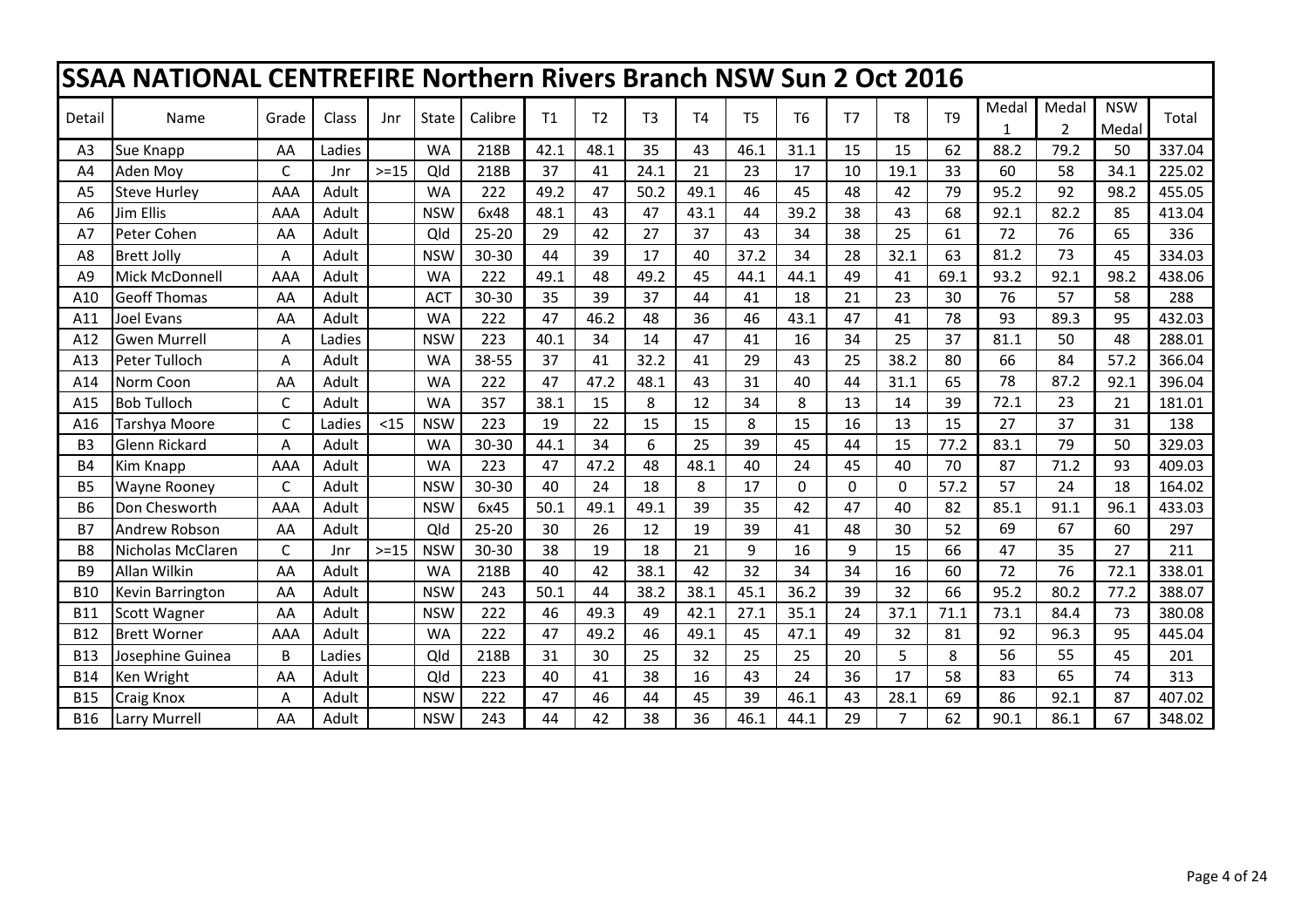|                 | SSAA NATIONAL CENTREFIRE Northern Rivers Branch NSW Sun 2 Oct 2016 |       |              |        |              |         |                |                |                |                |                |                |    |                |                |       |                         |                     |        |
|-----------------|--------------------------------------------------------------------|-------|--------------|--------|--------------|---------|----------------|----------------|----------------|----------------|----------------|----------------|----|----------------|----------------|-------|-------------------------|---------------------|--------|
| Detail          | Name                                                               | Grade | <b>Class</b> | Jnr    | <b>State</b> | Calibre | T <sub>1</sub> | T <sub>2</sub> | T <sub>3</sub> | T <sub>4</sub> | T <sub>5</sub> | T <sub>6</sub> | T7 | T <sub>8</sub> | T <sub>9</sub> | Medal | Medal<br>$\overline{2}$ | <b>NSW</b><br>Medal | Total  |
| C <sub>3</sub>  | Don Ruwoldt                                                        | AA    | Adult        |        | Qld          | 222     | 41             | 35             | 23             | 14             | 44             | 34             | 24 | 16             | 67.1           | 85    | 69                      | 47                  | 298.01 |
| C4              | Darren Moy                                                         | AA    | Adult        |        | Qld          | 30-30   | 44.1           | 39             | 38             | 44             | 43             | 35             | 49 | 24             | 51             | 87.1  | 74                      | 87                  | 367.01 |
| C <sub>5</sub>  | <b>Paul James</b>                                                  | AA    | Adult        |        | <b>NSW</b>   | 218B    | 28             | 23             | 24             | 25             | 33             | 40             | 16 | 23             | 49             | 61    | 63                      | 40                  | 261    |
| C <sub>6</sub>  | Allan McDonald                                                     | AA    | Adult        |        | Qld          | 222     | 47             | 45.1           | 32             | 34             | 30             | 34.1           | 44 | 14             | 33             | 77    | 79.2                    | 76                  | 313.02 |
| C7              | Julie Chesworth                                                    | AA    | Ladies       |        | <b>NSW</b>   | 218B    | 44.1           | 32.1           | 20             | 24             | 23             | 33             | 37 | 23             | 18             | 67.1  | 65.1                    | 57                  | 254.02 |
| C <sub>8</sub>  | <b>Richard Cains</b>                                               | AA    | Adult        |        | Tas          | 30      | 20             | 34             | 13             | 25             | 43.1           | 23             | 33 | 22             | 51             | 63.1  | 57                      | 46                  | 264.01 |
| C <sub>9</sub>  | <b>Clinton Parker</b>                                              | AAA   | Adult        |        | <b>WA</b>    | 222     | 47.1           | 47.1           | 44             | 46             | 33             | 46.2           | 28 | 32             | 69.1           | 80.1  | 93.3                    | 72                  | 392.05 |
| C <sub>10</sub> | Jarod Moody                                                        | A     | Jnr          | $>=15$ | <b>NSW</b>   | 30-30   | 40.1           | 38.1           | 34             | 34.1           | 41             | 39             | 44 | 42             | 50             | 81.1  | 77.1                    | 78                  | 362.03 |
| C11             | <b>Brian Endersby</b>                                              | A     | Adult        |        | <b>WA</b>    | 222     | 45.1           | 43.2           | 47.1           | 37             | 25             | 47.3           | 27 | 23             | 74             | 70.1  | 90.5                    | 74.1                | 368.07 |
| C12             | <b>Col Rees</b>                                                    | AA    | Adult        |        | <b>ACT</b>   | 30-30   | 43             | 46.1           | 35             | 46.1           | 38             | 43             | 44 | 21             | 68             | 81    | 89.1                    | 79                  | 384.02 |
| C13             | Timothy Rees                                                       | AA    | Adult        |        | <b>ACT</b>   | 222     | 47.2           | 50.1           | 47.1           | 43.1           | 45.1           | 37             | 40 | 37             | 71             | 92.3  | 87.1                    | 87.1                | 417.06 |
| C14             | <b>Kerry Guinea</b>                                                | AA    | Adult        |        | Qld          | 218B    | 44             | 41             | 44             | 41.1           | 45.1           | 45             | 44 | 21             | 46             | 89.1  | 86                      | 88                  | 371.02 |
| C15             | Jim Buckley                                                        | AAA   | Adult        |        | <b>NSW</b>   | 222     | 49.1           | 46             | 48.2           | 30             | 44             | 46.1           | 42 | 35.1           | 89.3           | 93.1  | 92.1                    | 90.2                | 429.08 |
| C16             | <b>Renee Parker</b>                                                | B     | Ladies       |        | <b>NSW</b>   | 218B    | 30             | 40             | 27             | 27.1           | 17             | 0              | 23 | 13             | 46             | 47    | 40                      | 50                  | 223.01 |
|                 |                                                                    |       |              |        |              |         |                |                |                |                |                |                |    |                |                |       |                         |                     |        |
|                 | Events * and ** are the National Proficency Medal Targets          |       |              |        |              |         |                |                |                |                |                |                |    |                |                |       |                         |                     |        |

T1\* 100m SFP 13M AFP 5 min T4 100m STP 350m SFP 14 100m GOAT LA4 Standing Post Rest 2 min T1 50m FERAL CAT LA7 Standing Unsupported 5 min T1 \* 100m SFP 13M AFP 5 min T2\*\* 100m SFP 13M AFP 5 min T3\* 50m LARGE RABBIT LA12 St T2\*\* 100m SFP 13M AFP 5 min **TEX** SOM SFP 14N (7-10 only) Standing Unsupported 5 min T8 50m LARGE RABBIT LA12 Standing Unsupported 3 sec exp

T3 100m BUFFALO HEAD LA1 AFP 5 min T6\*\* 50m SFP 14N (7-10 only) Standing Unsupported 5 min T9 50m SFP 13M Standing Unsupported 15 sec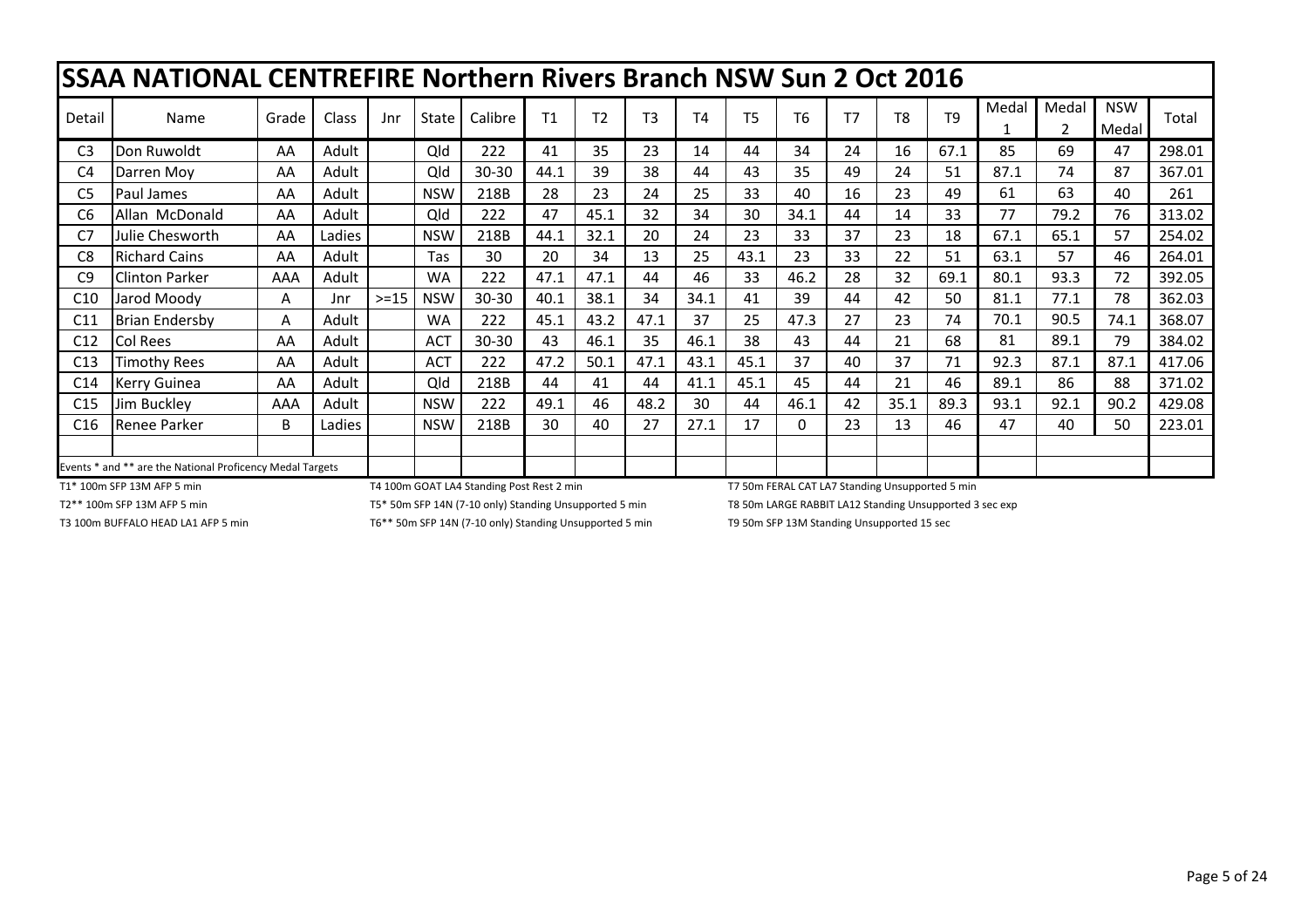| <b>SSAA NATIONAL CLASSIC CALIBRE Northern Rivers Branch NSW - Mon 3 Oct 2016</b> |                       |              |        |        |            |           |                |                |                |           |                |                |          |       |        |
|----------------------------------------------------------------------------------|-----------------------|--------------|--------|--------|------------|-----------|----------------|----------------|----------------|-----------|----------------|----------------|----------|-------|--------|
| Detail                                                                           | Name                  | Grade        | Class  | Jnr    | State      | Calibre   | T1             | T <sub>2</sub> | T <sub>3</sub> | <b>T4</b> | T <sub>5</sub> | T <sub>6</sub> | T7       | Medal | Total  |
| A3                                                                               | Allan McDonald        | B            | Adult  |        | Qld        | 357M      | 20.2           | 25.1           | 25             | 38        | 29             | 19             | 45.1     | 45.2  | 201.04 |
| A4                                                                               | Jarod Moody           | $\mathsf{C}$ | Jnr    | $>=15$ | <b>NSW</b> | 30-30     | 44.2           | 38             | 31.1           | 46        | 38             | 34             | 44.1     | 75.3  | 275.04 |
| A <sub>5</sub>                                                                   | <b>Clinton Parker</b> | AA           | Adult  |        | <b>WA</b>  | 218B      | 41             | 14             | 25.1           | 40.1      | 40             | 38.1           | 17       | 66.1  | 215.03 |
| A <sub>6</sub>                                                                   | <b>Steve Hurley</b>   | AAA          | Adult  |        | <b>WA</b>  | 218B      | 43.1           | 45.1           | 35             | 47        | 40             | 40             | 49.4     | 78.1  | 299.06 |
| A7                                                                               | <b>Timothy Rees</b>   | AA           | Adult  |        | <b>ACT</b> | $30 - 30$ | 38.3           | 17             | 18             | 43        | 48             | 23             | 44.1     | 56.3  | 231.04 |
| A8                                                                               | Josephine Guinea      | $\mathsf{C}$ | Ladies |        | Qld        | 218B      | $\overline{7}$ | $\overline{7}$ | 23.1           | 30        | 36             | $\Omega$       | 5        | 30.1  | 108.01 |
| A <sub>9</sub>                                                                   | <b>Bob Tulloch</b>    | $\mathsf{C}$ | Adult  |        | <b>WA</b>  | 357M      | 30.2           | 6              | 14             | 15        | 16             | 14             | $\Omega$ | 44.2  | 95.02  |
| A10                                                                              | <b>Gwen Murrell</b>   | B            | Ladies |        | <b>NSW</b> | $32 - 20$ | 24             | 32             | 23             | 40        | 25             | $\mathbf 0$    | 40.2     | 47    | 184.02 |
| A11                                                                              | Mick McDonnell        | AA           | Adult  |        | <b>WA</b>  | 25-35     | 44.1           | 37             | 19             | 47        | 47             | 25             | 42.2     | 63.1  | 261.03 |
| A12                                                                              | Nicholas McClaren     | C            | Jnr    | $>=15$ | <b>NSW</b> | 30-30     | 27.1           | 43.1           | 20             | 29        | 31             | 30             | 36.1     | 47.1  | 216.03 |
| A13                                                                              | Andrew Robson         | A            | Adult  |        | Qld        | 32-20     | 36.1           | 35             | 32             | 46        | 45             | 28             | 30       | 68.1  | 252.01 |
| A14                                                                              | <b>Richard Cains</b>  | B            | Adult  |        | Tas        | 218B      | 31             | 25             | 9              | 18        | 40             | 39             | 36.1     | 40    | 198.01 |
| A15                                                                              | Don Chesworth         | AAA          | Adult  |        | <b>NSW</b> | $25 - 35$ | 49.4           | 45             | 35             | 38        | 49             | 41             | 17       | 84.4  | 274.04 |
| A16                                                                              | Riordon Wagner        | C            | Adult  |        | <b>NSW</b> | 30-30     | 39.1           | 27             | 17.1           | 34        | 45             | 31             | 41.1     | 56.2  | 234.03 |
| A17                                                                              | Larry Murrell         | Α            | Adult  |        | <b>NSW</b> | $30 - 30$ | 41.1           | 23             | 15             | 48        | 47             | 40             | 32       | 56.1  | 246.01 |
| B <sub>3</sub>                                                                   | <b>Glenn Rickard</b>  | Α            | Adult  |        | <b>WA</b>  | 30-30     | 34             | 44             | 18             | 39        | 49             | 22             | 41       | 52    | 247    |
| <b>B4</b>                                                                        | <b>Col Rees</b>       | AA           | Adult  |        | <b>ACT</b> | 30-30     | 27             | 14             | 24             | 18        | 46             | 26.1           | 42.1     | 51    | 197.02 |
| <b>B5</b>                                                                        | <b>Craig Knox</b>     | B            | Adult  |        | <b>NSW</b> | 30-30     | 44.1           | 40.1           | 25             | 44        | 46             | 25             | 46.2     | 69.1  | 270.04 |
| <b>B6</b>                                                                        | <b>Brett Worner</b>   | A            | Adult  |        | <b>WA</b>  | $30 - 30$ | 47.2           | 34             | 28.1           | 48        | 49             | 17             | 43       | 75.3  | 266.03 |
| <b>B7</b>                                                                        | <b>Wayne Rooney</b>   | $\mathsf{C}$ | Adult  |        | <b>NSW</b> | $30 - 30$ | 8              | 9              | $\mathbf 0$    | 23        | 34             | 17             | 28       | 8     | 119    |
| B <sub>8</sub>                                                                   | Peter Tulloch         | AA           | Adult  |        | <b>WA</b>  | 38-55     | 40             | 18             | 25             | 44        | 40             | 42             | 43.1     | 65    | 252.01 |
| B <sub>9</sub>                                                                   | Peter Cohen           | AA           | Adult  |        | Qld        | $25 - 20$ | 46.2           | 41             | 31             | 47.1      | 49             | 45             | 37       | 77.2  | 296.03 |
| <b>B10</b>                                                                       | Norm Coon             | Α            | Adult  |        | <b>WA</b>  | $32 - 20$ | 40.1           | 14             | 22             | 41        | 19             | 35             | 38.1     | 62.1  | 209.02 |
| <b>B11</b>                                                                       | Robyn Barrington      | C            | Ladies |        | <b>NSW</b> | 218B      | 23             | 0              | $\overline{7}$ | 32        | 36             | 4              | 38.1     | 30    | 140.01 |
| <b>B12</b>                                                                       | Don Ruwoldt           | B            | Adult  |        | Qld        | $25 - 20$ | $\mathbf{0}$   | 25             | 32             | 28        | 36             | 41.1           | 20       | 32    | 182.01 |
| <b>B13</b>                                                                       | Julie Chesworth       | Α            | Ladies |        | <b>NSW</b> | 218B      | 33             | 32             | 36.1           | 43.1      | 38             | 30             | 42.1     | 69.1  | 254.03 |
| <b>B14</b>                                                                       | Jim Buckley           | AA           | Adult  |        | <b>NSW</b> | $25 - 35$ | 46             | 34             | 34             | 47.1      | 48             | 33             | 49.2     | 80    | 291.03 |
| <b>B15</b>                                                                       | Darren Moy            | AA           | Adult  |        | Qld        | 30-30     | 48.2           | 38             | 39.1           | 25.1      | 43             | 31             | 49.4     | 87.3  | 273.08 |
| <b>B16</b>                                                                       | <b>Renee Parker</b>   | $\mathsf{C}$ | Ladies |        | <b>NSW</b> | 218B      | 34.1           | 30             | 8              | 44        | 38             | 16             | 25       | 42.1  | 195.01 |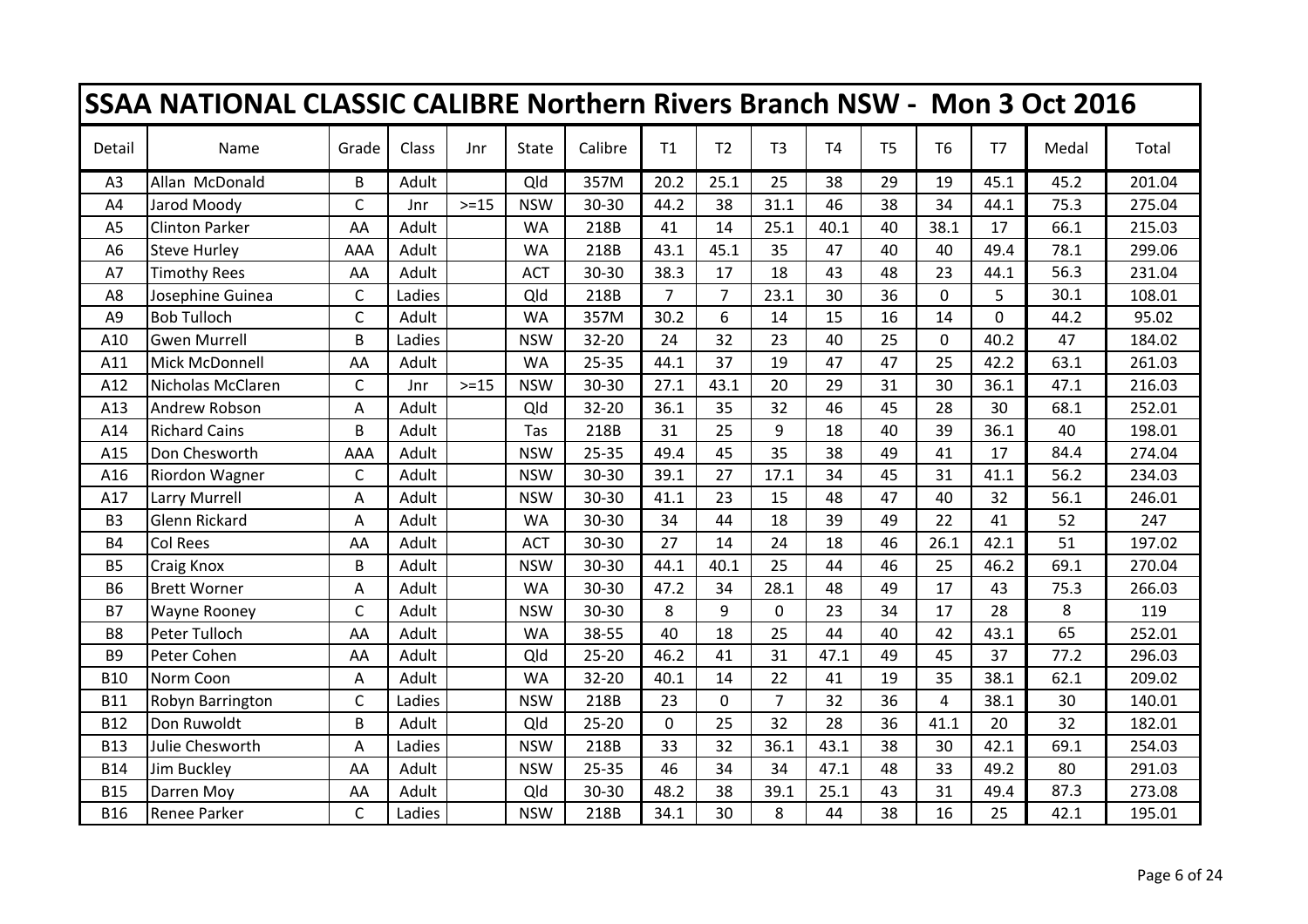|                 | SSAA NATIONAL CLASSIC CALIBRE Northern Rivers Branch NSW - Mon 3 Oct 2016 |              |        |        |              |           |                |                |                |                |                |                |          |              |        |
|-----------------|---------------------------------------------------------------------------|--------------|--------|--------|--------------|-----------|----------------|----------------|----------------|----------------|----------------|----------------|----------|--------------|--------|
| Detail          | Name                                                                      | Grade        | Class  | Jnr    | <b>State</b> | Calibre   | T <sub>1</sub> | T <sub>2</sub> | T <sub>3</sub> | T <sub>4</sub> | T <sub>5</sub> | T <sub>6</sub> | T7       | Medal        | Total  |
| C <sub>3</sub>  | <b>Brett Jolly</b>                                                        | B            | Adult  |        | <b>NSW</b>   | 30-30     | 42             | 30             | 13             | 43             | 42             | 33             | 36       | 55           | 239    |
| C <sub>4</sub>  | Sue Knapp                                                                 | A            | Ladies |        | WA           | 218B      | 32             | 40             | 12             | 38             | 45             | 28.1           | 32       | 44           | 227.01 |
| C <sub>5</sub>  | <b>Kerry Guinea</b>                                                       | A            | Adult  |        | Qld          | 218B      | 38.1           | 45.1           | 27.1           | 42             | 45             | 26             | 41       | 65.2         | 264.03 |
| C <sub>6</sub>  | Jim Ellis                                                                 | AA           | Adult  |        | <b>NSW</b>   | 218B      | 34.1           | 25             | 33             | 48             | 49             | 20             | 40       | 67.1         | 249.01 |
| C7              | Joel Evans                                                                | AA           | Adult  |        | WA           | $25 - 35$ | 40             | 27             | 25             | 48             | 50             | 34             | 46.1     | 65           | 270.01 |
| C <sub>8</sub>  | Aden Moy                                                                  | C            | Jnr    | $>=15$ | Qld          | 218B      | 19             | 0              | 8              | 38             | 8              | $\Omega$       | 46.2     | 27           | 119.02 |
| C <sub>9</sub>  | <b>Geoff Thomas</b>                                                       | A            | Adult  |        | <b>ACT</b>   | $30 - 30$ | 25             | 35             | $\overline{7}$ | 24             | 39             | 12             | 37       | 32           | 179    |
| C10             | Allan Wilkin                                                              | A            | Adult  |        | WA           | 218B      | 32             | 17             | 25             | 18             | 41             | 32             | 39.1     | 57           | 204.01 |
| C11             | Paul James                                                                | A            | Adult  |        | <b>NSW</b>   | 30-30     | 23             | 7              | 25.1           | 32             | 45             | 24             | 34.1     | 48.1         | 190.02 |
| C12             | Scott Wagner                                                              | Α            | Adult  |        | <b>NSW</b>   | 30-30     | 47.3           | 31             | 18             | 48.1           | 50             | 18             | 42.2     | 65.3         | 254.06 |
| C13             | Kim Knapp                                                                 | A            | Adult  |        | <b>WA</b>    | 218B      | 43.1           | 23             | 37.1           | 36             | 38             | 35             | 34       | 80.2         | 246.02 |
| C <sub>14</sub> | <b>Brian Endersby</b>                                                     | $\mathsf{C}$ | Adult  |        | WA           | $25 - 20$ | 10             | 35.1           | 26             | 41             | 32             | 18             | 23       | 36           | 185.01 |
| C15             | Kevin Barrington                                                          | AA           | Adult  |        | <b>NSW</b>   | $25 - 35$ | 35             | 38             | 32             | 47             | 49             | 15             | 40       | 67           | 256    |
| C16             | Tarshya Moore                                                             | C            | Ladies | $15$   | <b>NSW</b>   | $25 - 20$ | 0              | 6              | 23             | 22             | 23             | 6              | $\Omega$ | 23           | 80     |
|                 |                                                                           |              |        |        |              |           |                |                |                |                |                |                |          | $\mathbf{0}$ |        |
|                 | Events * and ** are the National Proficency Medal Targets                 |              |        |        |              |           |                |                |                |                |                |                |          |              |        |

T1\* 100m SMALL BEAR LA2 AFP 5 min T4 50m BUFFALO HEAD LA1 Sitting Post Rest 2 min T7 25m SMALL BEAR LA2 Standing Unsupported 15 sec

T2 100m GOAT LA4 Standing Post Rest 2 min T5 50m FERAL CAT LA7 Kneeling Post Rest 2 min

T3\* 50m FOX HEAD LA3 Standing Unsupported 5 min T6 50m PIG LA6 Standing Unsupported 3 sec exp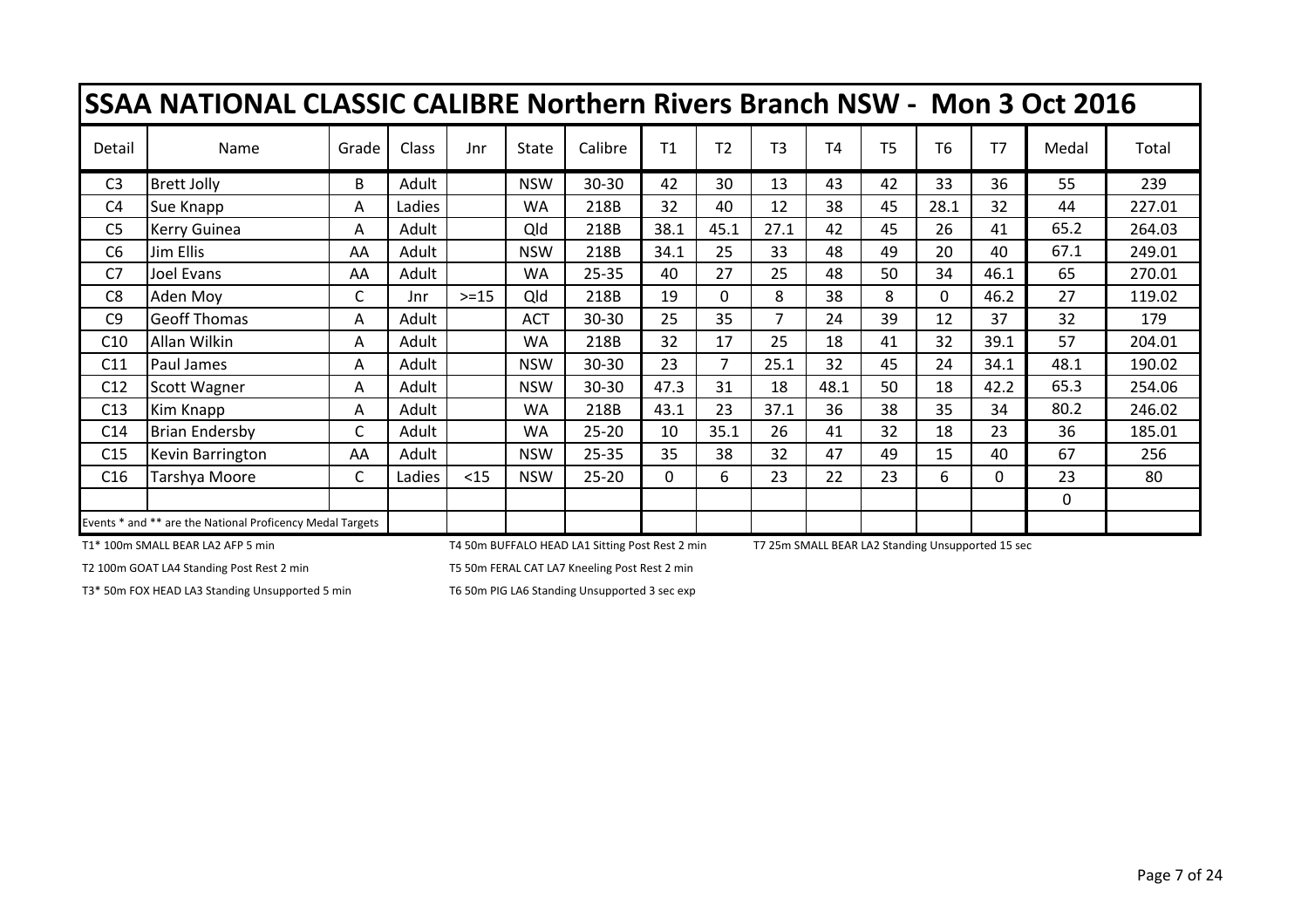#### SSAA NATIONAL RIMFIRE Northern Rivers Branch NSW Sat 1 Oct 2016 Open Ranking

| Adult<br>Qld<br>22LR<br>$\mathbf{1}$<br>Darren Moy<br>AA<br>433.01<br>$\overline{2}$<br>Don Chesworth<br>AAA<br><b>NSW</b><br>Adult<br>22LR<br>427.05<br>3<br><b>Steve Hurley</b><br>AAA<br>Adult<br><b>WA</b><br>22M<br>415.01<br>$\overline{4}$<br><b>NSW</b><br>22M<br>Jim Ellis<br>AAA<br>Adult<br>404.04<br>5<br>AAA<br>Jim Buckley<br>Adult<br><b>NSW</b><br>22M<br>395.01<br>6<br><b>Clinton Parker</b><br>AAA<br>Adult<br><b>WA</b><br>22M<br>391.04<br>$\overline{7}$<br>Adult<br>22LR<br><b>Brett Jolly</b><br><b>NSW</b><br>391.02<br>Α<br>8<br><b>Brett Worner</b><br>AAA<br>Adult<br><b>WA</b><br>22M<br>388.02<br>9<br>AAA<br><b>WA</b><br>22M<br>375.01<br>Mick McDonnell<br>Adult<br>10<br>Joel Evans<br>Adult<br><b>WA</b><br>22M<br>371<br>AA<br><b>NSW</b><br>22M<br>370<br>11<br>Adult<br>Kevin Barrington<br>AA<br>12<br>Jarod Moody<br>$>=15$<br><b>NSW</b><br>22LR<br>370<br>Α<br>Jnr<br>13<br>Adult<br>Qld<br>Peter Cohen<br>AA<br>22LR<br>367.03<br>14<br>AA<br>ACT<br>22LR<br><b>Col Rees</b><br>Adult<br>366.03<br>15<br>Qld<br>22LR<br>365.02<br>Ken Wright<br>AA<br>Adult<br>16<br>AAA<br><b>WA</b><br>22LR<br>364.02<br>Kim Knapp<br>Adult<br>17<br>Andrew Robson<br>Adult<br>Qld<br>22LR<br>360.01<br>AA<br>18<br>Adult<br>Qld<br>22LR<br>Don Ruwoldt<br>AA<br>344<br>19<br>Glenn Rickard<br><b>WA</b><br>22LR<br>Α<br>Adult<br>343.01<br>20<br>Adult<br><b>ACT</b><br>22LR<br>339.01<br><b>Timothy Rees</b><br>AA<br>21<br>Renee Parker<br>B<br>Ladies<br><b>NSW</b><br>22LR<br>337<br>22<br>Ladies<br><b>WA</b><br>22LR<br>328.02<br>Sue Knapp<br>AA<br>23<br><b>Geoff Thomas</b><br>22LR<br>AA<br>Adult<br><b>ACT</b><br>324.02<br>24<br>Julie Chesworth<br>AA<br>Ladies<br><b>NSW</b><br>22LR<br>324<br>25<br>AA<br>Adult<br><b>WA</b><br>22LR<br>323.02<br>Norm Coon<br>26<br>Paul James<br>22LR<br>AA<br>Adult<br><b>NSW</b><br>322.01<br>27<br>AA<br>Adult<br><b>NSW</b><br>22M<br>321.03<br>Scott Wagner<br>28<br>Allan Wilkin<br>AA<br><b>WA</b><br>22LR<br>Adult<br>318<br>29<br>22LR<br>313<br>Kerry Guinea<br>AA<br>Adult<br>Qld<br>30<br>22LR<br>306.03<br>A<br>Craig Knox<br>Adult<br><b>NSW</b><br>31<br>Michael Wright<br>Qld<br>22LR<br>Α<br>Adult<br>302.03<br>32<br>Larry Murrell<br>Adult<br><b>NSW</b><br>AA<br>22LR<br>300.02<br>33<br><b>Richard Cains</b><br>AA<br>Adult<br>Tas<br>22LR<br>287<br>34<br>$\mathsf{C}$<br><b>NSW</b><br>22LR<br>280<br>Wayne Rooney<br>Adult<br>35<br>Allan McDonald<br>Qld<br>AA<br>Adult<br>22LR<br>279.01<br>36<br><b>Brian Endersby</b><br>WA<br>22M<br>Adult<br>269<br>А<br>37<br>$>=15$<br>263.01<br>Nicholas McClaren<br>C<br><b>NSW</b><br>22LR<br>Jnr<br>38<br><b>Gwen Murrell</b><br>Ladies<br><b>NSW</b><br>22LR<br>261.01<br>Α<br>39<br>Peter Tulloch<br>Adult<br><b>WA</b><br>256.01<br>22M<br>Α<br>$\mathsf C$<br>40<br>$>=15$<br>Qld<br>Aden Moy<br>Jnr<br>22LR<br>233<br>Josephine Guinea<br>41<br>Ladies<br>B<br>Qld<br>22LR<br>205.02<br>$\mathsf{C}$<br><b>Bob Tulloch</b><br>22M<br>42<br>Adult<br>WA<br>150.01<br>Ladies<br>43<br>Robyn Barrington<br>С<br><b>NSW</b><br>22LR<br>149.02<br>44<br>$\mathsf C$<br>< 15<br>Tarshya Moore<br>Ladies<br><b>NSW</b><br>22LR<br>101.01 | Place | Name | Grade | Class | Jnr | State | Calibre | Total |
|-------------------------------------------------------------------------------------------------------------------------------------------------------------------------------------------------------------------------------------------------------------------------------------------------------------------------------------------------------------------------------------------------------------------------------------------------------------------------------------------------------------------------------------------------------------------------------------------------------------------------------------------------------------------------------------------------------------------------------------------------------------------------------------------------------------------------------------------------------------------------------------------------------------------------------------------------------------------------------------------------------------------------------------------------------------------------------------------------------------------------------------------------------------------------------------------------------------------------------------------------------------------------------------------------------------------------------------------------------------------------------------------------------------------------------------------------------------------------------------------------------------------------------------------------------------------------------------------------------------------------------------------------------------------------------------------------------------------------------------------------------------------------------------------------------------------------------------------------------------------------------------------------------------------------------------------------------------------------------------------------------------------------------------------------------------------------------------------------------------------------------------------------------------------------------------------------------------------------------------------------------------------------------------------------------------------------------------------------------------------------------------------------------------------------------------------------------------------------------------------------------------------------------------------------------------------------------------------------------------------------------------------------------------------------------------------------------------------------------------------------------------------------------------------------------------------------------------------------------------------------------------------------------------------------------------------------------------------------------------------------------------------------------------------------------------------------------------------------------------------------------------------------------------------------------------------|-------|------|-------|-------|-----|-------|---------|-------|
|                                                                                                                                                                                                                                                                                                                                                                                                                                                                                                                                                                                                                                                                                                                                                                                                                                                                                                                                                                                                                                                                                                                                                                                                                                                                                                                                                                                                                                                                                                                                                                                                                                                                                                                                                                                                                                                                                                                                                                                                                                                                                                                                                                                                                                                                                                                                                                                                                                                                                                                                                                                                                                                                                                                                                                                                                                                                                                                                                                                                                                                                                                                                                                                           |       |      |       |       |     |       |         |       |
|                                                                                                                                                                                                                                                                                                                                                                                                                                                                                                                                                                                                                                                                                                                                                                                                                                                                                                                                                                                                                                                                                                                                                                                                                                                                                                                                                                                                                                                                                                                                                                                                                                                                                                                                                                                                                                                                                                                                                                                                                                                                                                                                                                                                                                                                                                                                                                                                                                                                                                                                                                                                                                                                                                                                                                                                                                                                                                                                                                                                                                                                                                                                                                                           |       |      |       |       |     |       |         |       |
|                                                                                                                                                                                                                                                                                                                                                                                                                                                                                                                                                                                                                                                                                                                                                                                                                                                                                                                                                                                                                                                                                                                                                                                                                                                                                                                                                                                                                                                                                                                                                                                                                                                                                                                                                                                                                                                                                                                                                                                                                                                                                                                                                                                                                                                                                                                                                                                                                                                                                                                                                                                                                                                                                                                                                                                                                                                                                                                                                                                                                                                                                                                                                                                           |       |      |       |       |     |       |         |       |
|                                                                                                                                                                                                                                                                                                                                                                                                                                                                                                                                                                                                                                                                                                                                                                                                                                                                                                                                                                                                                                                                                                                                                                                                                                                                                                                                                                                                                                                                                                                                                                                                                                                                                                                                                                                                                                                                                                                                                                                                                                                                                                                                                                                                                                                                                                                                                                                                                                                                                                                                                                                                                                                                                                                                                                                                                                                                                                                                                                                                                                                                                                                                                                                           |       |      |       |       |     |       |         |       |
|                                                                                                                                                                                                                                                                                                                                                                                                                                                                                                                                                                                                                                                                                                                                                                                                                                                                                                                                                                                                                                                                                                                                                                                                                                                                                                                                                                                                                                                                                                                                                                                                                                                                                                                                                                                                                                                                                                                                                                                                                                                                                                                                                                                                                                                                                                                                                                                                                                                                                                                                                                                                                                                                                                                                                                                                                                                                                                                                                                                                                                                                                                                                                                                           |       |      |       |       |     |       |         |       |
|                                                                                                                                                                                                                                                                                                                                                                                                                                                                                                                                                                                                                                                                                                                                                                                                                                                                                                                                                                                                                                                                                                                                                                                                                                                                                                                                                                                                                                                                                                                                                                                                                                                                                                                                                                                                                                                                                                                                                                                                                                                                                                                                                                                                                                                                                                                                                                                                                                                                                                                                                                                                                                                                                                                                                                                                                                                                                                                                                                                                                                                                                                                                                                                           |       |      |       |       |     |       |         |       |
|                                                                                                                                                                                                                                                                                                                                                                                                                                                                                                                                                                                                                                                                                                                                                                                                                                                                                                                                                                                                                                                                                                                                                                                                                                                                                                                                                                                                                                                                                                                                                                                                                                                                                                                                                                                                                                                                                                                                                                                                                                                                                                                                                                                                                                                                                                                                                                                                                                                                                                                                                                                                                                                                                                                                                                                                                                                                                                                                                                                                                                                                                                                                                                                           |       |      |       |       |     |       |         |       |
|                                                                                                                                                                                                                                                                                                                                                                                                                                                                                                                                                                                                                                                                                                                                                                                                                                                                                                                                                                                                                                                                                                                                                                                                                                                                                                                                                                                                                                                                                                                                                                                                                                                                                                                                                                                                                                                                                                                                                                                                                                                                                                                                                                                                                                                                                                                                                                                                                                                                                                                                                                                                                                                                                                                                                                                                                                                                                                                                                                                                                                                                                                                                                                                           |       |      |       |       |     |       |         |       |
|                                                                                                                                                                                                                                                                                                                                                                                                                                                                                                                                                                                                                                                                                                                                                                                                                                                                                                                                                                                                                                                                                                                                                                                                                                                                                                                                                                                                                                                                                                                                                                                                                                                                                                                                                                                                                                                                                                                                                                                                                                                                                                                                                                                                                                                                                                                                                                                                                                                                                                                                                                                                                                                                                                                                                                                                                                                                                                                                                                                                                                                                                                                                                                                           |       |      |       |       |     |       |         |       |
|                                                                                                                                                                                                                                                                                                                                                                                                                                                                                                                                                                                                                                                                                                                                                                                                                                                                                                                                                                                                                                                                                                                                                                                                                                                                                                                                                                                                                                                                                                                                                                                                                                                                                                                                                                                                                                                                                                                                                                                                                                                                                                                                                                                                                                                                                                                                                                                                                                                                                                                                                                                                                                                                                                                                                                                                                                                                                                                                                                                                                                                                                                                                                                                           |       |      |       |       |     |       |         |       |
|                                                                                                                                                                                                                                                                                                                                                                                                                                                                                                                                                                                                                                                                                                                                                                                                                                                                                                                                                                                                                                                                                                                                                                                                                                                                                                                                                                                                                                                                                                                                                                                                                                                                                                                                                                                                                                                                                                                                                                                                                                                                                                                                                                                                                                                                                                                                                                                                                                                                                                                                                                                                                                                                                                                                                                                                                                                                                                                                                                                                                                                                                                                                                                                           |       |      |       |       |     |       |         |       |
|                                                                                                                                                                                                                                                                                                                                                                                                                                                                                                                                                                                                                                                                                                                                                                                                                                                                                                                                                                                                                                                                                                                                                                                                                                                                                                                                                                                                                                                                                                                                                                                                                                                                                                                                                                                                                                                                                                                                                                                                                                                                                                                                                                                                                                                                                                                                                                                                                                                                                                                                                                                                                                                                                                                                                                                                                                                                                                                                                                                                                                                                                                                                                                                           |       |      |       |       |     |       |         |       |
|                                                                                                                                                                                                                                                                                                                                                                                                                                                                                                                                                                                                                                                                                                                                                                                                                                                                                                                                                                                                                                                                                                                                                                                                                                                                                                                                                                                                                                                                                                                                                                                                                                                                                                                                                                                                                                                                                                                                                                                                                                                                                                                                                                                                                                                                                                                                                                                                                                                                                                                                                                                                                                                                                                                                                                                                                                                                                                                                                                                                                                                                                                                                                                                           |       |      |       |       |     |       |         |       |
|                                                                                                                                                                                                                                                                                                                                                                                                                                                                                                                                                                                                                                                                                                                                                                                                                                                                                                                                                                                                                                                                                                                                                                                                                                                                                                                                                                                                                                                                                                                                                                                                                                                                                                                                                                                                                                                                                                                                                                                                                                                                                                                                                                                                                                                                                                                                                                                                                                                                                                                                                                                                                                                                                                                                                                                                                                                                                                                                                                                                                                                                                                                                                                                           |       |      |       |       |     |       |         |       |
|                                                                                                                                                                                                                                                                                                                                                                                                                                                                                                                                                                                                                                                                                                                                                                                                                                                                                                                                                                                                                                                                                                                                                                                                                                                                                                                                                                                                                                                                                                                                                                                                                                                                                                                                                                                                                                                                                                                                                                                                                                                                                                                                                                                                                                                                                                                                                                                                                                                                                                                                                                                                                                                                                                                                                                                                                                                                                                                                                                                                                                                                                                                                                                                           |       |      |       |       |     |       |         |       |
|                                                                                                                                                                                                                                                                                                                                                                                                                                                                                                                                                                                                                                                                                                                                                                                                                                                                                                                                                                                                                                                                                                                                                                                                                                                                                                                                                                                                                                                                                                                                                                                                                                                                                                                                                                                                                                                                                                                                                                                                                                                                                                                                                                                                                                                                                                                                                                                                                                                                                                                                                                                                                                                                                                                                                                                                                                                                                                                                                                                                                                                                                                                                                                                           |       |      |       |       |     |       |         |       |
|                                                                                                                                                                                                                                                                                                                                                                                                                                                                                                                                                                                                                                                                                                                                                                                                                                                                                                                                                                                                                                                                                                                                                                                                                                                                                                                                                                                                                                                                                                                                                                                                                                                                                                                                                                                                                                                                                                                                                                                                                                                                                                                                                                                                                                                                                                                                                                                                                                                                                                                                                                                                                                                                                                                                                                                                                                                                                                                                                                                                                                                                                                                                                                                           |       |      |       |       |     |       |         |       |
|                                                                                                                                                                                                                                                                                                                                                                                                                                                                                                                                                                                                                                                                                                                                                                                                                                                                                                                                                                                                                                                                                                                                                                                                                                                                                                                                                                                                                                                                                                                                                                                                                                                                                                                                                                                                                                                                                                                                                                                                                                                                                                                                                                                                                                                                                                                                                                                                                                                                                                                                                                                                                                                                                                                                                                                                                                                                                                                                                                                                                                                                                                                                                                                           |       |      |       |       |     |       |         |       |
|                                                                                                                                                                                                                                                                                                                                                                                                                                                                                                                                                                                                                                                                                                                                                                                                                                                                                                                                                                                                                                                                                                                                                                                                                                                                                                                                                                                                                                                                                                                                                                                                                                                                                                                                                                                                                                                                                                                                                                                                                                                                                                                                                                                                                                                                                                                                                                                                                                                                                                                                                                                                                                                                                                                                                                                                                                                                                                                                                                                                                                                                                                                                                                                           |       |      |       |       |     |       |         |       |
|                                                                                                                                                                                                                                                                                                                                                                                                                                                                                                                                                                                                                                                                                                                                                                                                                                                                                                                                                                                                                                                                                                                                                                                                                                                                                                                                                                                                                                                                                                                                                                                                                                                                                                                                                                                                                                                                                                                                                                                                                                                                                                                                                                                                                                                                                                                                                                                                                                                                                                                                                                                                                                                                                                                                                                                                                                                                                                                                                                                                                                                                                                                                                                                           |       |      |       |       |     |       |         |       |
|                                                                                                                                                                                                                                                                                                                                                                                                                                                                                                                                                                                                                                                                                                                                                                                                                                                                                                                                                                                                                                                                                                                                                                                                                                                                                                                                                                                                                                                                                                                                                                                                                                                                                                                                                                                                                                                                                                                                                                                                                                                                                                                                                                                                                                                                                                                                                                                                                                                                                                                                                                                                                                                                                                                                                                                                                                                                                                                                                                                                                                                                                                                                                                                           |       |      |       |       |     |       |         |       |
|                                                                                                                                                                                                                                                                                                                                                                                                                                                                                                                                                                                                                                                                                                                                                                                                                                                                                                                                                                                                                                                                                                                                                                                                                                                                                                                                                                                                                                                                                                                                                                                                                                                                                                                                                                                                                                                                                                                                                                                                                                                                                                                                                                                                                                                                                                                                                                                                                                                                                                                                                                                                                                                                                                                                                                                                                                                                                                                                                                                                                                                                                                                                                                                           |       |      |       |       |     |       |         |       |
|                                                                                                                                                                                                                                                                                                                                                                                                                                                                                                                                                                                                                                                                                                                                                                                                                                                                                                                                                                                                                                                                                                                                                                                                                                                                                                                                                                                                                                                                                                                                                                                                                                                                                                                                                                                                                                                                                                                                                                                                                                                                                                                                                                                                                                                                                                                                                                                                                                                                                                                                                                                                                                                                                                                                                                                                                                                                                                                                                                                                                                                                                                                                                                                           |       |      |       |       |     |       |         |       |
|                                                                                                                                                                                                                                                                                                                                                                                                                                                                                                                                                                                                                                                                                                                                                                                                                                                                                                                                                                                                                                                                                                                                                                                                                                                                                                                                                                                                                                                                                                                                                                                                                                                                                                                                                                                                                                                                                                                                                                                                                                                                                                                                                                                                                                                                                                                                                                                                                                                                                                                                                                                                                                                                                                                                                                                                                                                                                                                                                                                                                                                                                                                                                                                           |       |      |       |       |     |       |         |       |
|                                                                                                                                                                                                                                                                                                                                                                                                                                                                                                                                                                                                                                                                                                                                                                                                                                                                                                                                                                                                                                                                                                                                                                                                                                                                                                                                                                                                                                                                                                                                                                                                                                                                                                                                                                                                                                                                                                                                                                                                                                                                                                                                                                                                                                                                                                                                                                                                                                                                                                                                                                                                                                                                                                                                                                                                                                                                                                                                                                                                                                                                                                                                                                                           |       |      |       |       |     |       |         |       |
|                                                                                                                                                                                                                                                                                                                                                                                                                                                                                                                                                                                                                                                                                                                                                                                                                                                                                                                                                                                                                                                                                                                                                                                                                                                                                                                                                                                                                                                                                                                                                                                                                                                                                                                                                                                                                                                                                                                                                                                                                                                                                                                                                                                                                                                                                                                                                                                                                                                                                                                                                                                                                                                                                                                                                                                                                                                                                                                                                                                                                                                                                                                                                                                           |       |      |       |       |     |       |         |       |
|                                                                                                                                                                                                                                                                                                                                                                                                                                                                                                                                                                                                                                                                                                                                                                                                                                                                                                                                                                                                                                                                                                                                                                                                                                                                                                                                                                                                                                                                                                                                                                                                                                                                                                                                                                                                                                                                                                                                                                                                                                                                                                                                                                                                                                                                                                                                                                                                                                                                                                                                                                                                                                                                                                                                                                                                                                                                                                                                                                                                                                                                                                                                                                                           |       |      |       |       |     |       |         |       |
|                                                                                                                                                                                                                                                                                                                                                                                                                                                                                                                                                                                                                                                                                                                                                                                                                                                                                                                                                                                                                                                                                                                                                                                                                                                                                                                                                                                                                                                                                                                                                                                                                                                                                                                                                                                                                                                                                                                                                                                                                                                                                                                                                                                                                                                                                                                                                                                                                                                                                                                                                                                                                                                                                                                                                                                                                                                                                                                                                                                                                                                                                                                                                                                           |       |      |       |       |     |       |         |       |
|                                                                                                                                                                                                                                                                                                                                                                                                                                                                                                                                                                                                                                                                                                                                                                                                                                                                                                                                                                                                                                                                                                                                                                                                                                                                                                                                                                                                                                                                                                                                                                                                                                                                                                                                                                                                                                                                                                                                                                                                                                                                                                                                                                                                                                                                                                                                                                                                                                                                                                                                                                                                                                                                                                                                                                                                                                                                                                                                                                                                                                                                                                                                                                                           |       |      |       |       |     |       |         |       |
|                                                                                                                                                                                                                                                                                                                                                                                                                                                                                                                                                                                                                                                                                                                                                                                                                                                                                                                                                                                                                                                                                                                                                                                                                                                                                                                                                                                                                                                                                                                                                                                                                                                                                                                                                                                                                                                                                                                                                                                                                                                                                                                                                                                                                                                                                                                                                                                                                                                                                                                                                                                                                                                                                                                                                                                                                                                                                                                                                                                                                                                                                                                                                                                           |       |      |       |       |     |       |         |       |
|                                                                                                                                                                                                                                                                                                                                                                                                                                                                                                                                                                                                                                                                                                                                                                                                                                                                                                                                                                                                                                                                                                                                                                                                                                                                                                                                                                                                                                                                                                                                                                                                                                                                                                                                                                                                                                                                                                                                                                                                                                                                                                                                                                                                                                                                                                                                                                                                                                                                                                                                                                                                                                                                                                                                                                                                                                                                                                                                                                                                                                                                                                                                                                                           |       |      |       |       |     |       |         |       |
|                                                                                                                                                                                                                                                                                                                                                                                                                                                                                                                                                                                                                                                                                                                                                                                                                                                                                                                                                                                                                                                                                                                                                                                                                                                                                                                                                                                                                                                                                                                                                                                                                                                                                                                                                                                                                                                                                                                                                                                                                                                                                                                                                                                                                                                                                                                                                                                                                                                                                                                                                                                                                                                                                                                                                                                                                                                                                                                                                                                                                                                                                                                                                                                           |       |      |       |       |     |       |         |       |
|                                                                                                                                                                                                                                                                                                                                                                                                                                                                                                                                                                                                                                                                                                                                                                                                                                                                                                                                                                                                                                                                                                                                                                                                                                                                                                                                                                                                                                                                                                                                                                                                                                                                                                                                                                                                                                                                                                                                                                                                                                                                                                                                                                                                                                                                                                                                                                                                                                                                                                                                                                                                                                                                                                                                                                                                                                                                                                                                                                                                                                                                                                                                                                                           |       |      |       |       |     |       |         |       |
|                                                                                                                                                                                                                                                                                                                                                                                                                                                                                                                                                                                                                                                                                                                                                                                                                                                                                                                                                                                                                                                                                                                                                                                                                                                                                                                                                                                                                                                                                                                                                                                                                                                                                                                                                                                                                                                                                                                                                                                                                                                                                                                                                                                                                                                                                                                                                                                                                                                                                                                                                                                                                                                                                                                                                                                                                                                                                                                                                                                                                                                                                                                                                                                           |       |      |       |       |     |       |         |       |
|                                                                                                                                                                                                                                                                                                                                                                                                                                                                                                                                                                                                                                                                                                                                                                                                                                                                                                                                                                                                                                                                                                                                                                                                                                                                                                                                                                                                                                                                                                                                                                                                                                                                                                                                                                                                                                                                                                                                                                                                                                                                                                                                                                                                                                                                                                                                                                                                                                                                                                                                                                                                                                                                                                                                                                                                                                                                                                                                                                                                                                                                                                                                                                                           |       |      |       |       |     |       |         |       |
|                                                                                                                                                                                                                                                                                                                                                                                                                                                                                                                                                                                                                                                                                                                                                                                                                                                                                                                                                                                                                                                                                                                                                                                                                                                                                                                                                                                                                                                                                                                                                                                                                                                                                                                                                                                                                                                                                                                                                                                                                                                                                                                                                                                                                                                                                                                                                                                                                                                                                                                                                                                                                                                                                                                                                                                                                                                                                                                                                                                                                                                                                                                                                                                           |       |      |       |       |     |       |         |       |
|                                                                                                                                                                                                                                                                                                                                                                                                                                                                                                                                                                                                                                                                                                                                                                                                                                                                                                                                                                                                                                                                                                                                                                                                                                                                                                                                                                                                                                                                                                                                                                                                                                                                                                                                                                                                                                                                                                                                                                                                                                                                                                                                                                                                                                                                                                                                                                                                                                                                                                                                                                                                                                                                                                                                                                                                                                                                                                                                                                                                                                                                                                                                                                                           |       |      |       |       |     |       |         |       |
|                                                                                                                                                                                                                                                                                                                                                                                                                                                                                                                                                                                                                                                                                                                                                                                                                                                                                                                                                                                                                                                                                                                                                                                                                                                                                                                                                                                                                                                                                                                                                                                                                                                                                                                                                                                                                                                                                                                                                                                                                                                                                                                                                                                                                                                                                                                                                                                                                                                                                                                                                                                                                                                                                                                                                                                                                                                                                                                                                                                                                                                                                                                                                                                           |       |      |       |       |     |       |         |       |
|                                                                                                                                                                                                                                                                                                                                                                                                                                                                                                                                                                                                                                                                                                                                                                                                                                                                                                                                                                                                                                                                                                                                                                                                                                                                                                                                                                                                                                                                                                                                                                                                                                                                                                                                                                                                                                                                                                                                                                                                                                                                                                                                                                                                                                                                                                                                                                                                                                                                                                                                                                                                                                                                                                                                                                                                                                                                                                                                                                                                                                                                                                                                                                                           |       |      |       |       |     |       |         |       |
|                                                                                                                                                                                                                                                                                                                                                                                                                                                                                                                                                                                                                                                                                                                                                                                                                                                                                                                                                                                                                                                                                                                                                                                                                                                                                                                                                                                                                                                                                                                                                                                                                                                                                                                                                                                                                                                                                                                                                                                                                                                                                                                                                                                                                                                                                                                                                                                                                                                                                                                                                                                                                                                                                                                                                                                                                                                                                                                                                                                                                                                                                                                                                                                           |       |      |       |       |     |       |         |       |
|                                                                                                                                                                                                                                                                                                                                                                                                                                                                                                                                                                                                                                                                                                                                                                                                                                                                                                                                                                                                                                                                                                                                                                                                                                                                                                                                                                                                                                                                                                                                                                                                                                                                                                                                                                                                                                                                                                                                                                                                                                                                                                                                                                                                                                                                                                                                                                                                                                                                                                                                                                                                                                                                                                                                                                                                                                                                                                                                                                                                                                                                                                                                                                                           |       |      |       |       |     |       |         |       |
|                                                                                                                                                                                                                                                                                                                                                                                                                                                                                                                                                                                                                                                                                                                                                                                                                                                                                                                                                                                                                                                                                                                                                                                                                                                                                                                                                                                                                                                                                                                                                                                                                                                                                                                                                                                                                                                                                                                                                                                                                                                                                                                                                                                                                                                                                                                                                                                                                                                                                                                                                                                                                                                                                                                                                                                                                                                                                                                                                                                                                                                                                                                                                                                           |       |      |       |       |     |       |         |       |
|                                                                                                                                                                                                                                                                                                                                                                                                                                                                                                                                                                                                                                                                                                                                                                                                                                                                                                                                                                                                                                                                                                                                                                                                                                                                                                                                                                                                                                                                                                                                                                                                                                                                                                                                                                                                                                                                                                                                                                                                                                                                                                                                                                                                                                                                                                                                                                                                                                                                                                                                                                                                                                                                                                                                                                                                                                                                                                                                                                                                                                                                                                                                                                                           |       |      |       |       |     |       |         |       |
|                                                                                                                                                                                                                                                                                                                                                                                                                                                                                                                                                                                                                                                                                                                                                                                                                                                                                                                                                                                                                                                                                                                                                                                                                                                                                                                                                                                                                                                                                                                                                                                                                                                                                                                                                                                                                                                                                                                                                                                                                                                                                                                                                                                                                                                                                                                                                                                                                                                                                                                                                                                                                                                                                                                                                                                                                                                                                                                                                                                                                                                                                                                                                                                           |       |      |       |       |     |       |         |       |
|                                                                                                                                                                                                                                                                                                                                                                                                                                                                                                                                                                                                                                                                                                                                                                                                                                                                                                                                                                                                                                                                                                                                                                                                                                                                                                                                                                                                                                                                                                                                                                                                                                                                                                                                                                                                                                                                                                                                                                                                                                                                                                                                                                                                                                                                                                                                                                                                                                                                                                                                                                                                                                                                                                                                                                                                                                                                                                                                                                                                                                                                                                                                                                                           |       |      |       |       |     |       |         |       |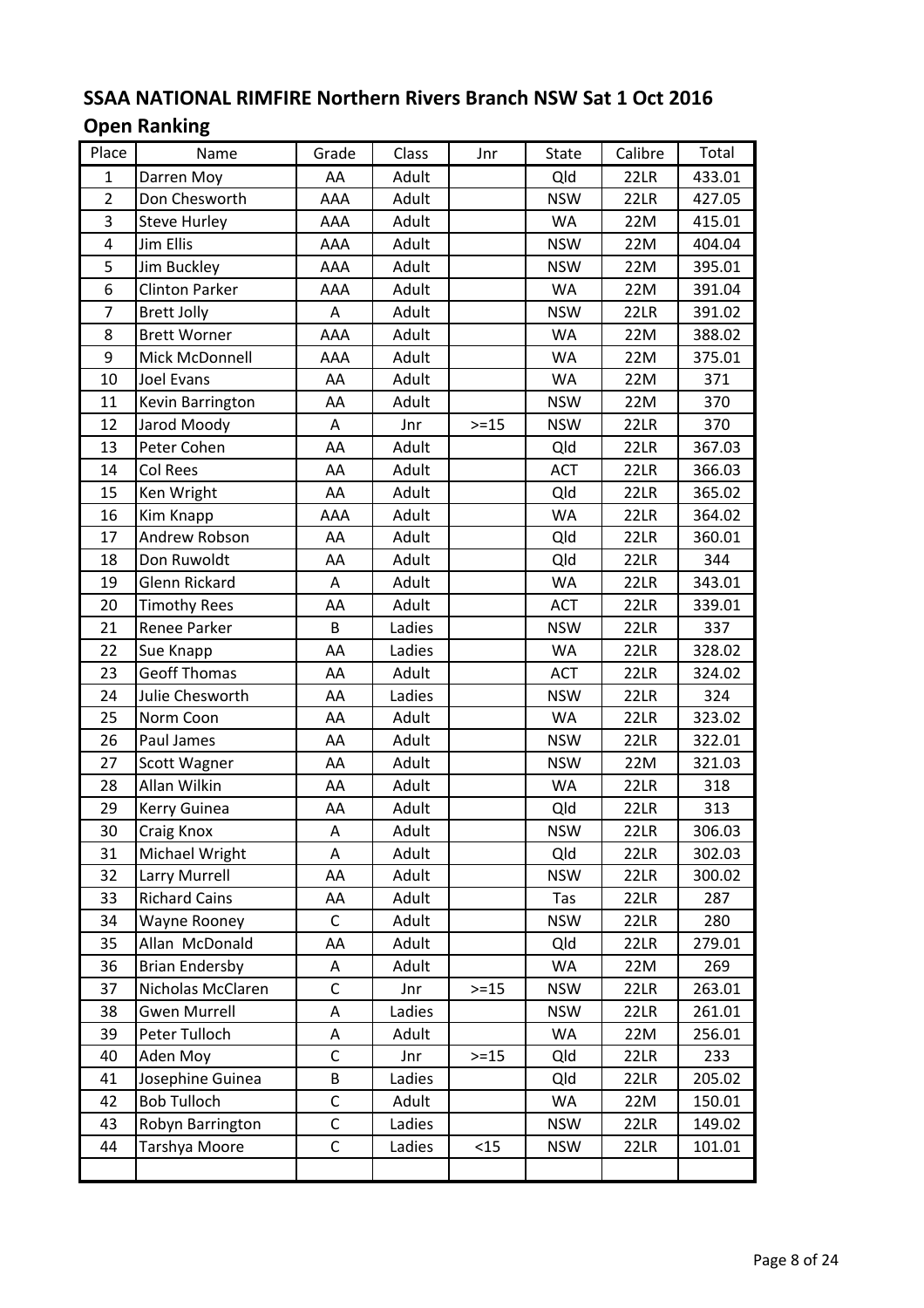### Ladies Ranking

| Place | <b>Name</b>         | Grade | <b>Class</b> | Jnr    | <b>State</b> | Calibre     | Total  |
|-------|---------------------|-------|--------------|--------|--------------|-------------|--------|
| 1     | Renee Parker        | B     | Ladies       |        | <b>NSW</b>   | <b>22LR</b> | 337    |
| 2     | Sue Knapp           | AA    | Ladies       |        | WA           | 22LR        | 328.02 |
| 3     | Julie Chesworth     | AA    | Ladies       |        | <b>NSW</b>   | <b>22LR</b> | 324    |
| 4     | <b>Gwen Murrell</b> | A     | Ladies       |        | <b>NSW</b>   | <b>22LR</b> | 261.01 |
| 5     | Josephine Guinea    | B     | Ladies       |        | Qld          | 22LR        | 205.02 |
| 6     | Robyn Barrington    | C     | Ladies       |        | <b>NSW</b>   | <b>22LR</b> | 149.02 |
| 7     | Tarshya Moore       | C     | Ladies       | $<$ 15 | <b>NSW</b>   | 22LR        | 101.01 |
|       |                     |       |              |        |              |             |        |

#### Junior 15 and Over Ranking

| Place Name |                   | Grade    | Class | Jnr      | State      | Calibre | Total  |
|------------|-------------------|----------|-------|----------|------------|---------|--------|
|            | Jarod Moody       | <u>r</u> | Jnr   | $> = 15$ | <b>NSW</b> | 22LR    | 370    |
|            | Nicholas McClaren |          | Jnr   | $> = 15$ | <b>NSW</b> | 22LR    | 263.01 |
|            | Aden Mov          | ֊        | Jnr   | $> = 15$ | Qld        | 22LR    | 233    |

#### Juniors Under 15

| Place | <b>IName</b>  | Grade | <b>Class</b> | Jnr | State | Calibre | Total  |
|-------|---------------|-------|--------------|-----|-------|---------|--------|
|       | Tarshva Moore |       | ∟adies       | <15 | NSW   | 22LR    | 101 01 |
|       |               |       |              |     |       |         |        |

# SSAA NATIONAL RIMFIRE Northern Rivers Branch NSW Sat 1 Oct 2016

### Grade Ranking

| Place      | Name                  | Grade | Class | Jnr | <b>State</b> | Calibre     | Total  |
|------------|-----------------------|-------|-------|-----|--------------|-------------|--------|
| <b>AAA</b> |                       |       |       |     |              |             |        |
| 1          | Don Chesworth         | AAA   | Adult |     | <b>NSW</b>   | <b>22LR</b> | 427.05 |
| 2          | <b>Steve Hurley</b>   | AAA   | Adult |     | WA           | 22M         | 415.01 |
| 3          | Jim Ellis             | AAA   | Adult |     | <b>NSW</b>   | 22M         | 404.04 |
| 4          | Jim Buckley           | AAA   | Adult |     | <b>NSW</b>   | 22M         | 395.01 |
| 5          | <b>Clinton Parker</b> | AAA   | Adult |     | WA           | 22M         | 391.04 |
| 6          | <b>Brett Worner</b>   | AAA   | Adult |     | WA           | 22M         | 388.02 |
| 7          | Mick McDonnell        | AAA   | Adult |     | <b>WA</b>    | 22M         | 375.01 |
| 8          | Kim Knapp             | AAA   | Adult |     | <b>WA</b>    | 22LR        | 364.02 |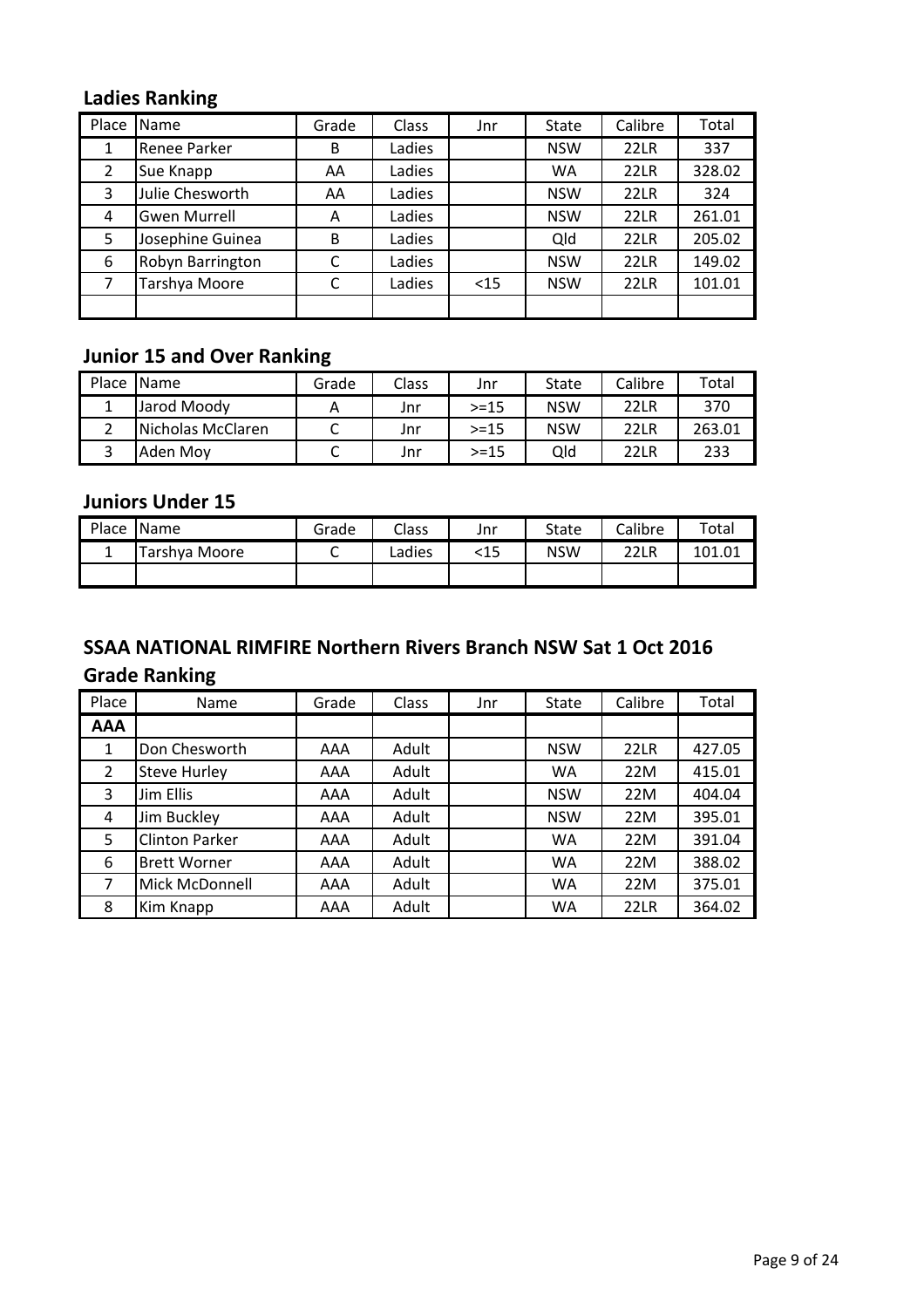| AA             |                       |              |        |          |            |      |        |
|----------------|-----------------------|--------------|--------|----------|------------|------|--------|
| $\mathbf{1}$   | Darren Moy            | AA           | Adult  |          | Qld        | 22LR | 433.01 |
| $\overline{2}$ | <b>Joel Evans</b>     | AA           | Adult  |          | <b>WA</b>  | 22M  | 371    |
| 3              | Kevin Barrington      | AA           | Adult  |          | <b>NSW</b> | 22M  | 370    |
| $\overline{4}$ | Peter Cohen           | AA           | Adult  |          | Qld        | 22LR | 367.03 |
| 5              | Col Rees              | AA           | Adult  |          | <b>ACT</b> | 22LR | 366.03 |
| 6              | Ken Wright            | AA           | Adult  |          | Qld        | 22LR | 365.02 |
| $\overline{7}$ | Andrew Robson         | AA           | Adult  |          | Qld        | 22LR | 360.01 |
| 8              | Don Ruwoldt           | AA           | Adult  |          | Qld        | 22LR | 344    |
| 9              | <b>Timothy Rees</b>   | AA           | Adult  |          | <b>ACT</b> | 22LR | 339.01 |
| 10             | Sue Knapp             | AA           | Ladies |          | <b>WA</b>  | 22LR | 328.02 |
| 11             | <b>Geoff Thomas</b>   | AA           | Adult  |          | <b>ACT</b> | 22LR | 324.02 |
| 12             | Julie Chesworth       | AA           | Ladies |          | <b>NSW</b> | 22LR | 324    |
| 13             | Norm Coon             | AA           | Adult  |          | <b>WA</b>  | 22LR | 323.02 |
| 14             | Paul James            | AA           | Adult  |          | <b>NSW</b> | 22LR | 322.01 |
| 15             | <b>Scott Wagner</b>   | AA           | Adult  |          | <b>NSW</b> | 22M  | 321.03 |
| 16             | Allan Wilkin          | AA           | Adult  |          | <b>WA</b>  | 22LR | 318    |
| 17             | Kerry Guinea          | AA           | Adult  |          | Qld        | 22LR | 313    |
| 18             | Larry Murrell         | AA           | Adult  |          | <b>NSW</b> | 22LR | 300.02 |
| 19             | <b>Richard Cains</b>  | AA           | Adult  |          | Tas        | 22LR | 287    |
| 20             | Allan McDonald        | AA           | Adult  |          | Qld        | 22LR | 279.01 |
| A              |                       |              |        |          |            |      |        |
| $\mathbf 1$    | <b>Brett Jolly</b>    | Α            | Adult  |          | <b>NSW</b> | 22LR | 391.02 |
| $\overline{2}$ | Jarod Moody           | A            | Jnr    | $>=15$   | <b>NSW</b> | 22LR | 370    |
| 3              | Glenn Rickard         | А            | Adult  |          | WA         | 22LR | 343.01 |
| $\overline{4}$ | Craig Knox            | Α            | Adult  |          | <b>NSW</b> | 22LR | 306.03 |
| 5              | Michael Wright        | Α            | Adult  |          | Qld        | 22LR | 302.03 |
| 6              | <b>Brian Endersby</b> | Α            | Adult  |          | <b>WA</b>  | 22M  | 269    |
| $\overline{7}$ | <b>Gwen Murrell</b>   | A            | Ladies |          | <b>NSW</b> | 22LR | 261.01 |
| 8              | Peter Tulloch         | A            | Adult  |          | <b>WA</b>  | 22M  | 256.01 |
| B              |                       |              |        |          |            |      |        |
| $\mathbf{1}$   | Renee Parker          | B            | Ladies |          | <b>NSW</b> | 22LR | 337    |
| $\overline{2}$ | Josephine Guinea      | B            | Ladies |          | Qld        | 22LR | 205.02 |
| $\mathsf C$    |                       |              |        |          |            |      |        |
| $\mathbf{1}$   | <b>Wayne Rooney</b>   | C            | Adult  |          | <b>NSW</b> | 22LR | 280    |
| $\overline{2}$ | Nicholas McClaren     | $\mathsf C$  | Jnr    | $>=15$   | <b>NSW</b> | 22LR | 263.01 |
| 3              | Aden Moy              | $\mathsf{C}$ | Jnr    | $> = 15$ | Qld        | 22LR | 233    |
| $\overline{4}$ | <b>Bob Tulloch</b>    | $\mathsf{C}$ | Adult  |          | WA         | 22M  | 150.01 |
| 5              | Robyn Barrington      | C            | Ladies |          | <b>NSW</b> | 22LR | 149.02 |
| 6              | Tarshya Moore         | $\mathsf C$  | Ladies | $<$ 15   | <b>NSW</b> | 22LR | 101.01 |
|                |                       |              |        |          |            |      |        |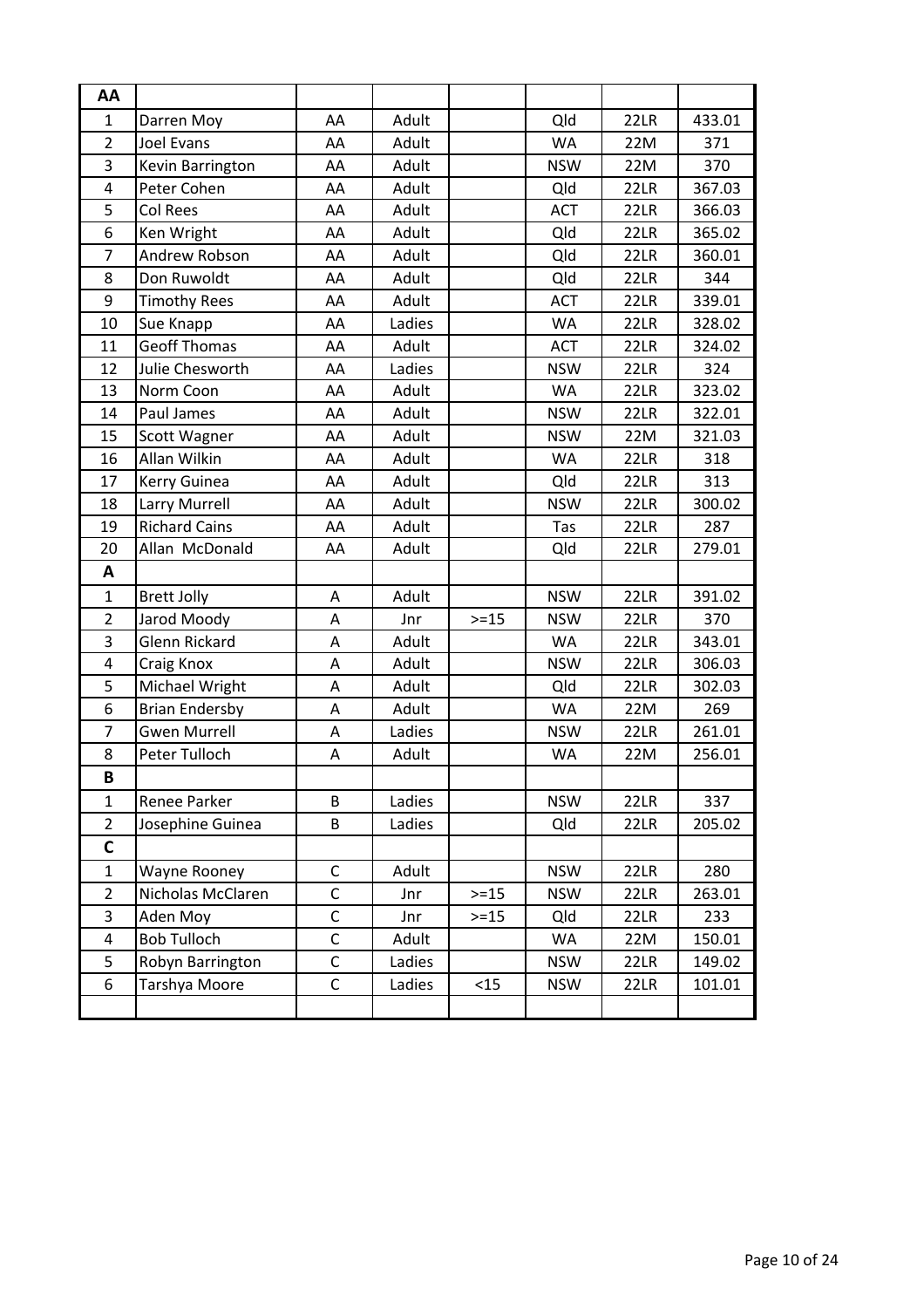# SSAA NATIONAL CENTREFIRE Northern Rivers Branch NSW Sun 2 ( Open Ranking

| Place          | Name                  | Grade       | Class  | Jnr    | State      | Calibre   | Total  |
|----------------|-----------------------|-------------|--------|--------|------------|-----------|--------|
| $\mathbf{1}$   | <b>Steve Hurley</b>   | AAA         | Adult  |        | WA         | 222       | 455.05 |
| $\overline{2}$ | <b>Brett Worner</b>   | AAA         | Adult  |        | WA         | 222       | 445.04 |
| 3              | Mick McDonnell        | AAA         | Adult  |        | <b>WA</b>  | 222       | 438.06 |
| $\overline{4}$ | Don Chesworth         | AAA         | Adult  |        | <b>NSW</b> | 6x45      | 433.03 |
| 5              | Joel Evans            | AA          | Adult  |        | <b>WA</b>  | 222       | 432.03 |
| 6              | Jim Buckley           | AAA         | Adult  |        | <b>NSW</b> | 222       | 429.08 |
| $\overline{7}$ | <b>Timothy Rees</b>   | AA          | Adult  |        | <b>ACT</b> | 222       | 417.06 |
| 8              | <b>Jim Ellis</b>      | AAA         | Adult  |        | <b>NSW</b> | 6x48      | 413.04 |
| 9              | Kim Knapp             | AAA         | Adult  |        | <b>WA</b>  | 223       | 409.03 |
| 10             | Craig Knox            | A           | Adult  |        | <b>NSW</b> | 222       | 407.02 |
| 11             | Norm Coon             | AA          | Adult  |        | WA         | 222       | 396.04 |
| 12             | <b>Clinton Parker</b> | AAA         | Adult  |        | <b>WA</b>  | 222       | 392.05 |
| 13             | Kevin Barrington      | AA          | Adult  |        | <b>NSW</b> | 243       | 388.07 |
| 14             | Col Rees              | AA          | Adult  |        | <b>ACT</b> | 30-30     | 384.02 |
| 15             | Scott Wagner          | AA          | Adult  |        | <b>NSW</b> | 222       | 380.08 |
| 16             | Kerry Guinea          | AA          | Adult  |        | Qld        | 218B      | 371.02 |
| 17             | <b>Brian Endersby</b> | Α           | Adult  |        | <b>WA</b>  | 222       | 368.07 |
| 18             | Darren Moy            | AA          | Adult  |        | Qld        | 30-30     | 367.01 |
| 19             | Peter Tulloch         | A           | Adult  |        | WA         | 38-55     | 366.04 |
| 20             | Jarod Moody           | Α           | Jnr    | $>=15$ | <b>NSW</b> | 30-30     | 362.03 |
| 21             | Larry Murrell         | AA          | Adult  |        | <b>NSW</b> | 243       | 348.02 |
| 22             | Allan Wilkin          | AA          | Adult  |        | <b>WA</b>  | 218B      | 338.01 |
| 23             | Sue Knapp             | AA          | Ladies |        | <b>WA</b>  | 218B      | 337.04 |
| 24             | Peter Cohen           | AA          | Adult  |        | Qld        | $25 - 20$ | 336    |
| 25             | <b>Brett Jolly</b>    | A           | Adult  |        | <b>NSW</b> | 30-30     | 334.03 |
| 26             | <b>Glenn Rickard</b>  | Α           | Adult  |        | <b>WA</b>  | 30-30     | 329.03 |
| 27             | Allan McDonald        | AA          | Adult  |        | Qld        | 222       | 313.02 |
| 28             | Ken Wright            | AA          | Adult  |        | Qld        | 223       | 313    |
| 29             | Don Ruwoldt           | AA          | Adult  |        | Qld        | 222       | 298.01 |
| 30             | Andrew Robson         | AA          | Adult  |        | Qld        | $25 - 20$ | 297    |
| 31             | <b>Gwen Murrell</b>   | A           | Ladies |        | <b>NSW</b> | 223       | 288.01 |
| 32             | <b>Geoff Thomas</b>   | AA          | Adult  |        | <b>ACT</b> | 30-30     | 288    |
| 33             | <b>Richard Cains</b>  | AA          | Adult  |        | Tas        | 30        | 264.01 |
| 34             | Paul James            | AA          | Adult  |        | <b>NSW</b> | 218B      | 261    |
| 35             | Julie Chesworth       | AA          | Ladies |        | <b>NSW</b> | 218B      | 254.02 |
| 36             | Aden Moy              | С           | Jnr    | $>=15$ | Qld        | 218B      | 225.02 |
| 37             | Renee Parker          | B           | Ladies |        | <b>NSW</b> | 218B      | 223.01 |
| 38             | Nicholas McClaren     | C           | Jnr    | $>=15$ | <b>NSW</b> | 30-30     | 211    |
| 39             | Josephine Guinea      | B           | Ladies |        | Qld        | 218B      | 201    |
| 40             | <b>Bob Tulloch</b>    | С           | Adult  |        | WA         | 357       | 181.01 |
| 41             | Wayne Rooney          | $\mathsf C$ | Adult  |        | <b>NSW</b> | 30-30     | 164.02 |
| 42             | Tarshya Moore         | С           | Ladies | $15$   | <b>NSW</b> | 223       | 138    |
|                |                       |             |        |        |            |           |        |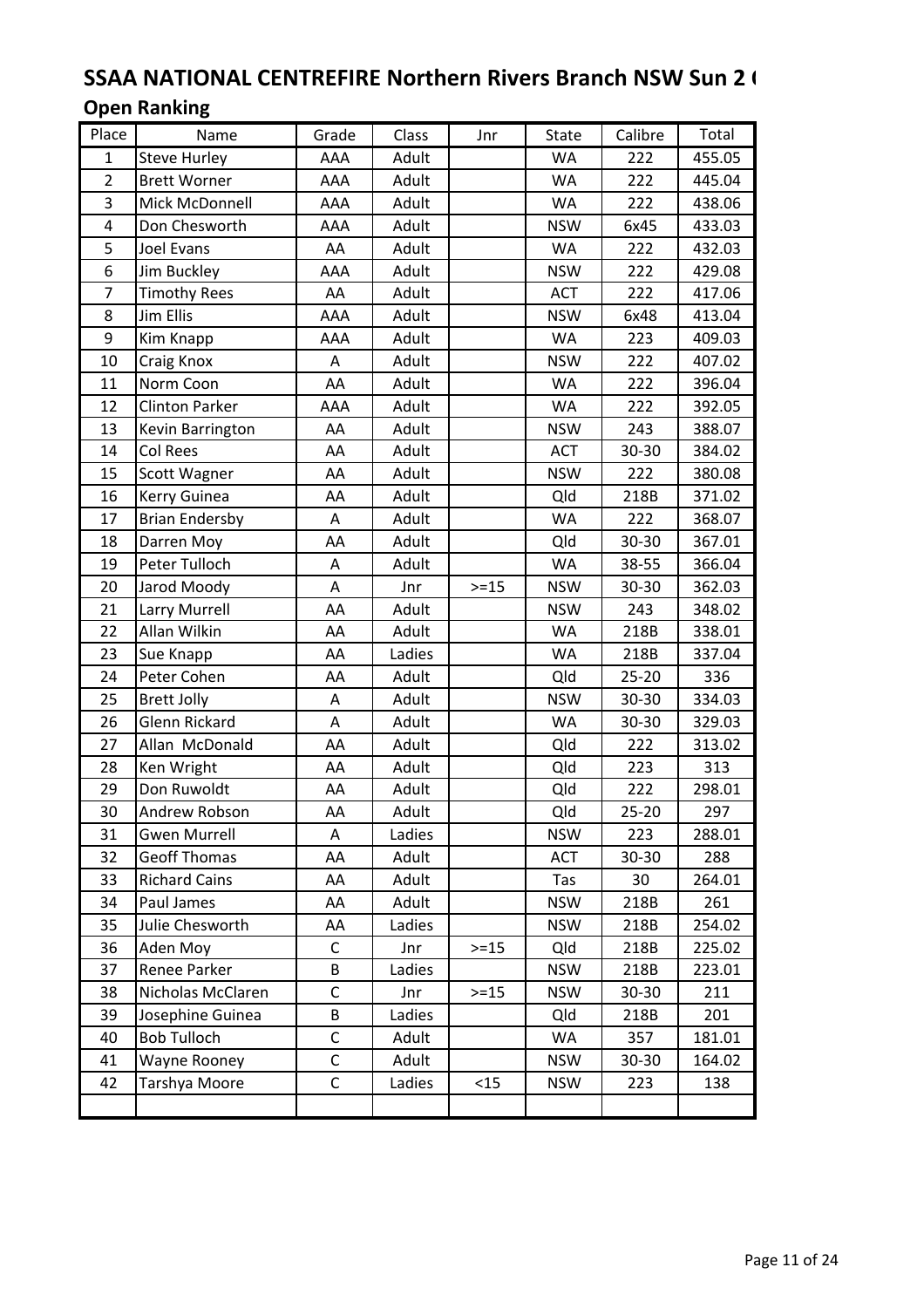### Ladies Ranking

| Place          | <b>Name</b>         | Grade | Class  | Jnr    | State      | Calibre | Total  |
|----------------|---------------------|-------|--------|--------|------------|---------|--------|
| 1              | Sue Knapp           | AA    | Ladies |        | WA         | 218B    | 337.04 |
| $\overline{2}$ | <b>Gwen Murrell</b> | A     | Ladies |        | <b>NSW</b> | 223     | 288.01 |
| 3              | Julie Chesworth     | AA    | Ladies |        | <b>NSW</b> | 218B    | 254.02 |
| 4              | <b>Renee Parker</b> | B     | Ladies |        | <b>NSW</b> | 218B    | 223.01 |
| 5              | Josephine Guinea    | B     | Ladies |        | Qld        | 218B    | 201    |
| 6              | Tarshya Moore       |       | Ladies | $<$ 15 | <b>NSW</b> | 223     | 138    |

# Junior 15 and Over Ranking

| Place | <b>Name</b>       | Grade | Class | Jnr      | State      | Calibre   | Total  |
|-------|-------------------|-------|-------|----------|------------|-----------|--------|
|       | Jarod Moodv       |       | Jnr   | $> = 15$ | <b>NSW</b> | 30-30     | 362.03 |
|       | Aden Mov          |       | Jnr   | $> = 15$ | Qld        | 218B      | 225.02 |
|       | Nicholas McClaren |       | Jnr   | $> = 15$ | <b>NSW</b> | $30 - 30$ | 211    |

### Junior Under 15 Scores Ranking

| Place | <b>Name</b>               | Grade | Class  | Jnr   | State      | Calibre    | $\tau$ otal  |
|-------|---------------------------|-------|--------|-------|------------|------------|--------------|
|       | <sup>r</sup> arshya Moore |       | Ladies | ں ہے۔ | <b>NSW</b> | າາາ<br>دعه | 1 D C<br>190 |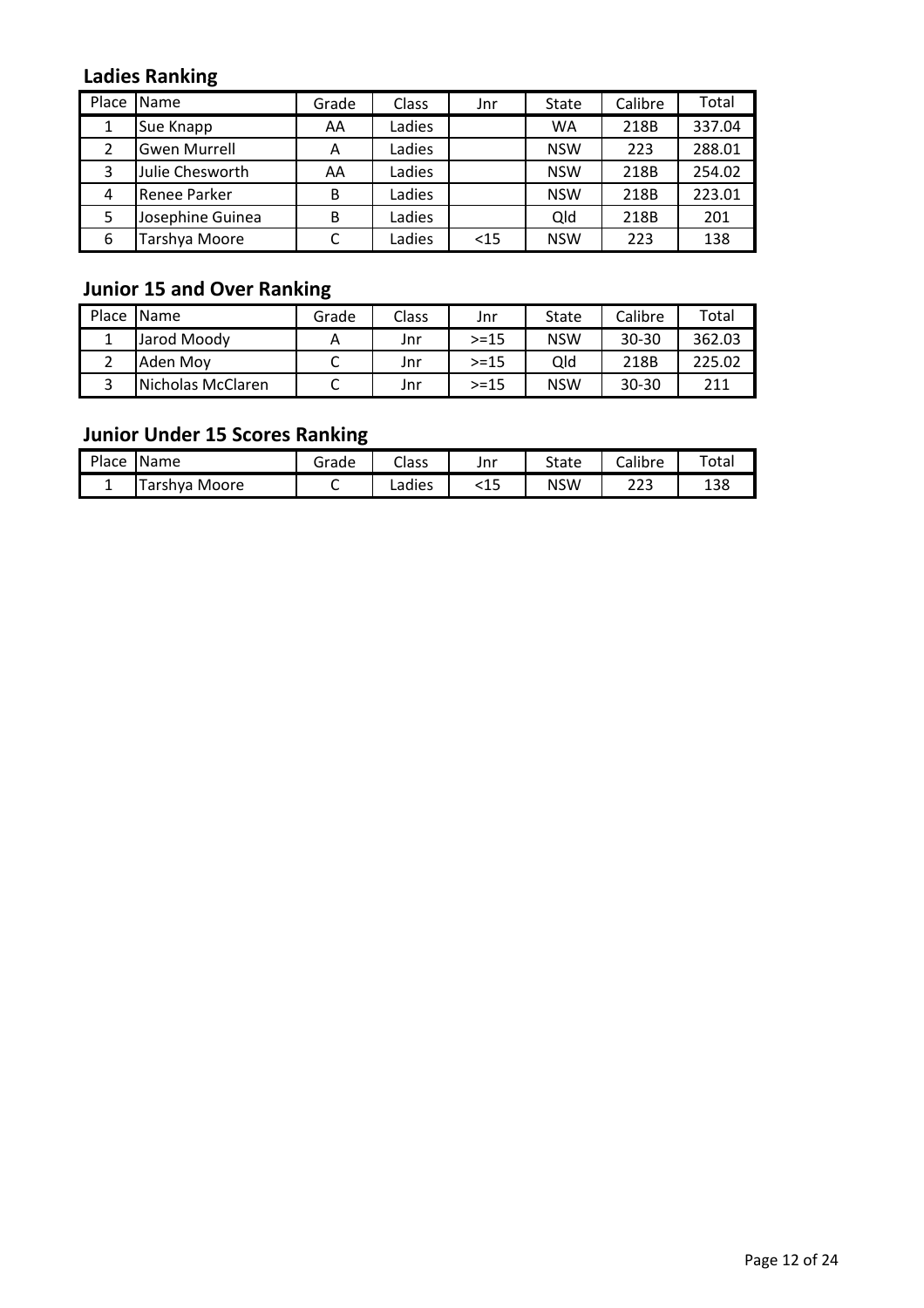# SSAA NATIONAL CENTREFIRE Northern Rivers Branch NSW Sun 2 ( Grade Ranking

| Place                   | Name                  | Grade        | Class  | Jnr    | State      | Calibre   | Total  |
|-------------------------|-----------------------|--------------|--------|--------|------------|-----------|--------|
| AAA                     |                       |              |        |        |            |           |        |
| $\mathbf{1}$            | <b>Steve Hurley</b>   | AAA          | Adult  |        | WA         | 222       | 455.05 |
| $\overline{2}$          | <b>Brett Worner</b>   | AAA          | Adult  |        | <b>WA</b>  | 222       | 445.04 |
| 3                       | Mick McDonnell        | AAA          | Adult  |        | WA         | 222       | 438.06 |
| 4                       | Don Chesworth         | AAA          | Adult  |        | <b>NSW</b> | 6x45      | 433.03 |
| 5                       | Jim Buckley           | AAA          | Adult  |        | <b>NSW</b> | 222       | 429.08 |
| 6                       | Jim Ellis             | AAA          | Adult  |        | <b>NSW</b> | 6x48      | 413.04 |
| $\overline{7}$          | Kim Knapp             | AAA          | Adult  |        | <b>WA</b>  | 223       | 409.03 |
| 8                       | <b>Clinton Parker</b> | AAA          | Adult  |        | WA         | 222       | 392.05 |
| AA                      |                       |              |        |        |            |           |        |
| $\mathbf{1}$            | Joel Evans            | AA           | Adult  |        | <b>WA</b>  | 222       | 432.03 |
| $\overline{2}$          | <b>Timothy Rees</b>   | AA           | Adult  |        | <b>ACT</b> | 222       | 417.06 |
| 3                       | Norm Coon             | AA           | Adult  |        | <b>WA</b>  | 222       | 396.04 |
| 4                       | Kevin Barrington      | AA           | Adult  |        | <b>NSW</b> | 243       | 388.07 |
| 5                       | Col Rees              | AA           | Adult  |        | ACT        | 30-30     | 384.02 |
| 6                       | <b>Scott Wagner</b>   | AA           | Adult  |        | <b>NSW</b> | 222       | 380.08 |
| $\overline{7}$          | Kerry Guinea          | AA           | Adult  |        | Qld        | 218B      | 371.02 |
| 8                       | Darren Moy            | AA           | Adult  |        | Qld        | 30-30     | 367.01 |
| 9                       | Larry Murrell         | AA           | Adult  |        | <b>NSW</b> | 243       | 348.02 |
| 10                      | Allan Wilkin          | AA           | Adult  |        | <b>WA</b>  | 218B      | 338.01 |
| 11                      | Sue Knapp             | AA           | Ladies |        | WA         | 218B      | 337.04 |
| 12                      | Peter Cohen           | AA           | Adult  |        | Qld        | $25 - 20$ | 336    |
| 13                      | Allan McDonald        | AA           | Adult  |        | Qld        | 222       | 313.02 |
| 14                      | Ken Wright            | AA           | Adult  |        | Qld        | 223       | 313    |
| 15                      | Don Ruwoldt           | AA           | Adult  |        | Qld        | 222       | 298.01 |
| 16                      | Andrew Robson         | AA           | Adult  |        | Qld        | $25 - 20$ | 297    |
| 17                      | <b>Geoff Thomas</b>   | AA           | Adult  |        | <b>ACT</b> | 30-30     | 288    |
| 18                      | <b>Richard Cains</b>  | AA           | Adult  |        | Tas        | 30        | 264.01 |
| 19                      | Paul James            | AA           | Adult  |        | <b>NSW</b> | 218B      | 261    |
| 20                      | Julie Chesworth       | ${\sf AA}$   | Ladies |        | <b>NSW</b> | 218B      | 254.02 |
| A                       |                       |              |        |        |            |           |        |
| $\mathbf{1}$            | Craig Knox            | A            | Adult  |        | <b>NSW</b> | 222       | 407.02 |
| $\overline{2}$          | <b>Brian Endersby</b> | A            | Adult  |        | WA         | 222       | 368.07 |
| 3                       | Peter Tulloch         | Α            | Adult  |        | <b>WA</b>  | 38-55     | 366.04 |
| $\pmb{4}$               | Jarod Moody           | Α            | Jnr    | $>=15$ | <b>NSW</b> | 30-30     | 362.03 |
| 5                       | <b>Brett Jolly</b>    | Α            | Adult  |        | <b>NSW</b> | 30-30     | 334.03 |
| 6                       | Glenn Rickard         | Α            | Adult  |        | WA         | 30-30     | 329.03 |
| $\overline{7}$          | <b>Gwen Murrell</b>   | A            | Ladies |        | <b>NSW</b> | 223       | 288.01 |
| B                       |                       |              |        |        |            |           |        |
| $\mathbf{1}$            | Renee Parker          | B            | Ladies |        | <b>NSW</b> | 218B      | 223.01 |
| $\overline{2}$          | Josephine Guinea      | B            | Ladies |        | Qld        | 218B      | 201    |
| $\overline{\mathsf{c}}$ |                       |              |        |        |            |           |        |
| $\mathbf{1}$            | Aden Moy              | C            | Jnr    | $>=15$ | Qld        | 218B      | 225.02 |
| $\overline{2}$          | Nicholas McClaren     | $\mathsf C$  | Jnr    | $>=15$ | <b>NSW</b> | 30-30     | 211    |
| 3                       | <b>Bob Tulloch</b>    | $\mathsf C$  | Adult  |        | WA         | 357       | 181.01 |
| 4                       | Wayne Rooney          | $\mathsf C$  | Adult  |        | <b>NSW</b> | 30-30     | 164.02 |
| 5                       | Tarshya Moore         | $\mathsf{C}$ | Ladies | < 15   | <b>NSW</b> | 223       | 138    |
|                         |                       |              |        |        |            |           |        |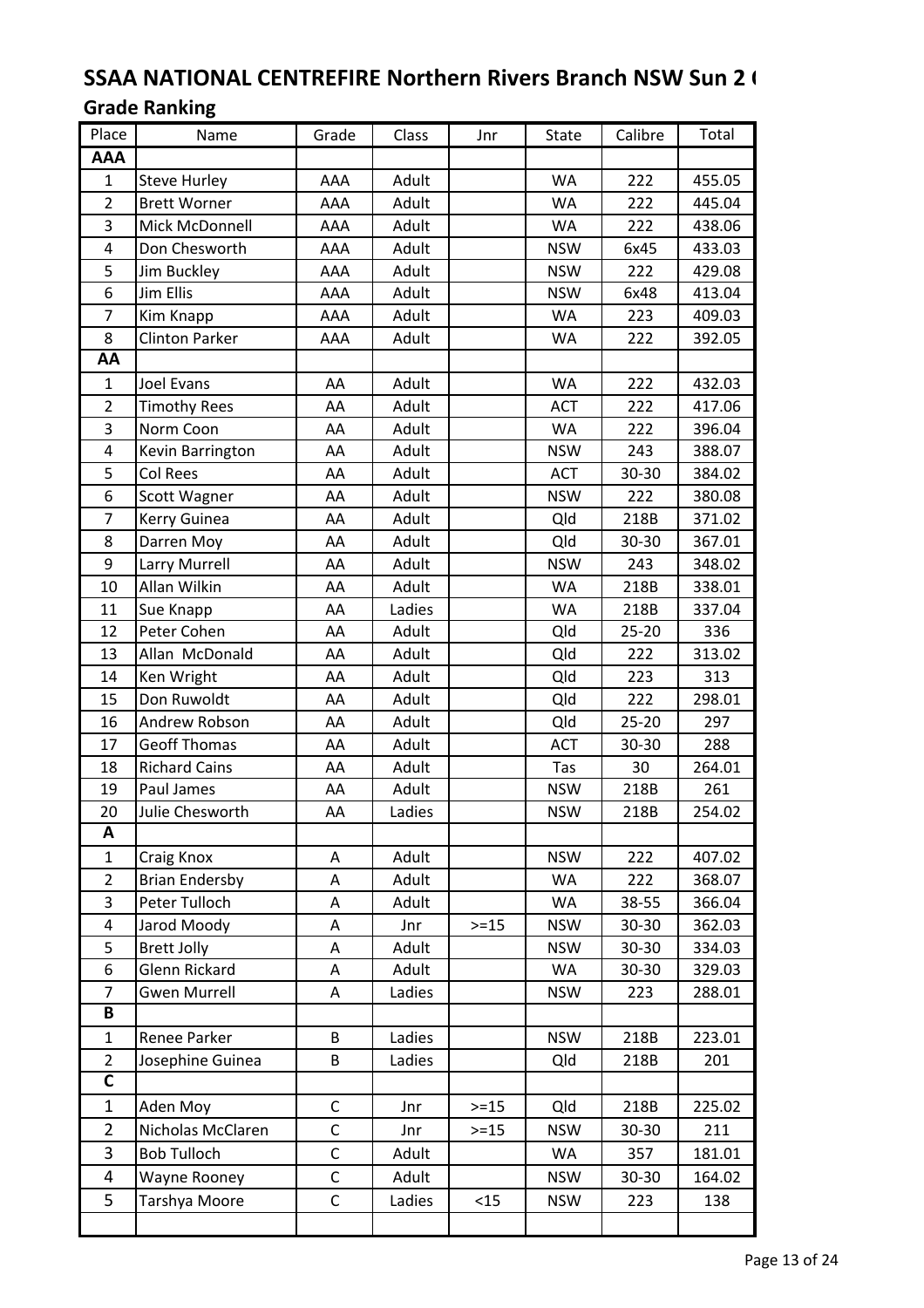#### SSAA NATIONAL CLASSIC CALIBRE Northern Rivers Branch NSW - Mon 3 O Open Ranking

| Place                   | Name                  | Grade        | Class  | Jnr    | <b>State</b> | Calibre   | Total  |
|-------------------------|-----------------------|--------------|--------|--------|--------------|-----------|--------|
| $\mathbf{1}$            | <b>Steve Hurley</b>   | AAA          | Adult  |        | <b>WA</b>    | 218B      | 299.06 |
| $\overline{2}$          | Peter Cohen           | AA           | Adult  |        | Qld          | $25 - 20$ | 296.03 |
| 3                       | Jim Buckley           | AA           | Adult  |        | <b>NSW</b>   | $25 - 35$ | 291.03 |
| $\overline{\mathbf{4}}$ | Jarod Moody           | C            | Jnr    | $>=15$ | <b>NSW</b>   | 30-30     | 275.04 |
| 5                       | Don Chesworth         | AAA          | Adult  |        | <b>NSW</b>   | $25 - 35$ | 274.04 |
| 6                       | Darren Moy            | AA           | Adult  |        | Qld          | 30-30     | 273.08 |
| $\overline{7}$          | Craig Knox            | B            | Adult  |        | <b>NSW</b>   | 30-30     | 270.04 |
| 8                       | Joel Evans            | AA           | Adult  |        | <b>WA</b>    | $25 - 35$ | 270.01 |
| 9                       | <b>Brett Worner</b>   | Α            | Adult  |        | <b>WA</b>    | 30-30     | 266.03 |
| 10                      | Kerry Guinea          | A            | Adult  |        | Qld          | 218B      | 264.03 |
| 11                      | Mick McDonnell        | AA           | Adult  |        | <b>WA</b>    | 25-35     | 261.03 |
| 12                      | Kevin Barrington      | AA           | Adult  |        | <b>NSW</b>   | 25-35     | 256    |
| 13                      | <b>Scott Wagner</b>   | Α            | Adult  |        | <b>NSW</b>   | 30-30     | 254.06 |
| 14                      | Julie Chesworth       | Α            | Ladies |        | <b>NSW</b>   | 218B      | 254.03 |
| 15                      | Andrew Robson         | Α            | Adult  |        | Qld          | 32-20     | 252.01 |
| 16                      | Peter Tulloch         | AA           | Adult  |        | <b>WA</b>    | 38-55     | 252.01 |
| 17                      | Jim Ellis             | AA           | Adult  |        | <b>NSW</b>   | 218B      | 249.01 |
| 18                      | Glenn Rickard         | Α            | Adult  |        | WA           | 30-30     | 247    |
| 19                      | Kim Knapp             | Α            | Adult  |        | <b>WA</b>    | 218B      | 246.02 |
| 20                      | Larry Murrell         | А            | Adult  |        | <b>NSW</b>   | 30-30     | 246.01 |
| 21                      | <b>Brett Jolly</b>    | B            | Adult  |        | <b>NSW</b>   | 30-30     | 239    |
| 22                      | Riordon Wagner        | $\mathsf{C}$ | Adult  |        | <b>NSW</b>   | 30-30     | 234.03 |
| 23                      | <b>Timothy Rees</b>   | AA           | Adult  |        | <b>ACT</b>   | 30-30     | 231.04 |
| 24                      | Sue Knapp             | Α            | Ladies |        | <b>WA</b>    | 218B      | 227.01 |
| 25                      | Nicholas McClaren     | $\mathsf{C}$ | Jnr    | $>=15$ | <b>NSW</b>   | 30-30     | 216.03 |
| 26                      | <b>Clinton Parker</b> | AA           | Adult  |        | <b>WA</b>    | 218B      | 215.03 |
| 27                      | Norm Coon             | Α            | Adult  |        | <b>WA</b>    | 32-20     | 209.02 |
| 28                      | Allan Wilkin          | Α            | Adult  |        | <b>WA</b>    | 218B      | 204.01 |
| 29                      | Allan McDonald        | B            | Adult  |        | Qld          | 357M      | 201.04 |
| 30                      | <b>Richard Cains</b>  | B            | Adult  |        | Tas          | 218B      | 198.01 |
| 31                      | Col Rees              | AA           | Adult  |        | <b>ACT</b>   | 30-30     | 197.02 |
| 32                      | Renee Parker          | C            | Ladies |        | <b>NSW</b>   | 218B      | 195.01 |
| 33                      | Paul James            | Α            | Adult  |        | <b>NSW</b>   | 30-30     | 190.02 |
| 34                      | <b>Brian Endersby</b> | $\mathsf C$  | Adult  |        | WA           | $25 - 20$ | 185.01 |
| 35                      | <b>Gwen Murrell</b>   | B            | Ladies |        | <b>NSW</b>   | 32-20     | 184.02 |
| 36                      | Don Ruwoldt           | B            | Adult  |        | Qld          | $25 - 20$ | 182.01 |
| 37                      | <b>Geoff Thomas</b>   | Α            | Adult  |        | <b>ACT</b>   | 30-30     | 179    |
| 38                      | Robyn Barrington      | C            | Ladies |        | <b>NSW</b>   | 218B      | 140.01 |
| 39                      | Aden Moy              | C            | Jnr    | $>=15$ | Qld          | 218B      | 119.02 |
| 40                      | Wayne Rooney          | $\mathsf C$  | Adult  |        | <b>NSW</b>   | 30-30     | 119    |
| 41                      | Josephine Guinea      | $\mathsf C$  | Ladies |        | Qld          | 218B      | 108.01 |
| 42                      | <b>Bob Tulloch</b>    | C            | Adult  |        | WA           | 357M      | 95.02  |
|                         |                       |              |        |        |              |           |        |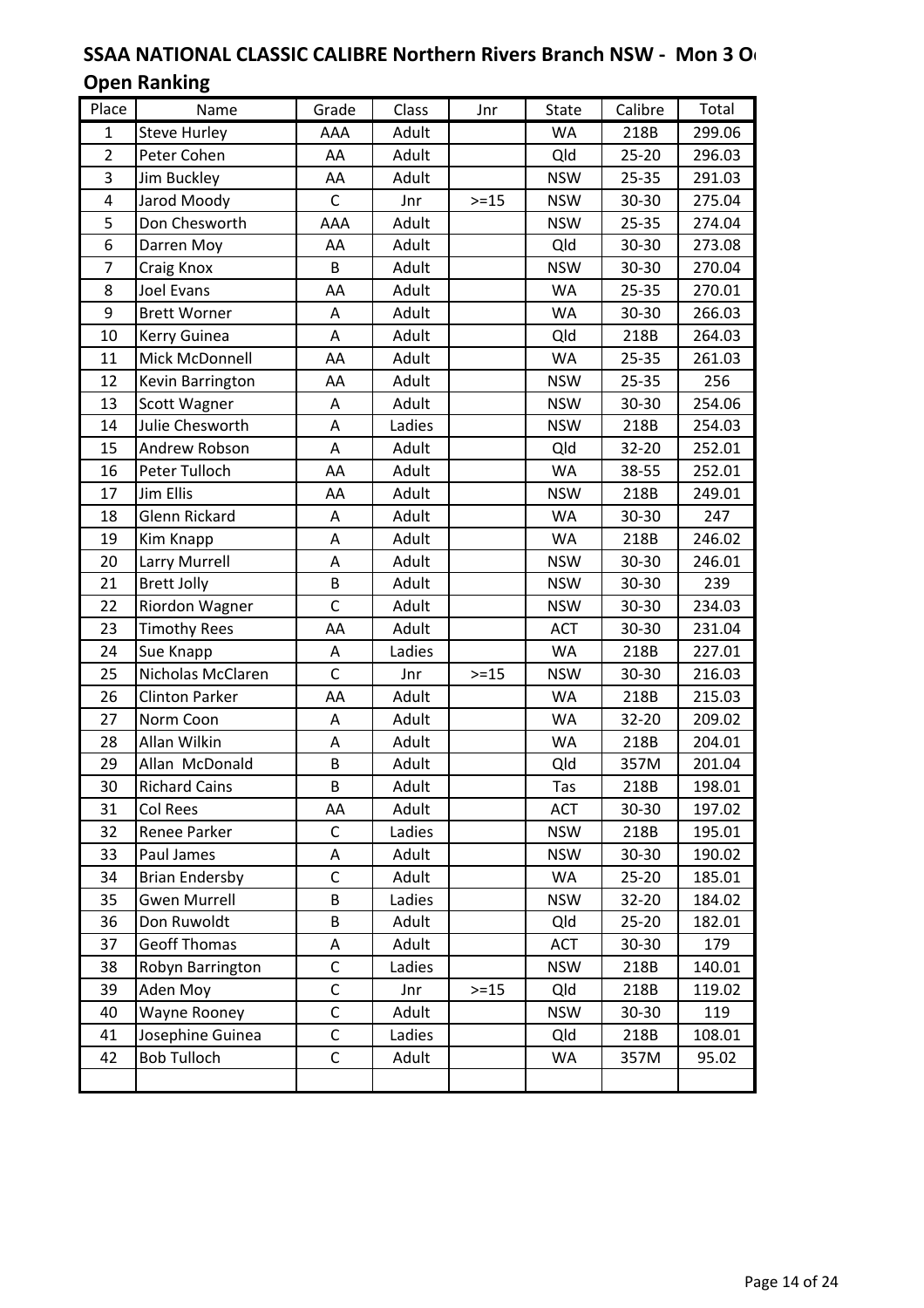# Ladies Ranking

| Place | <b>Name</b>         | Grade | Class  | Jnr  | State      | Calibre   | Total  |
|-------|---------------------|-------|--------|------|------------|-----------|--------|
| 1     | Julie Chesworth     | A     | Ladies |      | <b>NSW</b> |           | 254.03 |
| 2     | Sue Knapp           | A     | Ladies |      | <b>WA</b>  | 218B      | 227.01 |
| 3     | Renee Parker        | C     | Ladies |      | <b>NSW</b> | 218B      | 195.01 |
| 4     | <b>Gwen Murrell</b> | B     | Ladies |      | <b>NSW</b> | $32 - 20$ | 184.02 |
| 5     | Robyn Barrington    | C     | Ladies |      | <b>NSW</b> | 218B      | 140.01 |
| 6     | Josephine Guinea    | C     | Ladies |      | Qld        | 218B      | 108.01 |
|       | Tarshya Moore       | C     | Ladies | $15$ | <b>NSW</b> | $25 - 20$ | 80     |

# Junior 15 and Over Ranking

| Place | <b>Name</b>       | Grade | Class | Jnr      | State      | Calibre   | Total  |
|-------|-------------------|-------|-------|----------|------------|-----------|--------|
|       | Jarod Moody       |       | Jnr   | $> = 15$ | <b>NSW</b> | $30 - 30$ | 275.04 |
|       | Nicholas McClaren |       | Jnr   | $> = 15$ | <b>NSW</b> | 30-30     | 216.03 |
|       | Aden Mov          |       | Jnr   | $> = 15$ | Qld        | 218B      | 119.02 |

#### Juniors Under 15

| Place Name    | Grade | Class  | Jnr | State      | Calibre | Total  |
|---------------|-------|--------|-----|------------|---------|--------|
| Tarshya Moore |       | Ladies | <15 | <b>NSW</b> | 22LR    | 101.01 |
|               |       |        |     |            |         |        |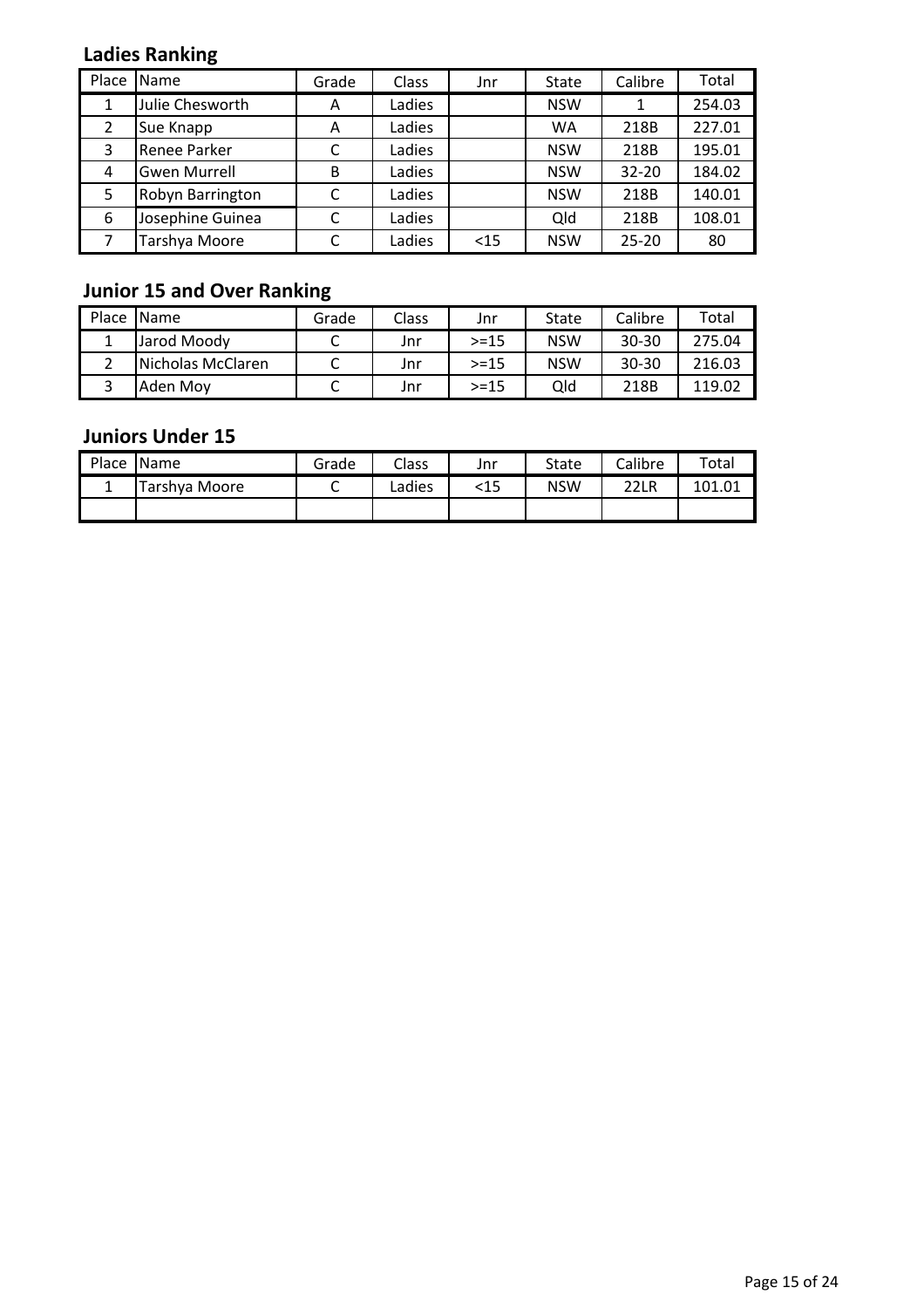#### SSAA NATIONAL CLASSIC CALIBRE Northern Rivers Branch NSW - Mon 3 O Grade Ranking

| Place          | Name                  | Grade       | Class  | Jnr    | State      | Calibre   | Total  |
|----------------|-----------------------|-------------|--------|--------|------------|-----------|--------|
| <b>AAA</b>     |                       |             |        |        |            |           |        |
| $\mathbf{1}$   | <b>Steve Hurley</b>   | AAA         | Adult  |        | <b>WA</b>  | 218B      | 299.06 |
| $\overline{2}$ | Don Chesworth         | AAA         | Adult  |        | <b>NSW</b> | 25-35     | 274.04 |
| AA             |                       |             |        |        |            |           |        |
| $\mathbf{1}$   | Peter Cohen           | AA          | Adult  |        | Qld        | $25 - 20$ | 296.03 |
| $\overline{2}$ | Jim Buckley           | AA          | Adult  |        | <b>NSW</b> | 25-35     | 291.03 |
| 3              | Darren Moy            | AA          | Adult  |        | Qld        | 30-30     | 273.08 |
| $\overline{4}$ | Joel Evans            | AA          | Adult  |        | <b>WA</b>  | $25 - 35$ | 270.01 |
| 5              | Mick McDonnell        | AA          | Adult  |        | WA         | 25-35     | 261.03 |
| 6              | Kevin Barrington      | AA          | Adult  |        | <b>NSW</b> | 25-35     | 256    |
| $\overline{7}$ | Peter Tulloch         | AA          | Adult  |        | WA         | 38-55     | 252.01 |
| 8              | <b>Jim Ellis</b>      | AA          | Adult  |        | <b>NSW</b> | 218B      | 249.01 |
| 9              | <b>Timothy Rees</b>   | AA          | Adult  |        | ACT        | 30-30     | 231.04 |
| 10             | <b>Clinton Parker</b> | AA          | Adult  |        | <b>WA</b>  | 218B      | 215.03 |
| 11             | Col Rees              | AA          | Adult  |        | <b>ACT</b> | 30-30     | 197.02 |
| A              |                       |             |        |        |            |           |        |
| $\mathbf{1}$   | <b>Brett Worner</b>   | A           | Adult  |        | <b>WA</b>  | 30-30     | 266.03 |
| $\overline{2}$ | Kerry Guinea          | Α           | Adult  |        | Qld        | 218B      | 264.03 |
| 3              | Scott Wagner          | Α           | Adult  |        | <b>NSW</b> | 30-30     | 254.06 |
| 4              | Julie Chesworth       | Α           | Ladies |        | <b>NSW</b> | 218B      | 254.03 |
| 5              | Andrew Robson         | Α           | Adult  |        | Qld        | 32-20     | 252.01 |
| 6              | Glenn Rickard         | Α           | Adult  |        | <b>WA</b>  | 30-30     | 247    |
| 7              | Kim Knapp             | Α           | Adult  |        | WA         | 218B      | 246.02 |
| 8              | Larry Murrell         | Α           | Adult  |        | <b>NSW</b> | 30-30     | 246.01 |
| 9              | Sue Knapp             | Α           | Ladies |        | <b>WA</b>  | 218B      | 227.01 |
| 10             | Norm Coon             | Α           | Adult  |        | <b>WA</b>  | 32-20     | 209.02 |
| 11             | Allan Wilkin          | A           | Adult  |        | WA         | 218B      | 204.01 |
| 12             | Paul James            | Α           | Adult  |        | <b>NSW</b> | 30-30     | 190.02 |
| 13             | <b>Geoff Thomas</b>   | A           | Adult  |        | <b>ACT</b> | 30-30     | 179    |
| B              |                       |             |        |        |            |           |        |
| $\mathbf{1}$   | Craig Knox            | B           | Adult  |        | <b>NSW</b> | 30-30     | 270.04 |
| $\overline{2}$ | <b>Brett Jolly</b>    | B           | Adult  |        | <b>NSW</b> | 30-30     | 239    |
| 3              | Allan McDonald        | B           | Adult  |        | Qld        | 357M      | 201.04 |
| 4              | <b>Richard Cains</b>  | B           | Adult  |        | Tas        | 218B      | 198.01 |
| 5              | <b>Gwen Murrell</b>   | B           | Ladies |        | <b>NSW</b> | 32-20     | 184.02 |
| 6              | Don Ruwoldt           | B           | Adult  |        | Qld        | $25 - 20$ | 182.01 |
| $\mathbf C$    |                       |             |        |        |            |           |        |
| $\mathbf{1}$   | Jarod Moody           | $\mathsf C$ | Jnr    | $>=15$ | <b>NSW</b> | 30-30     | 275.04 |
| $\overline{2}$ | Riordon Wagner        | $\mathsf C$ | Adult  |        | <b>NSW</b> | 30-30     | 234.03 |
| 3              | Nicholas McClaren     | C           | Jnr    | $>=15$ | <b>NSW</b> | 30-30     | 216.03 |
| 4              | Renee Parker          | С           | Ladies |        | <b>NSW</b> | 218B      | 195.01 |
| 5              | <b>Brian Endersby</b> | $\mathsf C$ | Adult  |        | WA         | $25 - 20$ | 185.01 |
| 6              | Robyn Barrington      | $\mathsf C$ | Ladies |        | <b>NSW</b> | 218B      | 140.01 |
| 7              | Aden Moy              | C           | Jnr    | $>=15$ | Qld        | 218B      | 119.02 |
| 8              | Wayne Rooney          | С           | Adult  |        | <b>NSW</b> | 30-30     | 119    |
| 9              | Josephine Guinea      | $\mathsf C$ | Ladies |        | Qld        | 218B      | 108.01 |
| 10             | <b>Bob Tulloch</b>    | $\mathsf C$ | Adult  |        | WA         | 357M      | 95.02  |
| 11             | Tarshya Moore         | $\mathsf C$ | Ladies | $<$ 15 | <b>NSW</b> | $25 - 20$ | 80     |
|                |                       |             |        |        |            |           |        |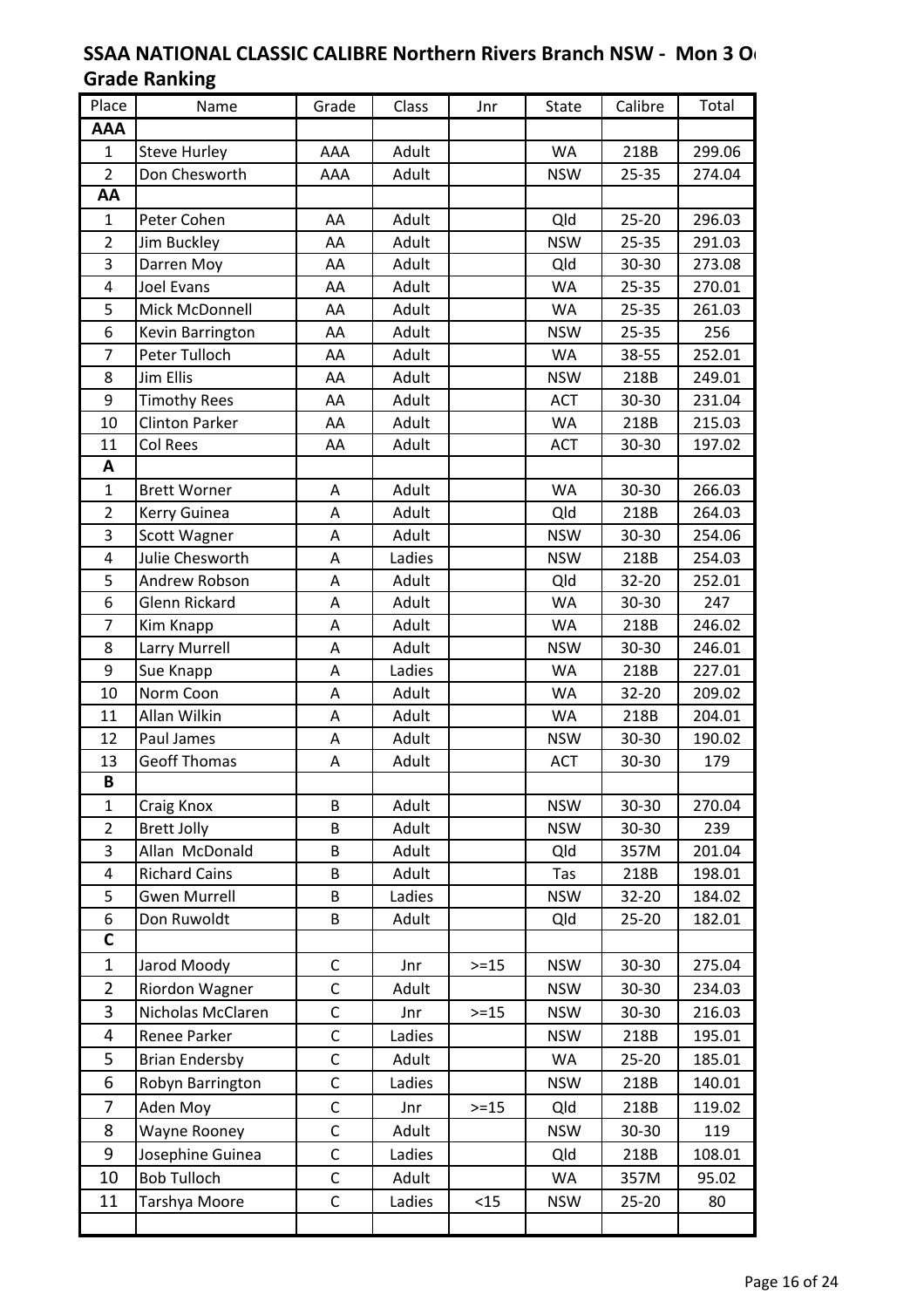#### Northern Rivers Branch NSW

#### Two Gun Open Scores

| Place          | Name                  | Rimfire | <b>Centre Fire</b> | Total  |
|----------------|-----------------------|---------|--------------------|--------|
| $\mathbf{1}$   | <b>Steve Hurley</b>   | 415.01  | 455.05             | 870.06 |
| $\overline{2}$ | Don Chesworth         | 427.05  | 433.03             | 860.08 |
| 3              | <b>Brett Worner</b>   | 388.02  | 445.04             | 833.06 |
| 4              | Jim Buckley           | 395.01  | 429.08             | 824.09 |
| 5              | <b>Jim Ellis</b>      | 404.04  | 413.04             | 817.08 |
| 6              | Mick McDonnell        | 375.01  | 438.06             | 813.07 |
| $\overline{7}$ | Joel Evans            | 371     | 432.03             | 803.03 |
| 8              | Darren Moy            | 433.01  | 367.01             | 800.02 |
| 9              | <b>Clinton Parker</b> | 391.04  | 392.05             | 783.09 |
| 10             | Kim Knapp             | 364.02  | 409.03             | 773.05 |
| 11             | Kevin Barrington      | 370     | 388.07             | 758.07 |
| 12             | <b>Timothy Rees</b>   | 339.01  | 417.06             | 756.07 |
| 13             | Col Rees              | 366.03  | 384.02             | 750.05 |
| 14             | Jarod Moody           | 370     | 362.03             | 732.03 |
| 15             | <b>Brett Jolly</b>    | 391.02  | 334.03             | 725.05 |
| 16             | Norm Coon             | 323.02  | 396.04             | 719.06 |
| 17             | Craig Knox            | 306.03  | 407.02             | 713.05 |
| 18             | Peter Cohen           | 367.03  | 336                | 703.03 |
| 19             | Scott Wagner          | 321.03  | 380.08             | 701.11 |
| 20             | Kerry Guinea          | 313     | 371.02             | 684.02 |
| 21             | Ken Wright            | 365.02  | 313                | 678.02 |
| 22             | <b>Glenn Rickard</b>  | 343.01  | 329.03             | 672.04 |
| 23             | Sue Knapp             | 328.02  | 337.04             | 665.06 |
| 24             | Andrew Robson         | 360.01  | 297                | 657.01 |
| 25             | Allan Wilkin          | 318     | 338.01             | 656.01 |
| 26             | Larry Murrell         | 300.02  | 348.02             | 648.04 |
| 27             | Don Ruwoldt           | 344     | 298.01             | 642.01 |
| 28             | <b>Brian Endersby</b> | 269     | 368.07             | 637.07 |
| 29             | Peter Tulloch         | 256.01  | 366.04             | 622.05 |
| 30             | <b>Geoff Thomas</b>   | 324.02  | 288                | 612.02 |
| 31             | Allan McDonald        | 279.01  | 313.02             | 592.03 |
| 32             | Paul James            | 322.01  | 261                | 583.01 |
| 33             | Julie Chesworth       | 324     | 254.02             | 578.02 |
| 34             | Renee Parker          | 337     | 223.01             | 560.01 |
| 35             | <b>Richard Cains</b>  | 287     | 264.01             | 551.01 |
| 36             | <b>Gwen Murrell</b>   | 261.01  | 288.01             | 549.02 |
| 37             | Nicholas McClaren     | 263.01  | 211                | 474.01 |
| 38             | Aden Moy              | 233     | 225.02             | 458.02 |
| 39             | Wayne Rooney          | 280     | 164.02             | 444.02 |
| 40             | Josephine Guinea      | 205.02  | 201                | 406.02 |
| 41             | <b>Bob Tulloch</b>    | 150.01  | 181.01             | 331.02 |
| 42             | Michael Wright        | 302.03  |                    | 302.03 |
| 43             | Tarshya Moore         | 101.01  | 138                | 239.01 |
| 44             | Robyn Barrington      | 149.02  |                    | 149.02 |
|                |                       |         |                    |        |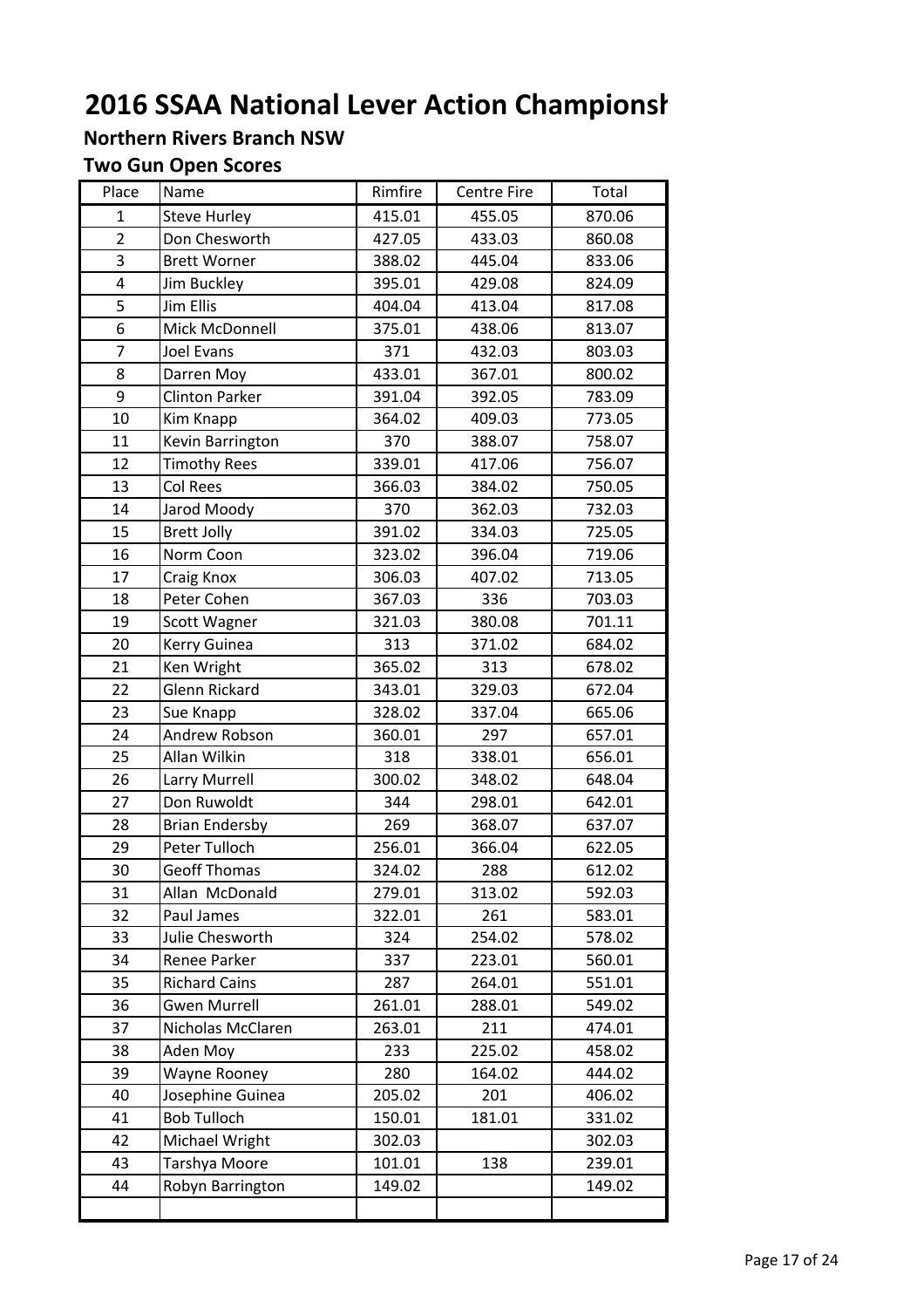#### Two Gun Ladies Scores

| Place          | Name                | Rimfire | <b>Centre Fire</b> | Total  |
|----------------|---------------------|---------|--------------------|--------|
| 1              | Sue Knapp           | 328.02  | 337.04             | 665.06 |
| $\overline{2}$ | Julie Chesworth     | 324     | 254.02             | 578.02 |
| 3              | Renee Parker        | 337     | 223.01             | 560.01 |
| 4              | <b>Gwen Murrell</b> | 261.01  | 288.01             | 549.02 |
| 5              | Josephine Guinea    | 205.02  | 201                | 406.02 |
| 6              | Tarshya Moore       | 101.01  | 138                | 239.01 |
|                | Robyn Barrington    | 149.02  |                    | 149.02 |

#### Two Gun Junior 15 and Over Scores

| Place | <b>Name</b>       | Rimfire | <b>Centre Fire</b> | Total  |
|-------|-------------------|---------|--------------------|--------|
|       | Jarod Moody       | 370     | 362.03             | 732.03 |
|       | Nicholas McClaren | 263.01  | 211                | 474.01 |
|       | Aden Moy          | 233     | 225.02             | 458.02 |
|       |                   |         |                    |        |

#### Two Gun Junior Under 15

| Place | <b>Name</b>   | Rimfire | Centre Fire | Total  |
|-------|---------------|---------|-------------|--------|
| ÷     | Tarshya Moore | 101.01  | 138         | 239 N. |
|       |               |         |             |        |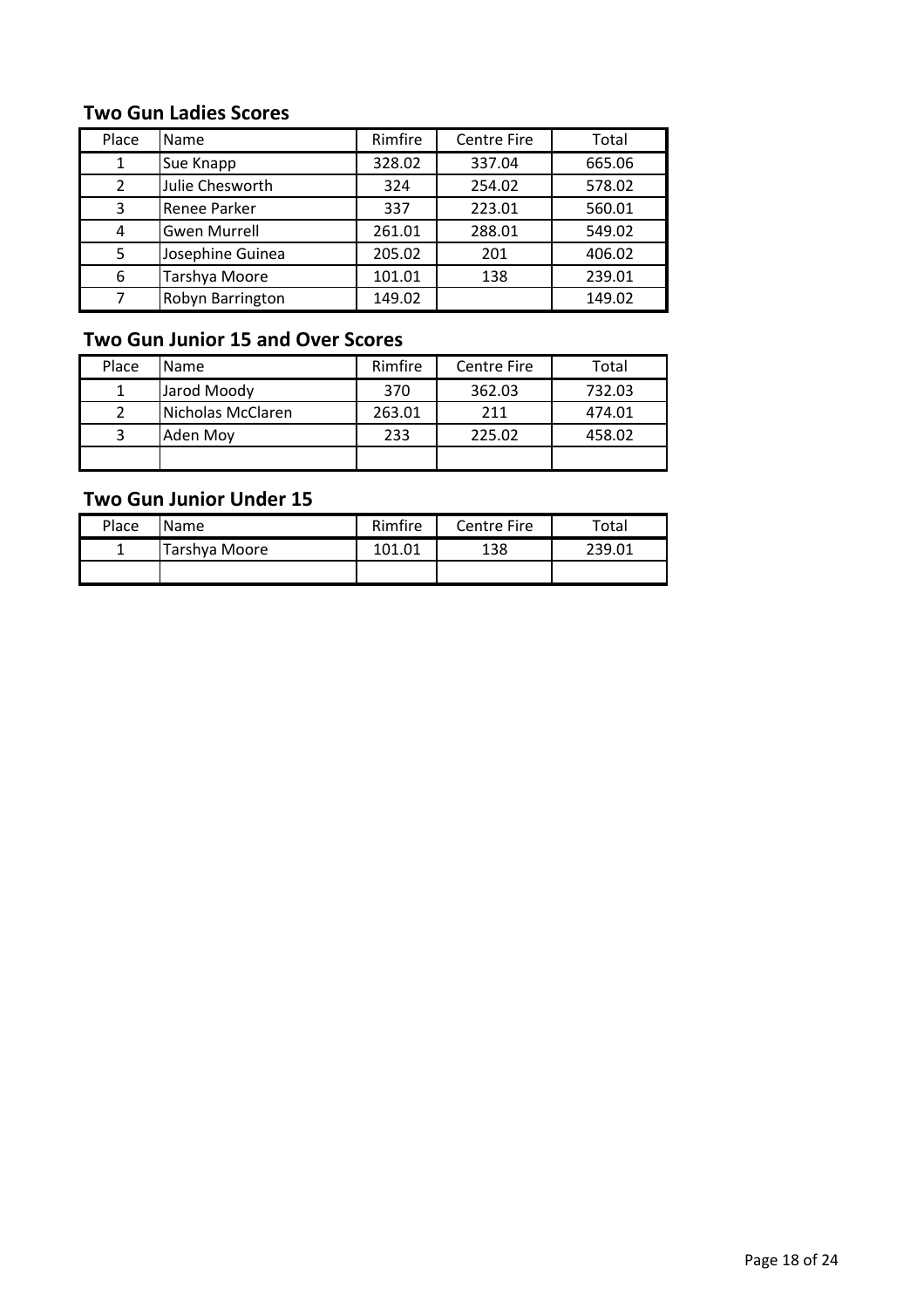#### Northern Rivers Branch NSW

# Three Gun Open Scores

| Place          | Name                  | Rimfire | <b>Centre Fire</b> | Classic | Total   |
|----------------|-----------------------|---------|--------------------|---------|---------|
| $\mathbf{1}$   | <b>Steve Hurley</b>   | 415.01  | 455.05             | 299.06  | 1169.12 |
| $\overline{2}$ | Don Chesworth         | 427.05  | 433.03             | 274.04  | 1134.12 |
| $\overline{3}$ | Jim Buckley           | 395.01  | 429.08             | 291.03  | 1115.12 |
| $\overline{4}$ | <b>Brett Worner</b>   | 388.02  | 445.04             | 266.03  | 1099.09 |
| 5              | Mick McDonnell        | 375.01  | 438.06             | 261.03  | 1074.10 |
| 6              | Darren Moy            | 433.01  | 367.01             | 273.08  | 1073.10 |
| $\overline{7}$ | Joel Evans            | 371     | 432.03             | 270.01  | 1073.04 |
| 8              | Jim Ellis             | 404.04  | 413.04             | 249.01  | 1066.09 |
| 9              | Kim Knapp             | 364.02  | 409.03             | 246.02  | 1019.07 |
| 10             | Kevin Barrington      | 370     | 388.07             | 256     | 1014.07 |
| 11             | Jarod Moody           | 370     | 362.03             | 275.04  | 1007.07 |
| 12             | Peter Cohen           | 367.03  | 336                | 296.03  | 999.06  |
| 13             | <b>Clinton Parker</b> | 391.04  | 392.05             | 215.03  | 998.12  |
| 14             | <b>Timothy Rees</b>   | 339.01  | 417.06             | 231.04  | 987.11  |
| 15             | Craig Knox            | 306.03  | 407.02             | 270.04  | 983.09  |
| 16             | <b>Brett Jolly</b>    | 391.02  | 334.03             | 239     | 964.05  |
| 17             | Scott Wagner          | 321.03  | 380.08             | 254.06  | 955.17  |
| 18             | Kerry Guinea          | 313     | 371.02             | 264.03  | 948.05  |
| 19             | Col Rees              | 366.03  | 384.02             | 197.02  | 947.07  |
| 20             | Norm Coon             | 323.02  | 396.04             | 209.02  | 928.08  |
| 21             | <b>Glenn Rickard</b>  | 343.01  | 329.03             | 247     | 919.04  |
| 22             | Andrew Robson         | 360.01  | 297                | 252.01  | 909.02  |
| 23             | Larry Murrell         | 300.02  | 348.02             | 246.01  | 894.05  |
| 24             | Sue Knapp             | 328.02  | 337.04             | 227.01  | 892.07  |
| 25             | Peter Tulloch         | 256.01  | 366.04             | 252.01  | 874.06  |
| 26             | Allan Wilkin          | 318     | 338.01             | 204.01  | 860.02  |
| 27             | Julie Chesworth       | 324     | 254.02             | 254.03  | 832.05  |
| 28             | Don Ruwoldt           | 344     | 298.01             | 182.01  | 824.02  |
| 29             | <b>Brian Endersby</b> | 269     | 368.07             | 185.01  | 822.08  |
| 30             | Allan McDonald        | 279.01  | 313.02             | 201.04  | 793.07  |
| 31             | <b>Geoff Thomas</b>   | 324.02  | 288                | 179     | 791.02  |
| 32             | Paul James            | 322.01  | 261                | 190.02  | 773.03  |
| 33             | Renee Parker          | 337     | 223.01             | 195.01  | 755.02  |
| 34             | <b>Richard Cains</b>  | 287     | 264.01             | 198.01  | 749.02  |
| 35             | <b>Gwen Murrell</b>   | 261.01  | 288.01             | 184.02  | 733.04  |
| 36             | Nicholas McClaren     | 263.01  | 211                | 216.03  | 690.04  |
| 37             | Ken Wright            | 365.02  | 313                |         | 678.02  |
| 38             | Aden Moy              | 233     | 225.02             | 119.02  | 577.04  |
| 39             | <b>Wayne Rooney</b>   | 280     | 164.02             | 119     | 563.02  |
| 40             | Josephine Guinea      | 205.02  | 201                | 108.01  | 514.03  |
| 41             | <b>Bob Tulloch</b>    | 150.01  | 181.01             | 95.02   | 426.04  |
| 42             | Tarshya Moore         | 101.01  | 138                | 80      | 319.01  |
| 43             | Michael Wright        | 302.03  |                    |         | 302.03  |
| 44             | Robyn Barrington      | 149.02  |                    | 140.01  | 289.03  |
| 45             | Riordon Wagner        |         |                    | 234.03  | 234.03  |
|                |                       |         |                    |         |         |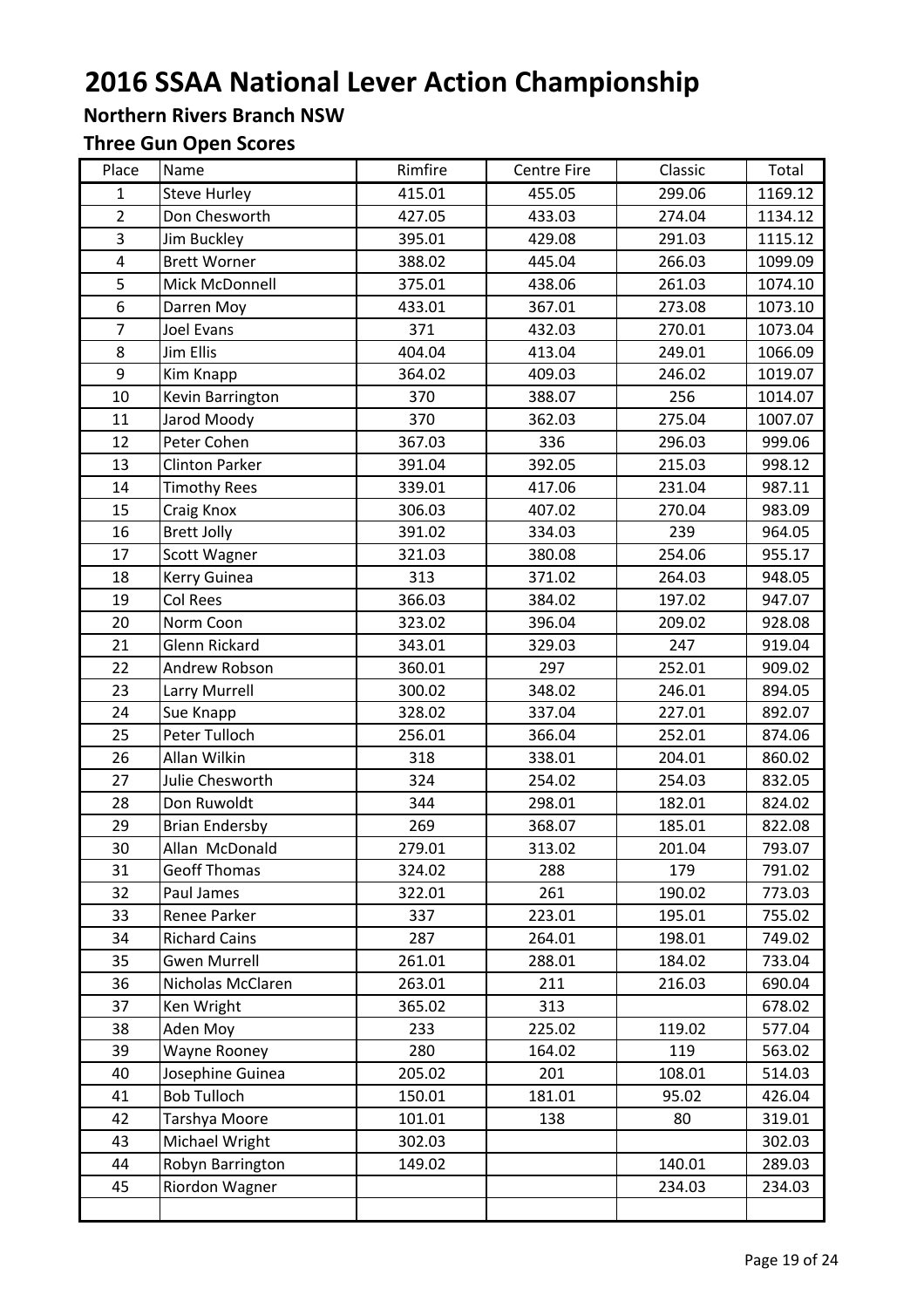#### Three Gun Ladies Scores

| Place | Name                | Rimfire | <b>Centre Fire</b> | Classic | Total  |
|-------|---------------------|---------|--------------------|---------|--------|
|       | Sue Knapp           | 328.02  | 337.04             | 227.01  | 892.07 |
| 2     | Julie Chesworth     | 324.00  | 254.02             | 254.03  | 832.05 |
| 3     | Renee Parker        | 337.00  | 223.01             | 195.01  | 755.02 |
| 4     | <b>Gwen Murrell</b> | 261.01  | 288.01             | 184.02  | 733.04 |
| 5.    | Josephine Guinea    | 205.02  | 201                | 108.01  | 514.03 |
|       | Tarshya Moore       | 101.01  | 138                | 80      | 319.01 |

#### Three Gun Junior 15 and Over Scores

| Place | <b>IName</b>              | Rimfire | Centre Fire | Classic | Total   |
|-------|---------------------------|---------|-------------|---------|---------|
|       | Jarod Moody               | 370.00  | 362.03      | 275.04  | 1007.07 |
|       | <b>INicholas McClaren</b> | 263.01  | 211         | 216.03  | 690.04  |
|       | Aden Mov                  | 233.00  | 225.02      | 119.02  | 577.04  |

#### Three Gun Junior Under 15

| Place | <b>Name</b>   | Rimfire | Centre Fire | Classic | Total  |
|-------|---------------|---------|-------------|---------|--------|
|       | Tarshya Moore | 101.01  | 138         | 80      | 319.01 |
|       |               |         |             |         |        |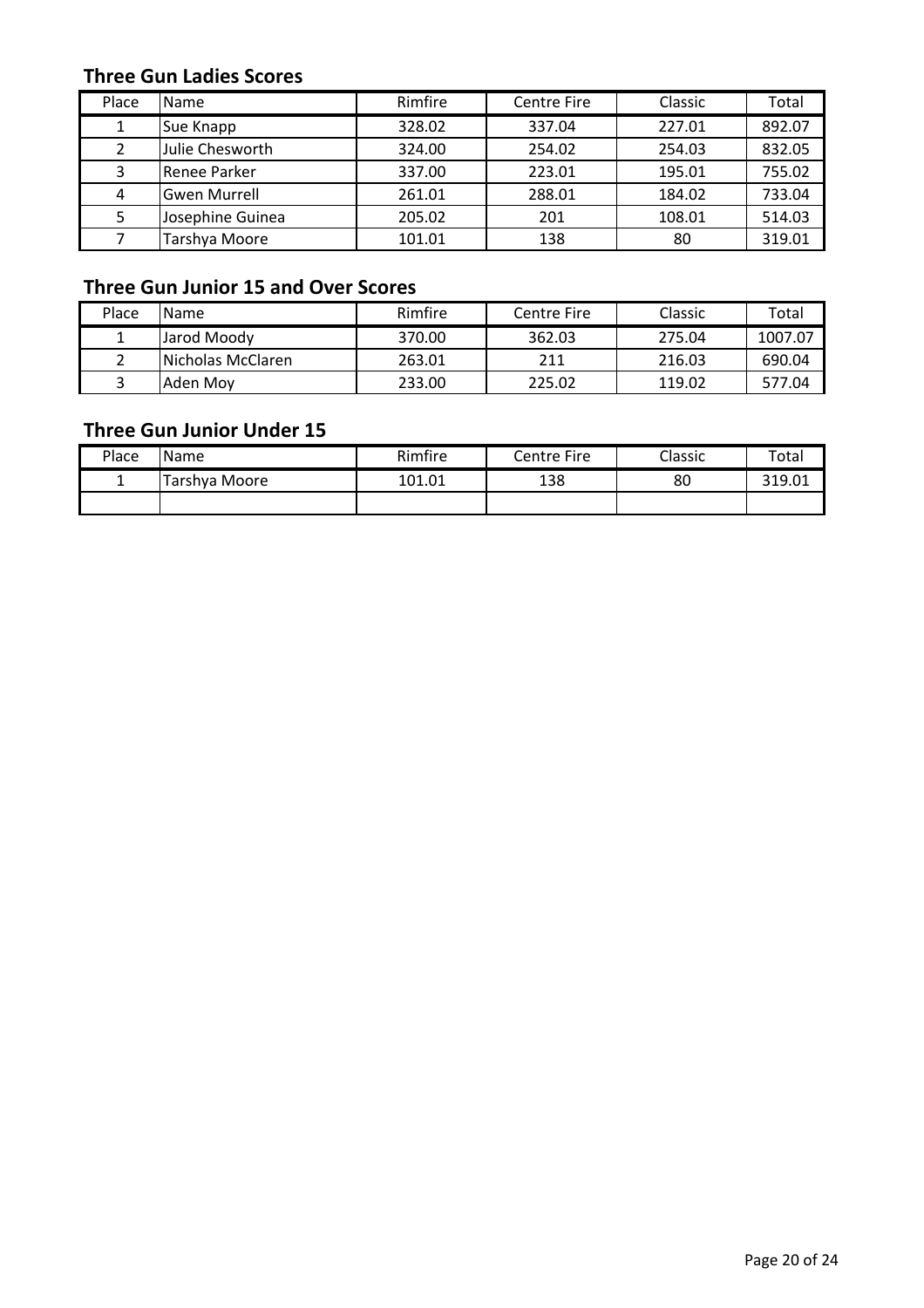#### Northern Rivers Branch NSW Score Summary

#### SSAA NATIONAL RIMFIRE Northern Rivers Branch NSW Sat 1 Oct 2016

| Open                |        |                     |        |                              |        |
|---------------------|--------|---------------------|--------|------------------------------|--------|
| First               |        | Second              |        | Third                        |        |
| Name                | Score  | Name                | Score  | Name                         | Score  |
| Darren Moy          | 433.01 | Don Chesworth       | 427.05 | <b>Steve Hurley</b>          | 415.01 |
| <b>Ladies</b>       |        |                     |        |                              |        |
| First               |        | Second              |        | Third                        |        |
| Name                | Score  | Name                | Score  | Name                         | Score  |
| Renee Parker        | 337    | Sue Knapp           | 328.02 | Julie Chesworth              | 324    |
| Juniors 15 and over |        |                     |        |                              |        |
| First               |        | Second              |        | Third                        |        |
| Name                | Score  | Name                | Score  | Name                         | Score  |
| Jarod Moody         | 370    | Nicholas McClaren   | 263.01 | Aden Moy                     | 233    |
|                     |        |                     |        |                              |        |
| Juniors under 15    |        |                     |        |                              |        |
| First               |        | Second              |        | Third                        |        |
| Name                | Score  | Name                | Score  | Name                         | Score  |
| Tarshya Moore       | 101.01 |                     |        |                              |        |
| <b>AAA Grade</b>    |        |                     |        |                              |        |
| First               |        | Second              |        | Third                        |        |
| Name                | Score  | Name                | Score  | Name                         | Score  |
| Don Chesworth       | 427.05 | <b>Steve Hurley</b> | 415.01 | Jim Ellis                    | 404.04 |
|                     |        |                     |        |                              |        |
| <b>AA Grade</b>     |        |                     |        |                              |        |
| First               |        | Second              |        | Third                        |        |
| Name                | Score  | Name                | Score  | Name                         | Score  |
| Darren Moy          | 433.01 | Joel Evans          | 371    | Kevin Barrington             | 370    |
| A Grade             |        |                     |        |                              |        |
| First               |        | Second              |        | Third                        |        |
| Name                | Score  | Name                | Score  | Name                         | Score  |
| <b>Brett Jolly</b>  | 391.02 | Jarod Moody         | 370    | Glenn Rickard                | 343.01 |
| <b>B</b> Grade      |        |                     |        |                              |        |
| First               |        | Second              |        | Third                        |        |
| Name                | Score  | Second              | Score  | Name                         | Score  |
| Renee Parker        | 337    | Josephine Guinea    | 205.02 |                              |        |
|                     |        |                     |        |                              |        |
| <b>C</b> Grade      |        |                     |        |                              |        |
| First               |        | Second              |        | Third                        |        |
| Name                | Score  | Name                | Score  | Name                         | Score  |
| Wayne Rooney        | 280    | Nicholas McClaren   | 263.01 | Aden Moy                     | 233    |
| <b>Event</b>        |        |                     |        |                              |        |
| 100m IPSU           |        | 50M - IPSU (7-10)   |        | 25M - IPSU (7-10) RAPID FIRE |        |
| Name                | Score  | Name                | Score  | Name                         | Score  |
| Don Chesworth       | 93.3   | Don Chesworth       | 92     | Darren Moy                   | 91     |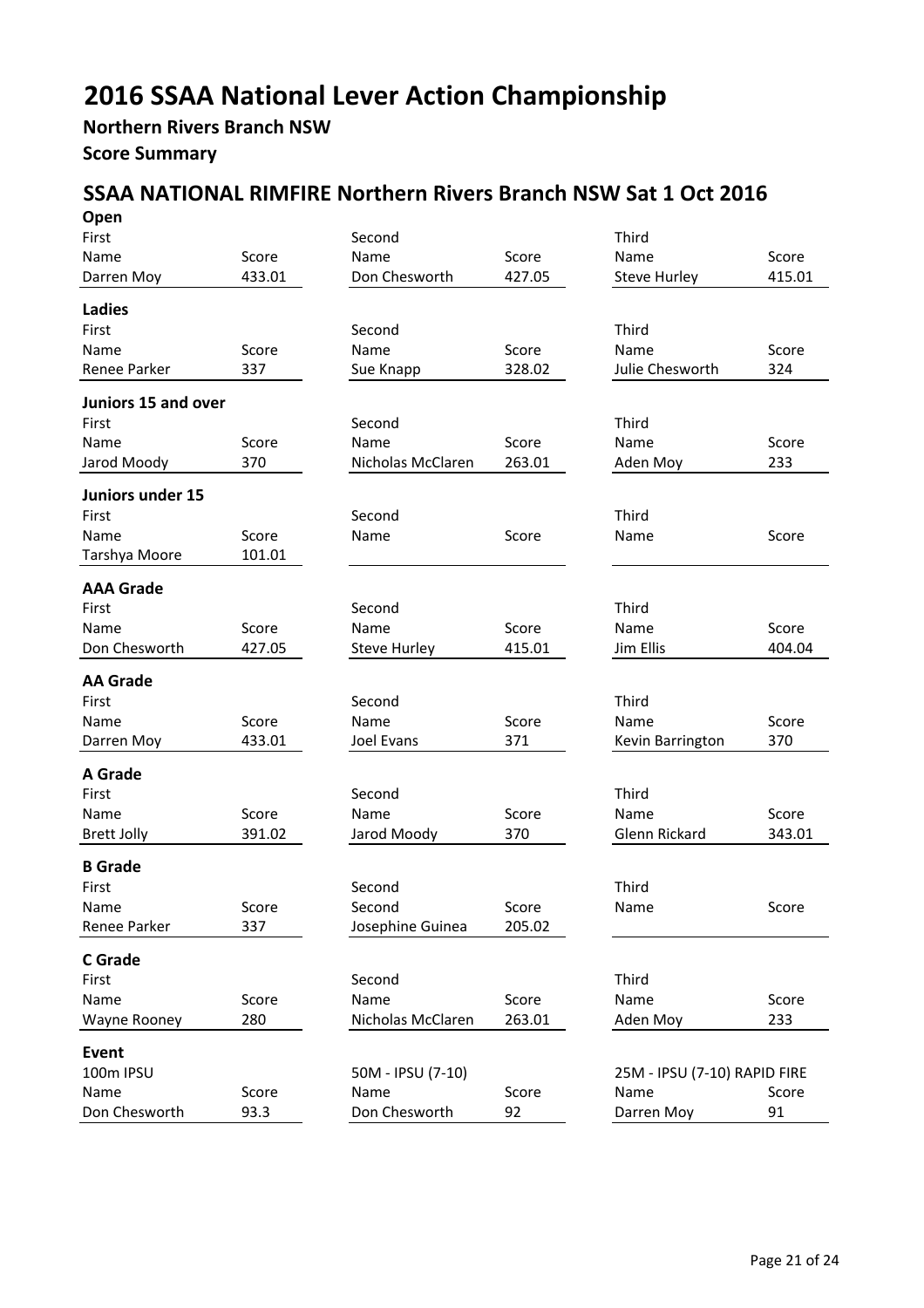#### SSAA NATIONAL CENTREFIRE Northern Rivers Branch NSW Sun 2 Oct 2016  $\sim$

| <b>Open</b>         |        |                       |        |                              |        |
|---------------------|--------|-----------------------|--------|------------------------------|--------|
| First               |        | Second                |        | Third                        |        |
| Name                | Score  | Name                  | Score  | Name                         | Score  |
| <b>Steve Hurley</b> | 455.05 | <b>Brett Worner</b>   | 445.04 | Mick McDonnell               | 438.06 |
|                     |        |                       |        |                              |        |
| <b>Ladies</b>       |        |                       |        |                              |        |
| First               |        | Second                |        | Third                        |        |
| Name                | Score  | Name                  | Score  | Name                         | Score  |
| Sue Knapp           | 337.04 | <b>Gwen Murrell</b>   | 288.01 | Julie Chesworth              | 254.02 |
|                     |        |                       |        |                              |        |
| Juniors 15 and over |        |                       |        |                              |        |
| First               |        | Second                |        | Third                        |        |
| Name                | Score  | Name                  | Score  | Name                         | Score  |
| Jarod Moody         | 362.03 | Aden Moy              | 225.02 | Nicholas McClaren            | 211    |
|                     |        |                       |        |                              |        |
| Juniors under 15    |        |                       |        |                              |        |
| First               |        | Second                |        | Third                        |        |
| Name                | Score  | Name                  | Score  | Name                         | Score  |
| Tarshya Moore       | 138    |                       |        |                              |        |
|                     |        |                       |        |                              |        |
| <b>AAA Grade</b>    |        |                       |        |                              |        |
| First               |        | Second                |        | Third                        |        |
| Name                | Score  | Name                  | Score  | Name                         | Score  |
| <b>Steve Hurley</b> | 455.05 | <b>Brett Worner</b>   | 445.04 | Mick McDonnell               | 438.06 |
| <b>AA Grade</b>     |        |                       |        |                              |        |
| First               |        | Second                |        | Third                        |        |
|                     |        |                       |        |                              |        |
| Name                | Score  | Name                  | Score  | Name                         | Score  |
| Joel Evans          | 432.03 | <b>Timothy Rees</b>   | 417.06 | Norm Coon                    | 396.04 |
| <b>A</b> Grade      |        |                       |        |                              |        |
| First               |        | Second                |        | Third                        |        |
| Name                | Score  | Name                  | Score  | Name                         | Score  |
|                     |        |                       | 368.07 |                              |        |
| Craig Knox          | 407.02 | <b>Brian Endersby</b> |        | Peter Tulloch                | 366.04 |
| <b>B</b> Grade      |        |                       |        |                              |        |
| First               |        | Second                |        | Third                        |        |
| Name                | Score  | Name                  | Score  | Name                         | Score  |
| Renee Parker        | 223.01 | Josephine Guinea      | 201    |                              |        |
|                     |        |                       |        |                              |        |
| <b>C</b> Grade      |        |                       |        |                              |        |
| First               |        | Second                |        | Third                        |        |
| Name                | Score  | Name                  | Score  | Name                         | Score  |
| Aden Moy            | 225.02 | Nicholas McClaren     | 211    | <b>Bob Tulloch</b>           | 181.01 |
|                     |        |                       |        |                              |        |
| <b>Event</b>        |        |                       |        |                              |        |
| 100m IPSU           |        | 50M - IPSU (7-10)     |        | 50M - IPSU (7-10) RAPID FIRE |        |
| Name                | Score  | Name                  | Score  | Name                         | Score  |
| Don Chesworth       | 99.2   | <b>Brett Worner</b>   | 92.1   | Jim Buckley                  | 89.3   |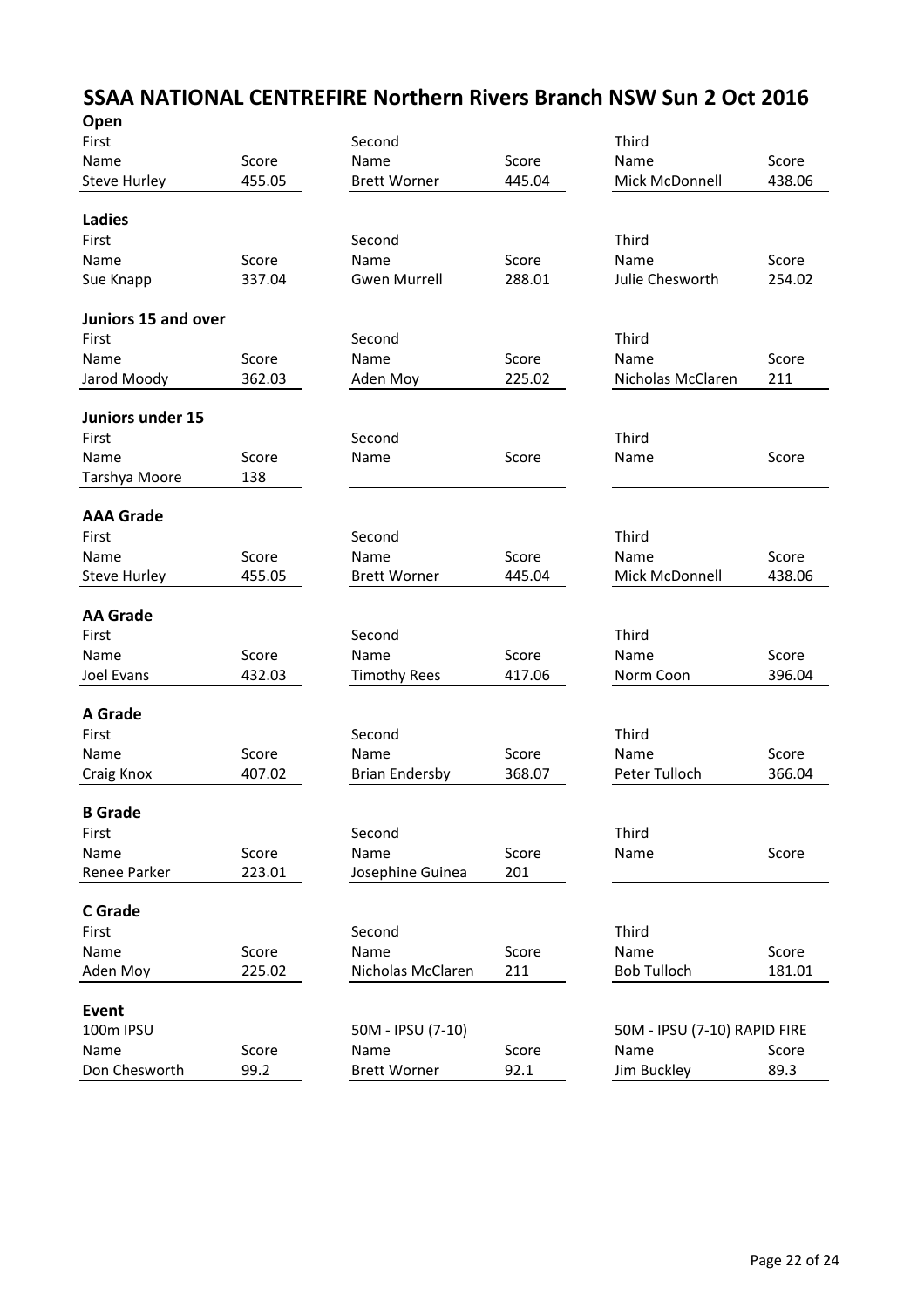| Second<br>Third<br>Score<br>Name<br>Score<br>Score<br>Name<br>299.06<br>296.03<br>291.03<br>Peter Cohen<br>Jim Buckley<br>Third<br>Second<br>Score<br>Name<br>Score<br>Score<br>Name<br>227.01<br>195.01<br>254.03<br>Sue Knapp<br>Renee Parker<br>Juniors 15 and over<br>Third<br>Second<br>Score<br>Name<br>Score<br>Score<br>Name<br>275.04<br>216.03<br>119.02<br>Nicholas McClaren<br>Aden Moy<br>Juniors under 15<br>Third<br>Second<br>Score<br>Name<br>Score<br>Score<br>Name<br>101.01<br>Tarshya Moore<br><b>AAA Grade</b><br>Second<br>Third<br>First<br>Name<br>Score<br>Name<br>Score<br>Score<br>Name<br>299.06<br>274.04<br>Don Chesworth<br><b>Steve Hurley</b><br><b>AA Grade</b><br>Third<br>Second<br>Name<br>Score<br>Name<br>Score<br>Score<br>Name<br>Peter Cohen<br>296.03<br>291.03<br>273.08<br>Jim Buckley<br>Darren Moy<br>Third<br>Second<br>Score<br>Score<br>Name<br>Name<br>Score<br>266.03<br>264.03<br>254.06<br><b>Brett Worner</b><br>Kerry Guinea<br>Scott Wagner<br><b>B</b> Grade<br>Third<br>First<br>Second<br>Name<br>Score<br>Name<br>Score<br>Score<br>Name<br>270.04<br>239<br>Allan McDonald<br>201.04<br><b>Brett Jolly</b><br><b>C</b> Grade<br>Third<br>Second<br>First<br>Score<br>Score<br>Name<br>Name<br>Name<br>Score<br>275.04<br>234.03<br>216.03<br>Riordon Wagner<br>Nicholas McClaren<br>Event<br>100m Bear<br>50M - Fox Head<br>25m RAPID FIRE<br>Name<br>Score<br>Score<br>Score<br>Name<br>Name<br>Don Chesworth<br>49.4<br>39.1<br>49.4<br>Darren Moy<br><b>Steve Hurley</b> | Open                |  |  |  |
|--------------------------------------------------------------------------------------------------------------------------------------------------------------------------------------------------------------------------------------------------------------------------------------------------------------------------------------------------------------------------------------------------------------------------------------------------------------------------------------------------------------------------------------------------------------------------------------------------------------------------------------------------------------------------------------------------------------------------------------------------------------------------------------------------------------------------------------------------------------------------------------------------------------------------------------------------------------------------------------------------------------------------------------------------------------------------------------------------------------------------------------------------------------------------------------------------------------------------------------------------------------------------------------------------------------------------------------------------------------------------------------------------------------------------------------------------------------------------------------------------------------------------------------------|---------------------|--|--|--|
|                                                                                                                                                                                                                                                                                                                                                                                                                                                                                                                                                                                                                                                                                                                                                                                                                                                                                                                                                                                                                                                                                                                                                                                                                                                                                                                                                                                                                                                                                                                                            | First               |  |  |  |
|                                                                                                                                                                                                                                                                                                                                                                                                                                                                                                                                                                                                                                                                                                                                                                                                                                                                                                                                                                                                                                                                                                                                                                                                                                                                                                                                                                                                                                                                                                                                            | Name                |  |  |  |
|                                                                                                                                                                                                                                                                                                                                                                                                                                                                                                                                                                                                                                                                                                                                                                                                                                                                                                                                                                                                                                                                                                                                                                                                                                                                                                                                                                                                                                                                                                                                            | <b>Steve Hurley</b> |  |  |  |
|                                                                                                                                                                                                                                                                                                                                                                                                                                                                                                                                                                                                                                                                                                                                                                                                                                                                                                                                                                                                                                                                                                                                                                                                                                                                                                                                                                                                                                                                                                                                            | <b>Ladies</b>       |  |  |  |
|                                                                                                                                                                                                                                                                                                                                                                                                                                                                                                                                                                                                                                                                                                                                                                                                                                                                                                                                                                                                                                                                                                                                                                                                                                                                                                                                                                                                                                                                                                                                            | First               |  |  |  |
|                                                                                                                                                                                                                                                                                                                                                                                                                                                                                                                                                                                                                                                                                                                                                                                                                                                                                                                                                                                                                                                                                                                                                                                                                                                                                                                                                                                                                                                                                                                                            | Name                |  |  |  |
|                                                                                                                                                                                                                                                                                                                                                                                                                                                                                                                                                                                                                                                                                                                                                                                                                                                                                                                                                                                                                                                                                                                                                                                                                                                                                                                                                                                                                                                                                                                                            | Julie Chesworth     |  |  |  |
|                                                                                                                                                                                                                                                                                                                                                                                                                                                                                                                                                                                                                                                                                                                                                                                                                                                                                                                                                                                                                                                                                                                                                                                                                                                                                                                                                                                                                                                                                                                                            |                     |  |  |  |
|                                                                                                                                                                                                                                                                                                                                                                                                                                                                                                                                                                                                                                                                                                                                                                                                                                                                                                                                                                                                                                                                                                                                                                                                                                                                                                                                                                                                                                                                                                                                            | First               |  |  |  |
|                                                                                                                                                                                                                                                                                                                                                                                                                                                                                                                                                                                                                                                                                                                                                                                                                                                                                                                                                                                                                                                                                                                                                                                                                                                                                                                                                                                                                                                                                                                                            | Name                |  |  |  |
|                                                                                                                                                                                                                                                                                                                                                                                                                                                                                                                                                                                                                                                                                                                                                                                                                                                                                                                                                                                                                                                                                                                                                                                                                                                                                                                                                                                                                                                                                                                                            | Jarod Moody         |  |  |  |
|                                                                                                                                                                                                                                                                                                                                                                                                                                                                                                                                                                                                                                                                                                                                                                                                                                                                                                                                                                                                                                                                                                                                                                                                                                                                                                                                                                                                                                                                                                                                            |                     |  |  |  |
|                                                                                                                                                                                                                                                                                                                                                                                                                                                                                                                                                                                                                                                                                                                                                                                                                                                                                                                                                                                                                                                                                                                                                                                                                                                                                                                                                                                                                                                                                                                                            | First               |  |  |  |
|                                                                                                                                                                                                                                                                                                                                                                                                                                                                                                                                                                                                                                                                                                                                                                                                                                                                                                                                                                                                                                                                                                                                                                                                                                                                                                                                                                                                                                                                                                                                            | Name                |  |  |  |
|                                                                                                                                                                                                                                                                                                                                                                                                                                                                                                                                                                                                                                                                                                                                                                                                                                                                                                                                                                                                                                                                                                                                                                                                                                                                                                                                                                                                                                                                                                                                            |                     |  |  |  |
|                                                                                                                                                                                                                                                                                                                                                                                                                                                                                                                                                                                                                                                                                                                                                                                                                                                                                                                                                                                                                                                                                                                                                                                                                                                                                                                                                                                                                                                                                                                                            |                     |  |  |  |
|                                                                                                                                                                                                                                                                                                                                                                                                                                                                                                                                                                                                                                                                                                                                                                                                                                                                                                                                                                                                                                                                                                                                                                                                                                                                                                                                                                                                                                                                                                                                            |                     |  |  |  |
|                                                                                                                                                                                                                                                                                                                                                                                                                                                                                                                                                                                                                                                                                                                                                                                                                                                                                                                                                                                                                                                                                                                                                                                                                                                                                                                                                                                                                                                                                                                                            |                     |  |  |  |
|                                                                                                                                                                                                                                                                                                                                                                                                                                                                                                                                                                                                                                                                                                                                                                                                                                                                                                                                                                                                                                                                                                                                                                                                                                                                                                                                                                                                                                                                                                                                            |                     |  |  |  |
|                                                                                                                                                                                                                                                                                                                                                                                                                                                                                                                                                                                                                                                                                                                                                                                                                                                                                                                                                                                                                                                                                                                                                                                                                                                                                                                                                                                                                                                                                                                                            |                     |  |  |  |
|                                                                                                                                                                                                                                                                                                                                                                                                                                                                                                                                                                                                                                                                                                                                                                                                                                                                                                                                                                                                                                                                                                                                                                                                                                                                                                                                                                                                                                                                                                                                            |                     |  |  |  |
|                                                                                                                                                                                                                                                                                                                                                                                                                                                                                                                                                                                                                                                                                                                                                                                                                                                                                                                                                                                                                                                                                                                                                                                                                                                                                                                                                                                                                                                                                                                                            | First               |  |  |  |
|                                                                                                                                                                                                                                                                                                                                                                                                                                                                                                                                                                                                                                                                                                                                                                                                                                                                                                                                                                                                                                                                                                                                                                                                                                                                                                                                                                                                                                                                                                                                            |                     |  |  |  |
|                                                                                                                                                                                                                                                                                                                                                                                                                                                                                                                                                                                                                                                                                                                                                                                                                                                                                                                                                                                                                                                                                                                                                                                                                                                                                                                                                                                                                                                                                                                                            |                     |  |  |  |
|                                                                                                                                                                                                                                                                                                                                                                                                                                                                                                                                                                                                                                                                                                                                                                                                                                                                                                                                                                                                                                                                                                                                                                                                                                                                                                                                                                                                                                                                                                                                            | <b>A</b> Grade      |  |  |  |
|                                                                                                                                                                                                                                                                                                                                                                                                                                                                                                                                                                                                                                                                                                                                                                                                                                                                                                                                                                                                                                                                                                                                                                                                                                                                                                                                                                                                                                                                                                                                            | First               |  |  |  |
|                                                                                                                                                                                                                                                                                                                                                                                                                                                                                                                                                                                                                                                                                                                                                                                                                                                                                                                                                                                                                                                                                                                                                                                                                                                                                                                                                                                                                                                                                                                                            | Name                |  |  |  |
|                                                                                                                                                                                                                                                                                                                                                                                                                                                                                                                                                                                                                                                                                                                                                                                                                                                                                                                                                                                                                                                                                                                                                                                                                                                                                                                                                                                                                                                                                                                                            |                     |  |  |  |
|                                                                                                                                                                                                                                                                                                                                                                                                                                                                                                                                                                                                                                                                                                                                                                                                                                                                                                                                                                                                                                                                                                                                                                                                                                                                                                                                                                                                                                                                                                                                            |                     |  |  |  |
|                                                                                                                                                                                                                                                                                                                                                                                                                                                                                                                                                                                                                                                                                                                                                                                                                                                                                                                                                                                                                                                                                                                                                                                                                                                                                                                                                                                                                                                                                                                                            |                     |  |  |  |
|                                                                                                                                                                                                                                                                                                                                                                                                                                                                                                                                                                                                                                                                                                                                                                                                                                                                                                                                                                                                                                                                                                                                                                                                                                                                                                                                                                                                                                                                                                                                            |                     |  |  |  |
|                                                                                                                                                                                                                                                                                                                                                                                                                                                                                                                                                                                                                                                                                                                                                                                                                                                                                                                                                                                                                                                                                                                                                                                                                                                                                                                                                                                                                                                                                                                                            | Craig Knox          |  |  |  |
|                                                                                                                                                                                                                                                                                                                                                                                                                                                                                                                                                                                                                                                                                                                                                                                                                                                                                                                                                                                                                                                                                                                                                                                                                                                                                                                                                                                                                                                                                                                                            |                     |  |  |  |
|                                                                                                                                                                                                                                                                                                                                                                                                                                                                                                                                                                                                                                                                                                                                                                                                                                                                                                                                                                                                                                                                                                                                                                                                                                                                                                                                                                                                                                                                                                                                            |                     |  |  |  |
|                                                                                                                                                                                                                                                                                                                                                                                                                                                                                                                                                                                                                                                                                                                                                                                                                                                                                                                                                                                                                                                                                                                                                                                                                                                                                                                                                                                                                                                                                                                                            |                     |  |  |  |
|                                                                                                                                                                                                                                                                                                                                                                                                                                                                                                                                                                                                                                                                                                                                                                                                                                                                                                                                                                                                                                                                                                                                                                                                                                                                                                                                                                                                                                                                                                                                            | Jarod Moody         |  |  |  |
|                                                                                                                                                                                                                                                                                                                                                                                                                                                                                                                                                                                                                                                                                                                                                                                                                                                                                                                                                                                                                                                                                                                                                                                                                                                                                                                                                                                                                                                                                                                                            |                     |  |  |  |
|                                                                                                                                                                                                                                                                                                                                                                                                                                                                                                                                                                                                                                                                                                                                                                                                                                                                                                                                                                                                                                                                                                                                                                                                                                                                                                                                                                                                                                                                                                                                            |                     |  |  |  |
|                                                                                                                                                                                                                                                                                                                                                                                                                                                                                                                                                                                                                                                                                                                                                                                                                                                                                                                                                                                                                                                                                                                                                                                                                                                                                                                                                                                                                                                                                                                                            |                     |  |  |  |
|                                                                                                                                                                                                                                                                                                                                                                                                                                                                                                                                                                                                                                                                                                                                                                                                                                                                                                                                                                                                                                                                                                                                                                                                                                                                                                                                                                                                                                                                                                                                            |                     |  |  |  |

#### SSAA NATIONAL CLASSIC CALIBRE Northern Rivers Branch NSW - Mon 3 Oct 2016